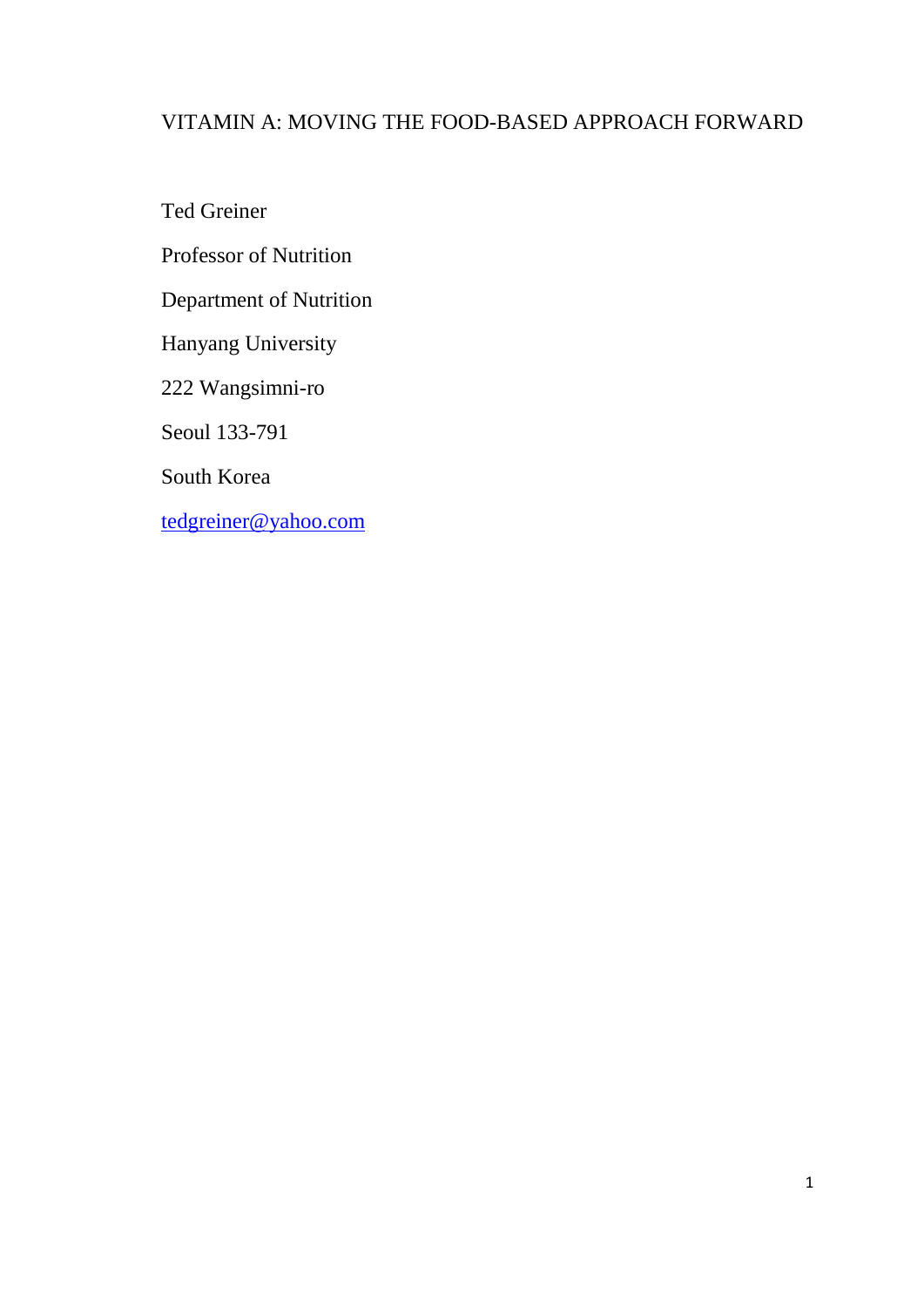The designations employed and the presentation of material in this publication do not imply the expression of any opinion whatsoever on the part of the Food and Agriculture Organization of the United Nations (FAO) or of the World Health Organization (WHO) concerning the legal status of any country, territory, city or area or of its authorities, or concerning the delimitation of its frontiers or boundaries. Dotted lines on maps represent approximate border lines for which there may not yet be full agreement. The mention of specific companies or products of manufacturers, whether or not these have been patented, does not imply that these are or have been endorsed or recommended by FAO or WHO in preference to others of a similar nature that are not mentioned. Errors and omissions excepted, the names of proprietary products are distinguished by initial capital letters. All reasonable precautions have been taken by FAO and WHO to verify the information contained in this publication. However, the published material is being distributed without warranty of any kind, either expressed or implied. The responsibility for the interpretation and use of the material lies with the reader. In no event shall FAO and WHO be liable for damages arising from its use.

The views expressed herein are those of the authors and do not necessarily represent those of FAO or WHO.

#### © FAO and WHO, 2013

FAO and WHO encourage the use, reproduction and dissemination of material in this information product. Except where otherwise indicated, material may be copied, downloaded and printed for private study, research and teaching purposes, provided that appropriate acknowledgement of FAO and WHO as the source and copyright holder is given and that FAO and WHO's endorsement of users' views, products or services is not implied in any way.

All requests for translation and adaptation rights, and for resale and other commercial use rights should be made via [www.fao.org/contact-us/licence-request](http://www.fao.org/contact-us/licence-request) or addressed to [copyright@fao.org.](mailto:copyright@fao.org)

FAO information products are available on the FAO website [\(www.fao.org/publications\)](http://www.fao.org/publications) and can be purchased through [publications-sales@fao.org](mailto:publications-sales@fao.org)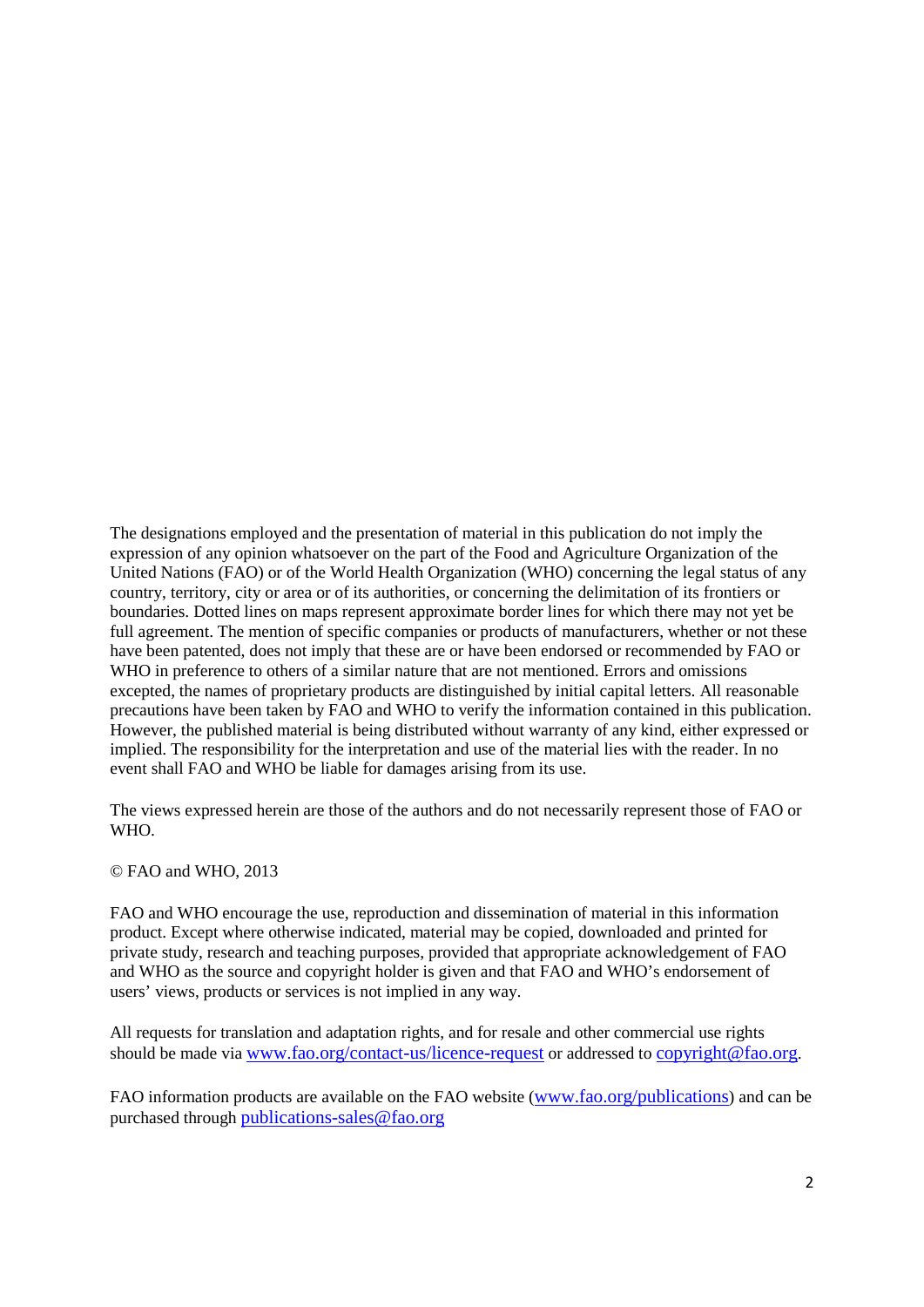### **Abstract**

Food-based approaches to combating vitamin A deficiency continue to be largely ignored by governments and donors. This may be partly because the way of viewing them has largely been informed by the community which supports supplementation. Food-based approaches may be perceived as competitive or distracting and are thus slandered, for example claiming they are unproven or even ineffective. To the contrary, it is the supplementation approach that fails to improve vitamin A status and is even lacking in proof of impact on young child mortality in real life settings. A wide variety of common and indigenous foods are proven effective in improving vitamin A status even in short-term trials. Food based approaches are complex to implement and to evaluate and take time to mature and exert impact. But unlike supplementation, they reach all members of the community, are safe for pregnant women, have no side effects, are sustainable, and confer a wide range of benefits in addition to improving vitamin A status. Food-based approaches are also often portrayed as being expensive, but this is only true from a "donor-centric" way of viewing costs. From the point of view of host countries, communities and families who grow vitamin A rich foods, the economic benefits are likely to outweigh the costs. The 1992 ICN called for the elimination of vitamin A deficiency. The urgency of this call may have provided an excuse for the rapid implementation of supplementation programs in over 100 countries while very few have implemented national foodbased approaches. It is thus important that ICN 2 instead call for the replacement of supplementation programs with sustainable food-based approaches. It should call on countries to assign responsibility and funding to specific individuals or organizations who are then given benchmarks and are held accountable to meet them. Donors could greatly assist by funding simple dietary assessment and other components of national plans for making this shift.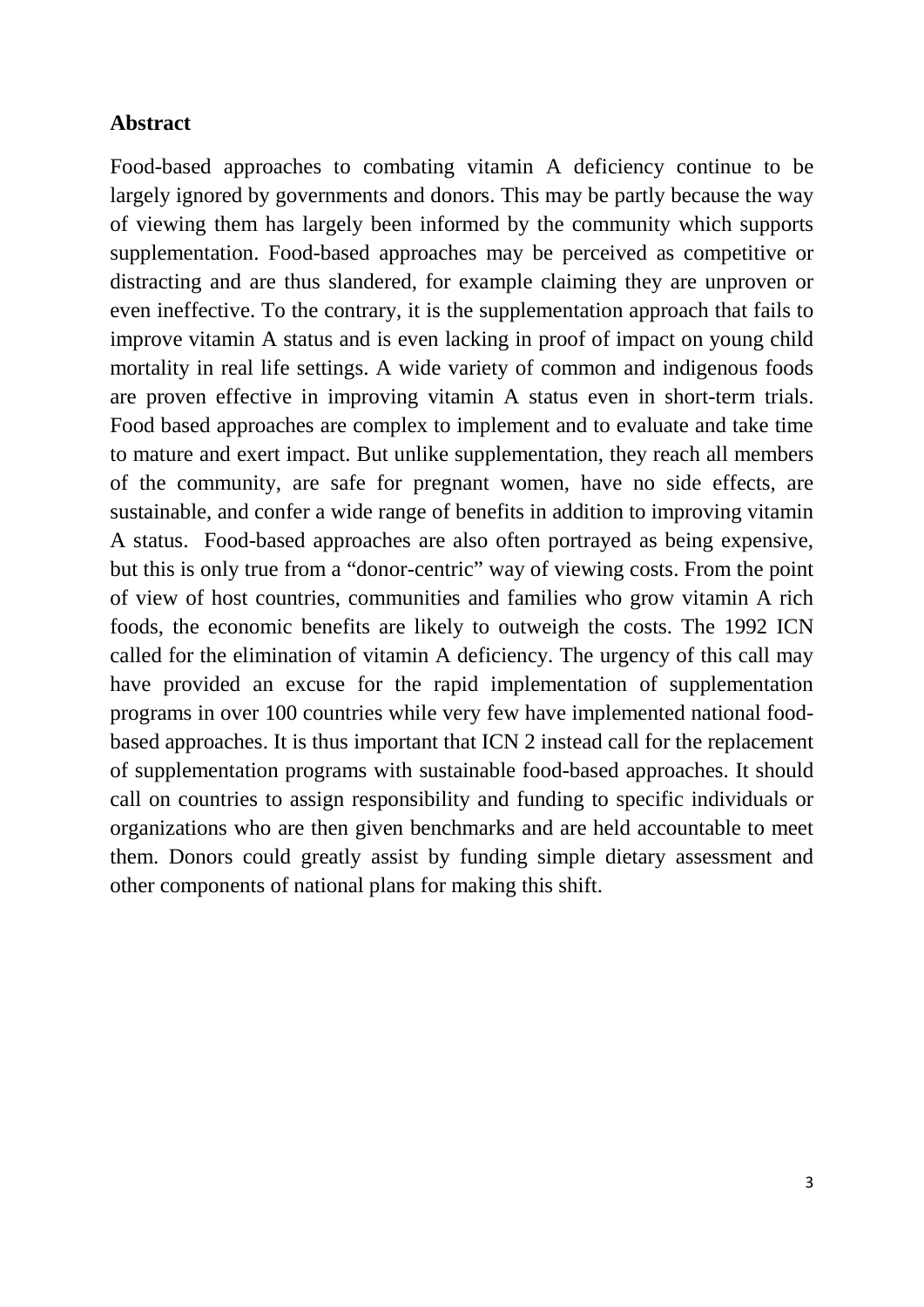### **Introduction**

The prevalence of vitamin A deficiency (VAD) in developing countries among young children alone is estimated to be 30%, about 163 million cases [\(United Nations System Standing Committee on Nutrition 2010\)](#page-67-0) and pregnant and lactating women are often affected as well, in some cases at alarmingly high levels [\(Ncube et al. 2001b\)](#page-64-0). Yet global dietary changes, which receive little attention as part of large-scale programs focused on micronutrient malnutrition, are progressing such that nutrient dense traditional foods are declining and energy dense processed foods are increasing [\(Bermudez et al. 2008\)](#page-56-0), a pattern which bodes ill for population status of vitamin A and other micronutrients, as well as for non-communicable diseases.

Food-based approaches to improve nutritional status, despite being the only sustainable way forward, and the way that has succeeded in eliminating micronutrient deficiencies as public health problems in industrialized and apparently some newly industrializing countries like Thailand [\(Wasantwisut, Chittchang and Sinawat 2000\)](#page-68-0), continue to be largely ignored by international development donor agencies and the experts they work with. Governments are also giving little attention to these approaches. For example, even middle income countries have apparently so far failed to take concrete steps to promote increased consumption of vegetables and fruits by schoolchildren [\(Wijesinha-](#page-68-1)[Bettoni et al. 2013\)](#page-68-1), an easily accessible group. In Asia, which has perhaps the strongest intact culture of routinely eating a wide range of vegetables, consumption has in recent decades been low and stagnating in many countries [\(Ali and Tsou 1997\)](#page-55-0).

As pointed out at a recent nutrition policy debate at Tufts University, "Food and nutrition challenges can no longer be seen as only single problems to be resolved by relatively simple solutions, such as providing vitamin A supplements to prevent deficiency and reduce child deaths by measles." [\(Kennedy et al. 2011\)](#page-61-0)

This paper argues that repeating the 1992 ICN's call on decisionmakers to implement all approaches to eliminate VAD will likely not be effective. A more assertive approach would call for ensuring that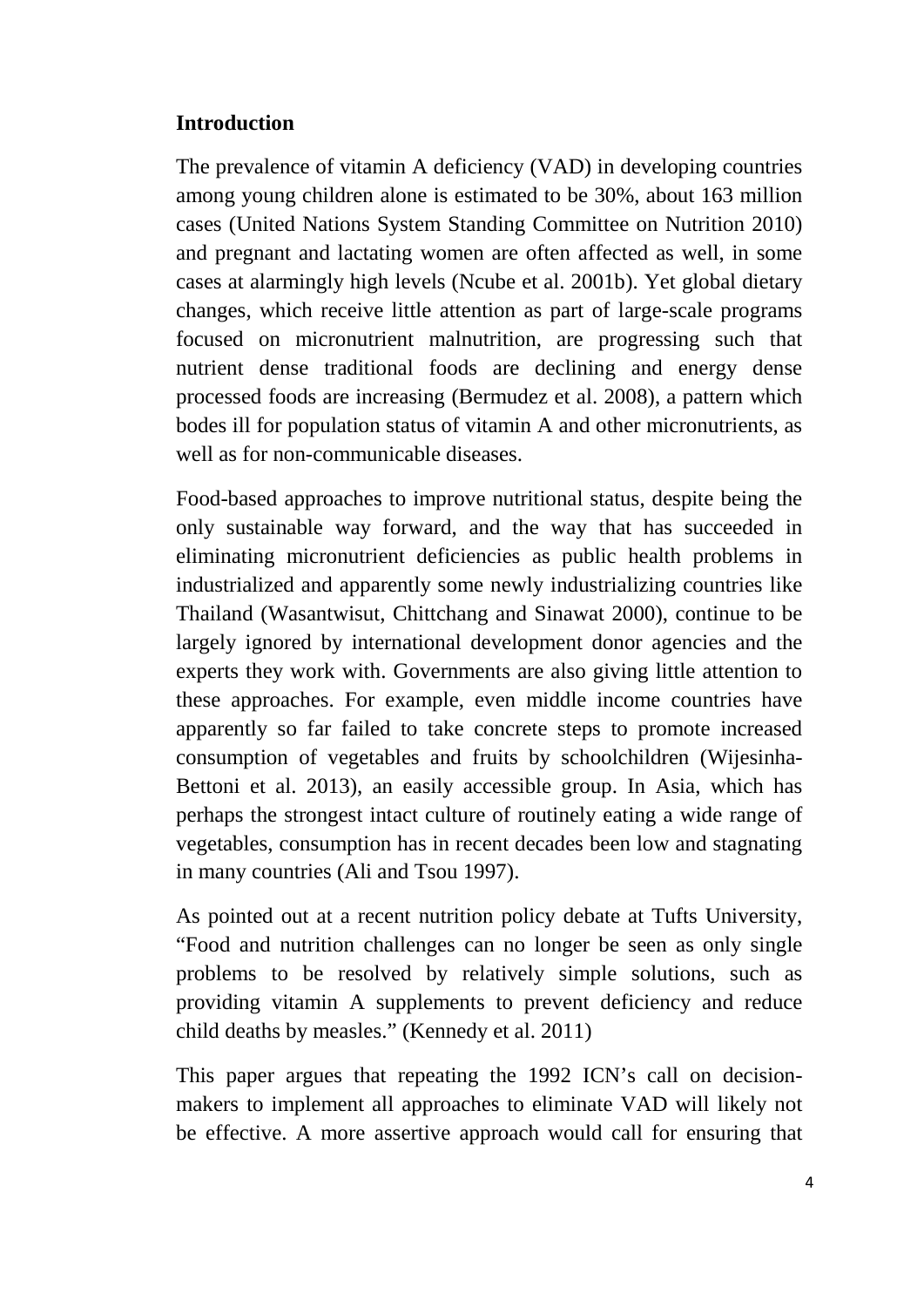food based approaches to improving the micronutrient content of diets in low-income populations progressively become the universal norm. Donors currently funding supplementation approaches could assist by providing additional funding earmarked for food-based approaches, linked to assessment approaches that will allow supplementation to be phased out in geographical areas where it is no longer needed. Such an approach of gradually shifting from short-term to long-term approaches has long been called for (e.g. [\(Greiner 1993\)](#page-60-0), [\(Bloem, de Pee and](#page-56-1)  [Darnton-Hill](#page-56-1) 1998)), has been achieved in the context of the phasing out of a national iodized oil capsule program in Tanzania [\(Peterson et](#page-64-1)  [al. 1999\)](#page-64-1), has been described in detail [\(Greiner 2012\)](#page-60-1), has already been planned for in some countries [\(Amoaful 2001\)](#page-55-1) and in the Philippines a national nutrition education program has long had a stated objective to replace vitamin A capsules [\(Solon et al. 1996\)](#page-66-0). For such a plan to be implemented, some government organization should be created or deputed, provided with a budget for implementing food-based approaches and for monitoring diet adequacy, and should be held accountable.

This paper provides arguments in support of such a proposed change. It summarizes the literature that has accrued since 1992 on the way supplementation has monopolized the vitamin A policy, program and donor support agendas, despite a lack of evidence of program impact; it describes food-based approaches, summarizing their benefits, evidence regarding how much impact high vitamin A foods can have on vitamin A status based on short-term trials, and the range of impacts that programs aiming to increase production and/or demand for vitamin A rich foods have had. Other background papers provide details on other food-based approaches for increasing intakes of vitamin A through food fortification, selective breeding, and biofortification.

### **Supplementation approaches have monopolized attention for decades**

Soon after the 1992 ICN, in the most widely-cited meta-analysis of the original early vitamin A supplementation trials, Beaton et al [\(Beaton,](#page-56-2)  [Martorell and L'Abbe 1993\)](#page-56-2) stated that the resulting decrease in young child mortality, an average of 23%, was not likely to be due to the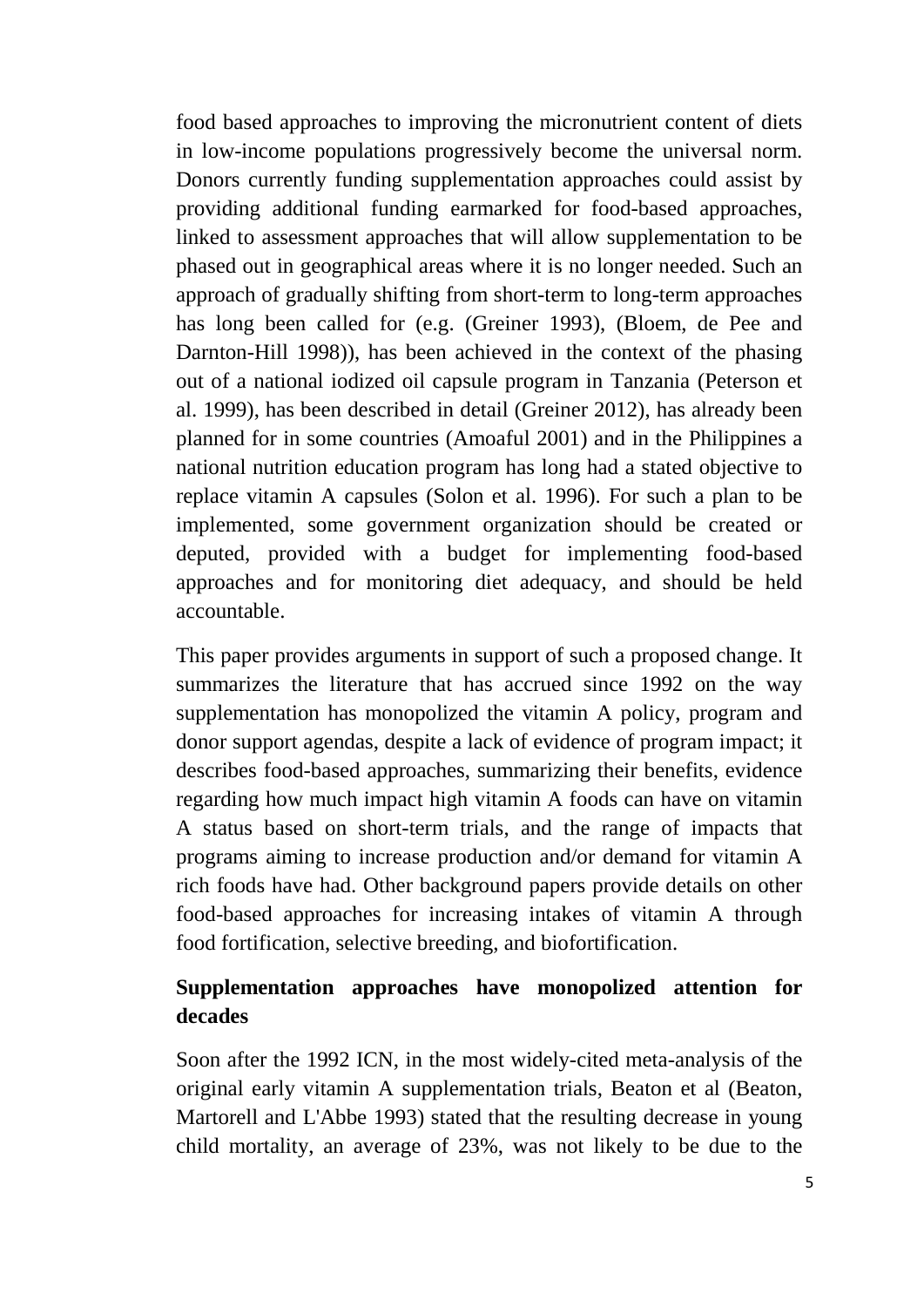effect of capsules but also could be expected with dietary approaches. A large prospective study found that mortality was about half the level in the quintile of children with the highest dietary intake of vitamin A [\(Fawzi et al. 1994\)](#page-59-0). A presentation at the 1993 IVACG meeting called for donors to support universal supplementation programs only after ensuring that equal budgets were appropriated for dietary approaches and that a monitoring system for phasing out the "short-term" supplementation approach was in place [\(Greiner 1993\)](#page-60-0). It was widely pointed out that no one program could succeed in reaching all vulnerable groups and thus that a combination of approaches was needed [\(de Pee and Bloem 2007\)](#page-57-0). But certain powerful donor agencies and experts working with them apparently felt that it would be more effective to avoid potential distractions or competition for funds/attention by focusing attention and funding exclusively on periodic supplementation (megadosing of children with vitamin A capsules).

The original assumption that supplementation programs would open the way for other approaches has not been realized; instead supplementation programs have actively hindered the implementation of sustainable alternative approaches through several mechanisms [\(Latham 2010\)](#page-62-0), [\(Kawarazuka and Béné 2011\)](#page-61-1), [\(Greiner 2012\)](#page-60-1). UNICEF stated that the success of supplementation programs and "high expectations" about fortification programs "reduce the interest in and resources available for the promotion of dietary diversification" [\(de](#page-58-0)  [Wagt 2001\)](#page-58-0). The nutritional importance of access to a nutrient supplement or fortified food may be so exaggerated in the minds of community members as to result in less interest in nutritional improvement via food-based approaches [\(Miura, Kunii and Wakai](#page-63-0)  [2003\)](#page-63-0). A donor-driven approach, universal vitamin A capsule (VAC) distribution has gradually been spread to more and more countries where it is less and less needed, creating conflict among groups involved in nutrition policy formulation, especially in countries with a low burden of VAD [\(Pelletier et al. 2011\)](#page-64-2).

Meanwhile, the purpose for implementing national supplementation programs shifted from prevention of severe VAD and blindness to prevention of young child deaths. Thus the fact that the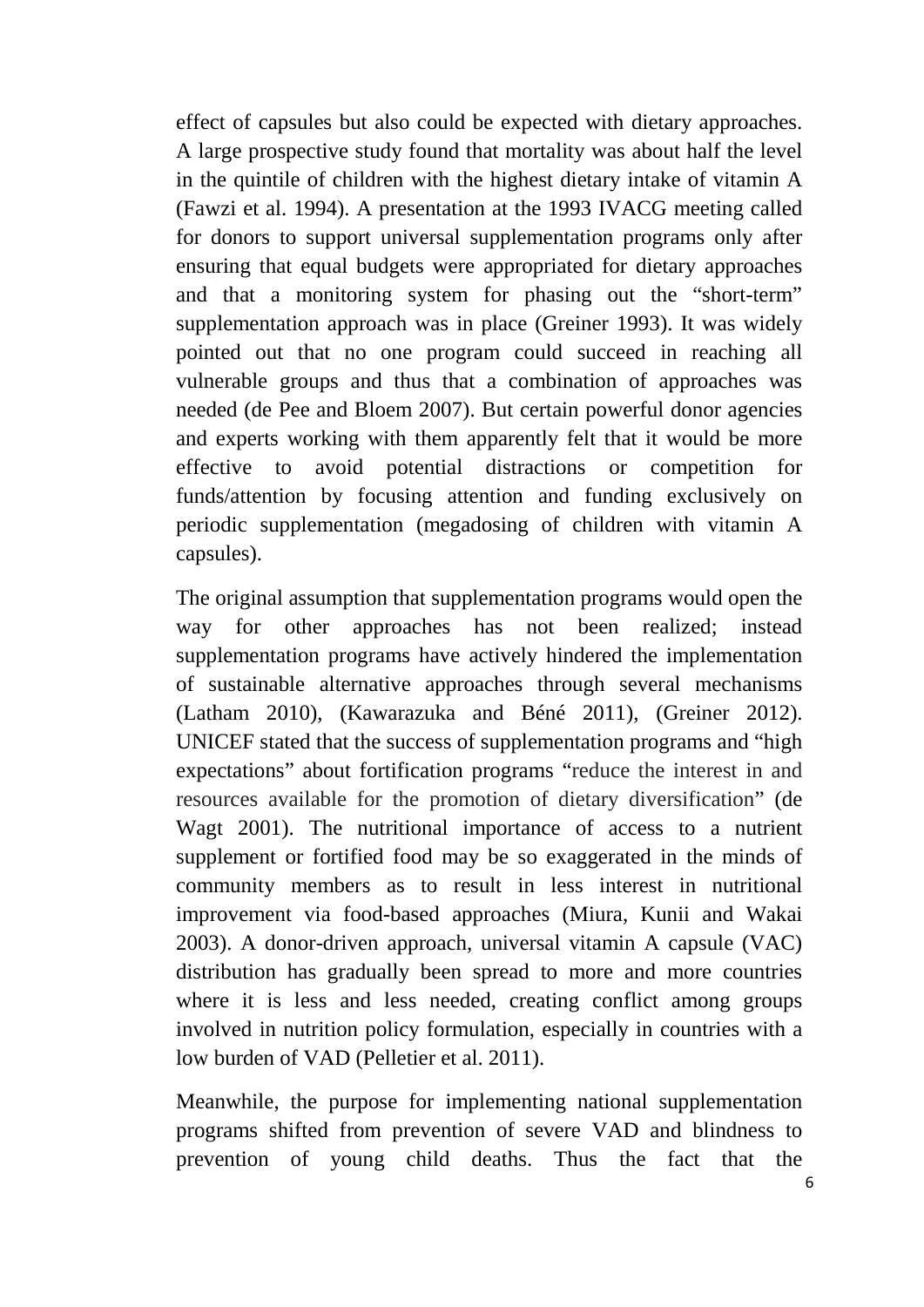supplementation approach fails to normalize vitamin A status, even for well-covered groups of children [\(van Jaarsveld et al. 2005\)](#page-67-1), even after years of implementation [\(Ribaya-Mercado et al. 2007\)](#page-65-0) and even for women given a dose soon after delivery [\(Rice et al. 1999\)](#page-65-1) failed to influence policy-makers who assumed it was reducing young child mortality.

Yet the impact of the supplementation approach on reducing young child mortality has never been evaluated in real-life settings. Claims to the contrary [\(West, Klemm and Sommer 2010\)](#page-68-2) have been based on studies that either utilized an estimated impact based on the initial clinical trial results or noted that mortality in national surveys declined, though other possible causes of that decline were not ruled out [\(Greiner](#page-60-2)  [2010\)](#page-60-2), (Mason, in press). By far the largest trial (n≈1 million), and the only one conducted recently, failed to find any impact on mortality [\(Menon et al. 2008\)](#page-63-1). This has variously been explained by an assumption that the VAD present was too severe for a semiannual distribution to be adequate [\(Thurnham 2011\)](#page-67-2) or that the only diseases found to have a link to vitamin A, measles and diarrhea, may no longer be as important as causes of young child mortality [\(Latham 2010\)](#page-62-0) (Mason, in press).

Meanwhile, although proponents of the supplementation approach state that it is "entirely safe," [\(Semba et al. 2010a\)](#page-65-2), the fact is we do not yet understand the physiological effects of megadosing children with vitamin A [\(Prentice 2011\)](#page-64-3), nor the mechanism by which it may in many cases protect against mortality [\(Benn et al. 2003\)](#page-56-3), [\(Murphy and Allen](#page-63-2)  [2003\)](#page-63-2). Inflammation or infection rapidly reduces serum retinol. This promotes the immune system's pro-inflammatory Th-1 responses. Vitamin A supplements may interfere with and block this response. Especially in children with normal vitamin A status, high dose supplements may lead to increasing respiratory tract infections or diarrhea [\(Grotto et al. 2003\)](#page-60-3) and in HIV-positive women they may increase subclinical mastitis [\(Thurnham 2010\)](#page-67-3). A Cochrane Review concluded "Low-dose vitamin A appears to have fewer side effects and at least equal benefit to a high dose of vitamin A." [\(Chen et al. 2008\)](#page-57-1).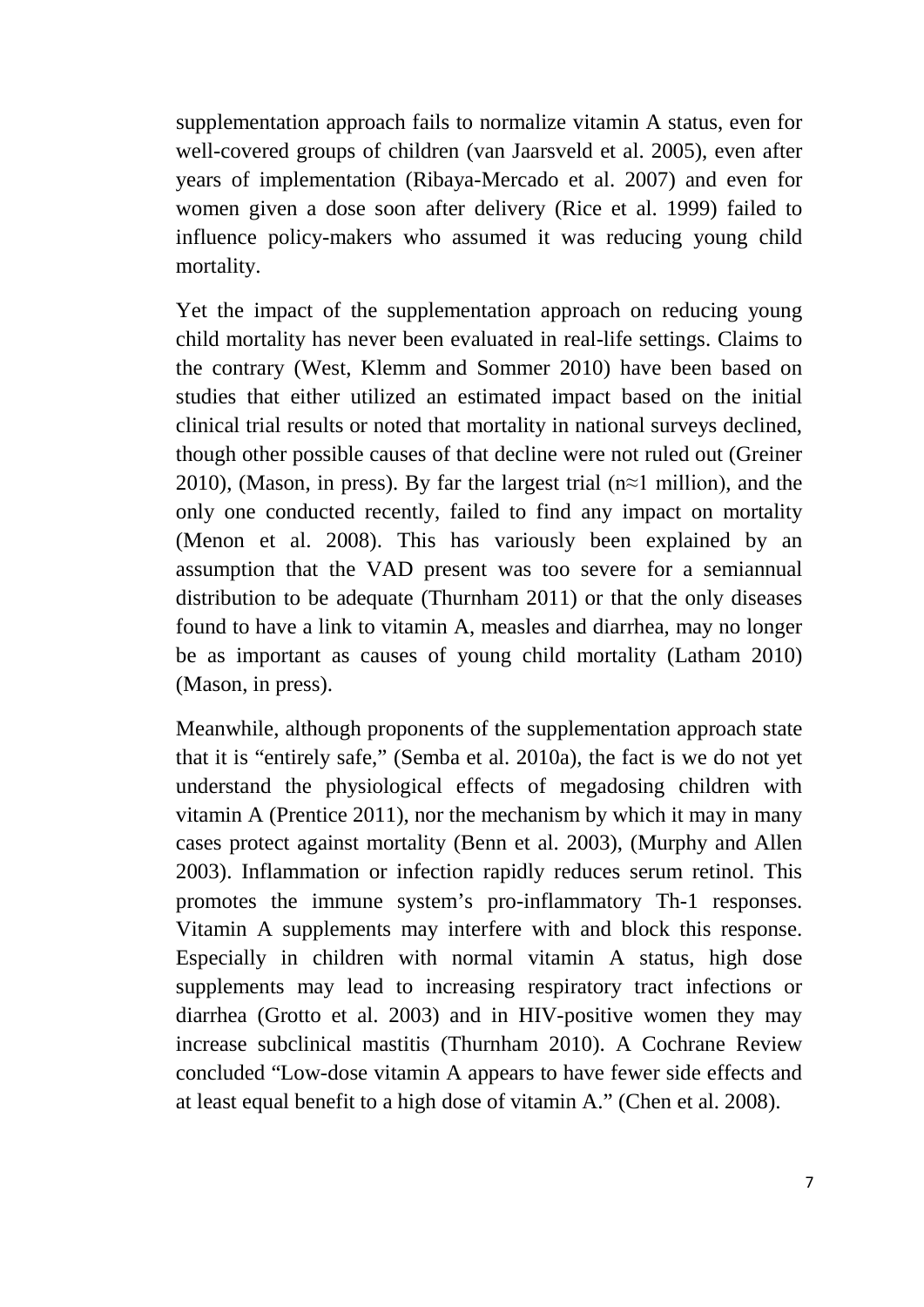Plant-based approaches are safe, even for pregnant women, at any dose that can be achieved. Promotion of increased consumption of animal sources, especially fish liver, do need to be careful to avoid excesses, especially in young children [\(Hayman and Dalziel 2012\)](#page-60-4). It is not known whether large-scale supplementation programs are able to ensure that they are never given to pregnant women, in whom more than 10,000 is teratogenic [\(Rothman et al. 1995\)](#page-65-3).

In summary, while supplementation advocates commonly claim that implementation of food-based approaches must await proof of their impact [\(De Pee and West 1996\)](#page-58-1) [\(Smith 2000\)](#page-66-1),[\(West et al. 2010\)](#page-68-2), it is actually supplementation that is ineffective if the goal is normalization of vitamin A status, unproven at best if the goal is reducing young child mortality, and places recipients at risk of increased respiratory disease, particularly among those who are vitamin A replete.

### **The advantages of the food-based approach**

Low-income populations tend to have monotonous diets with the majority of energy coming from starchy staple foods. Adding variety to their diets can be achieved through promoting increased production and consumption of a range of nutritious foods, many of which will contribute to improving vitamin A status. The purchase of manufactured nutrients benefits only a few large companies. Most of the foods used in food-based approaches to combat VAD are perishable and thus grown locally in the low income countries where the malnutrition exists. Some two-thirds of the people suffering from hunger living in farming or pastoral households in Africa and Asia [\(Borlaug 2007\)](#page-56-4) and thus could be double beneficiaries. Food-based approaches promote self-sufficiency and food security while the other approaches tend to perpetuate dependency on external donor agencies.

Individual nutrient supplements do not contain as many nutrients, lack other health-promoting constituents, and have had such disappointing results in several contexts that in industrialized countries dietary improvement is now the preferred intervention [\(Lichtenstein Ah 2005\)](#page-62-1) [\(Jacobs and Tapsell 2007\)](#page-61-2). Food-based approaches controlled by the household such as home gardening may perform better at alleviating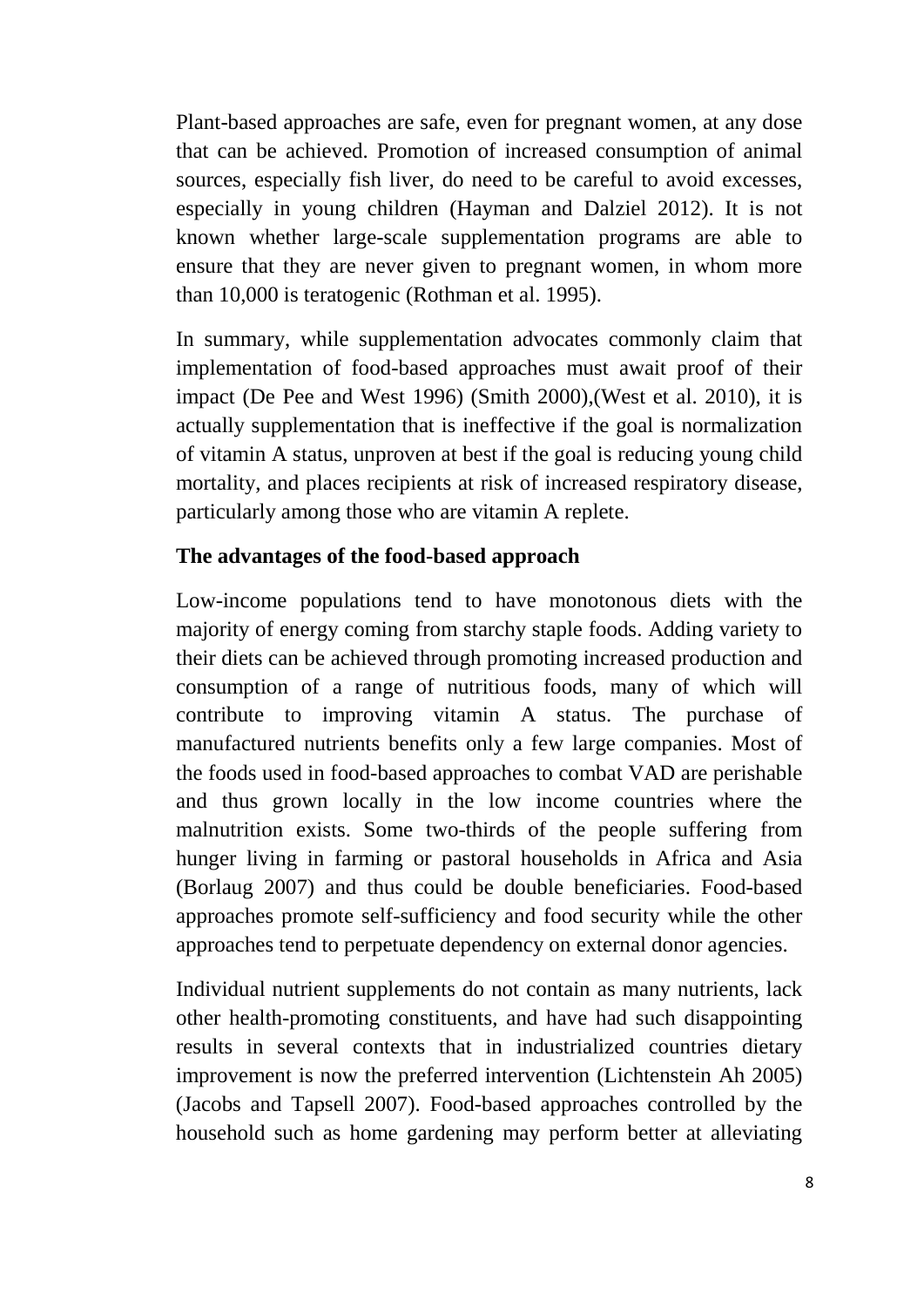food insecurity than those dependent on government [\(Von Braun et al.](#page-67-4)  [1993\)](#page-67-4) and may even reduce levels of morbidity [\(English et al. 1997\)](#page-59-1) [\(Laurie and Faber 2008\)](#page-62-2) and growth retardation in young children [\(Makhotla and Hendriks 2004\)](#page-63-3). Thus food-based approaches are the optimal approach to use in settings where multiple nutrients are deficient in diets of several groups in society.

The rationale for and multiple benefits derived from pursuing foodbased approaches have been summarized in several excellent articles since the ICN ([\(Marsh 1998\)](#page-63-4), [\(Ruel 2001\)](#page-65-4), [\(Berti, Krasevec and](#page-56-5)  [FitzGerald 2004\)](#page-56-5), [\(Wispelwey and Deckelbaum 2010\)](#page-68-3), [\(Blasbalg,](#page-56-6)  [Wispelwey and Deckelbaum 2011\)](#page-56-6), [\(Masset et al. 2011\)](#page-63-5), and [\(Arimond](#page-55-2)  [et al. 2011\)](#page-55-2)). Perhaps the most comprehensive documents on foodbased approaches have been produced by FAO [\(FAO and ILSI 1997\)](#page-59-2), [\(Thompson and Amoroso 2011\)](#page-67-5), (Thompson and Herforth).Even small gardens can provide important quantities of key nutrients for a family [\(Marsh 1998\)](#page-63-4). They can provide increased income [\(Ruel 2001\)](#page-65-4) food and employment during lean seasons and provide protection against external shocks that disrupt local markets [\(United Nations](#page-67-6)  [Development Programme 1996\)](#page-67-6). Large-scale programs have observed that benefits expand passively beyond the intervention areas to nearby communities [\(Greiner and Mitra 1995\)](#page-60-5), [\(Talukder et al. 2000\)](#page-66-2), [\(Faber](#page-59-3)  [et al. 2011\)](#page-59-3).

Children with low vitamin A intakes tend to come from families with low socioeconomic status, who are also the ones least likely to receive VAC [\(Semba et al. 2010b\)](#page-65-5). The increased income achieved via household gardening was found to be used mainly for the purchase of food [\(Talukder et al. 2000\)](#page-66-2). Increased income among women [\(Brun,](#page-56-7)  [Reynaud and Chevassusagnes 1989\)](#page-56-7) (who tend to take over gardening projects, even if initially targeted to men) and even women's decisionmaking power within the household [\(Bushamuka et al. 2005\)](#page-57-2) are often likely to be major benefits. Household gardens not only provide increased access to a wider variety of nutritious foods to low-income households, they also are utilized to grow plants used in traditional medicine [\(Ijinu et al. 2011\)](#page-61-3).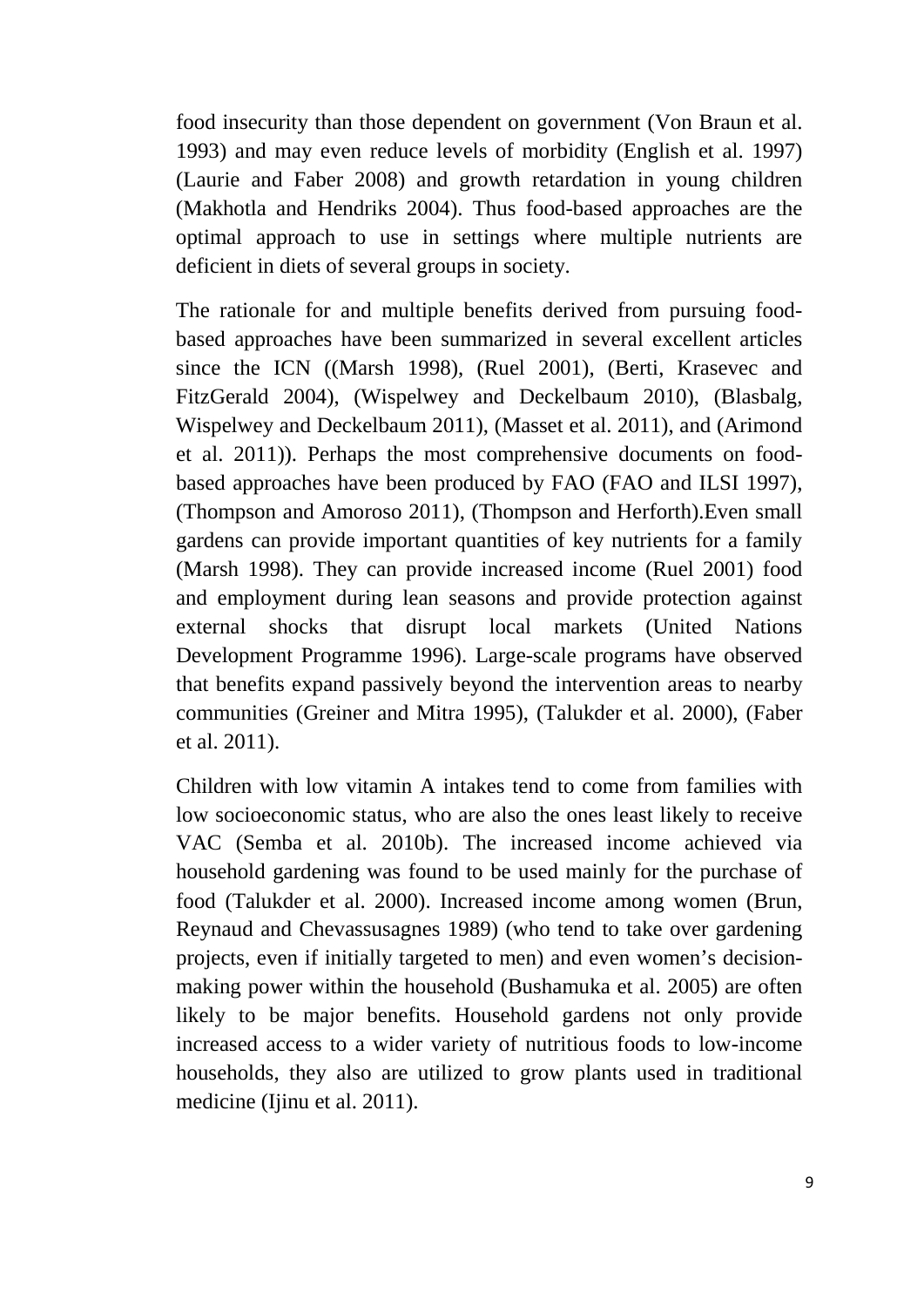### **Food sources of vitamin A**

In general, a wide range of foods containing either preformed or provitamin A are widely available and acceptable to nearly everyone in all countries. An excellent listing of the most useful ones in most settings is provided by [\(Rodriguez Amaya 1997\)](#page-65-6).

## *Animal-source foods*

The most commonly available animal-source foods that contain significant quantities of the form of vitamin A that is functional in the body, retinol, include:

- Cream, butter and non-skim milk
- $\log_{10}$
- Liver
- $\bullet$  Fish

Retinol is thus available only in certain animal-source foods. The most common animal source among many low-income groups is small, wild, indigenous fish, which may vary from  $<100$  to  $>2500$  RE/100g raw edible portions [\(Roos, Islam and Thilsted 2003\)](#page-65-7). Such small species make up 50–80% of all fish eaten during the fish production season in rural Bangladesh and Cambodia [\(Roos et al. 2007\)](#page-65-8). In larger fish the entrails and head are usually removed and the remaining portions are low in retinol. However, larger varieties are more likely to be sold [\(Thompson et al. 2000\)](#page-67-7). In the best season, fish provides up to 40% of household vitamin A needs in Bangladesh [\(Roos et al. 2003\)](#page-65-7).

Eggs (ref) and milk [\(Persson et al. 1999\)](#page-64-4) can also provide a meaningful source of vitamin A in the diets of young children, even in some low income settings. Because vitamin A levels in liver are so high, small amounts can be useful at a reasonable cost (ref).

Although meat and some fish are poor sources of vitamin A, they usually add fat to the diet, which, in the low-fat diets often consumed by people in low-income settings, is likely to increase absorption of carotenes [\(Yonekura and Nagao 2007\)](#page-68-4). They can have another indirect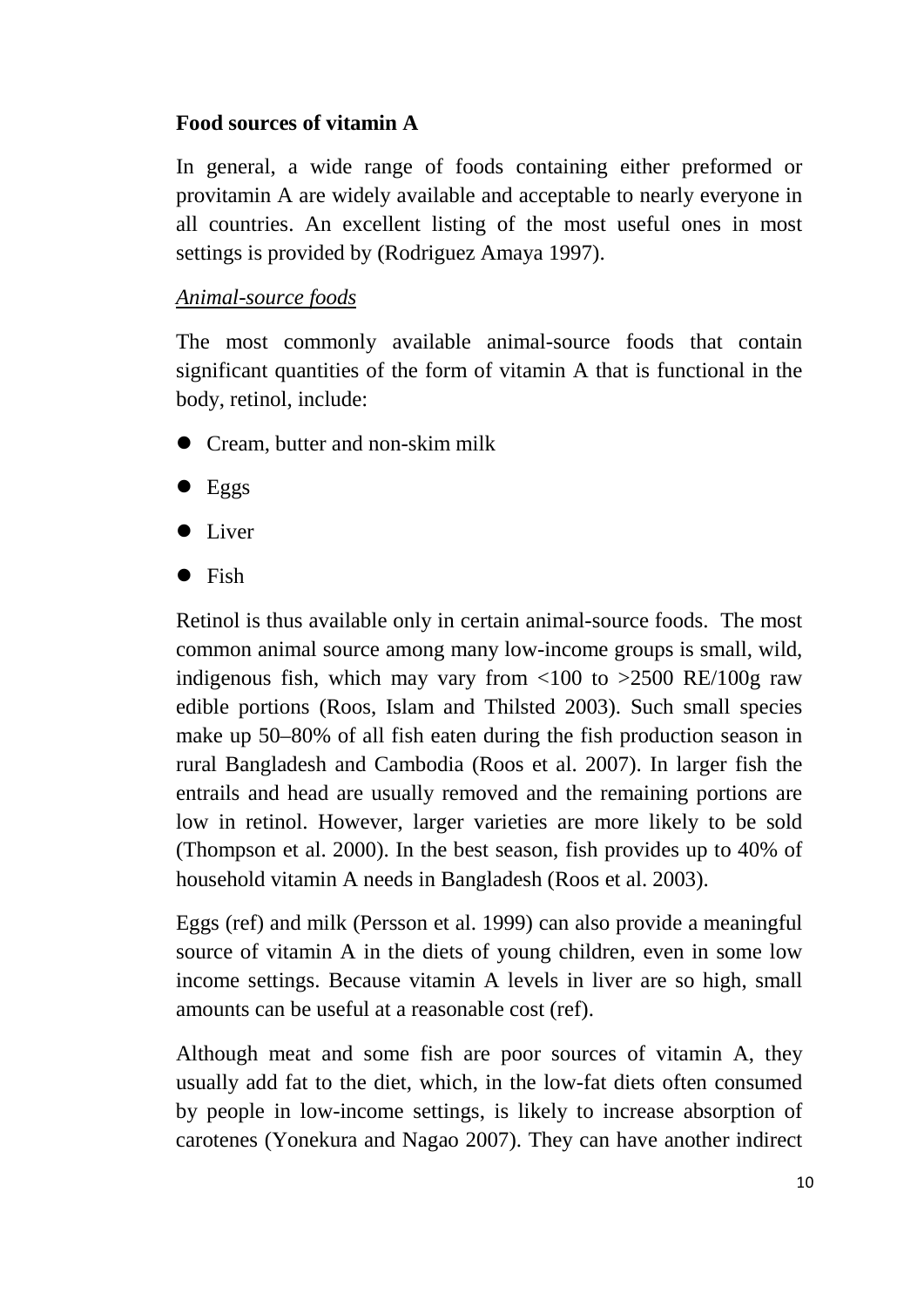positive impact on vitamin A status. Iron deficiency may contribute to poor vitamin A status [\(Bloem 1995\)](#page-56-8), and meat and fish provide highly absorbable heme iron and also enhance iron absorption from plant sources. Because of their high value, sales of animal-source foods may also result in increased purchase of fruits and vegetables [\(Ayele and](#page-55-3)  [Peacock 2003\)](#page-55-3).

Although expensive, preformed retinol from animal sources is highly bioavailable. Thus, relatively small quantities of animal-source foods can have a large impact on vitamin A status. In Mexico, animal-source foods (not counting breast milk) provided 18% of the estimated average requirement (EAR) of vitamin A for children 7-11 months old and 43% for those 12-23 months old and in Peru, 12% for children 7-11 months old [\(Pachon et al. 2007\)](#page-64-5). A case-control study in Nepal found that consumption of preformed retinol was associated with less risk of xerophthalmia [\(Shankar et al. 1996\)](#page-66-3).

It is commonly found that traditional beliefs also limit the extent to which animal-source foods are given to infants. Given their greater susceptibility to infection from oral intake of pathogens, such restrictiveness in the lowest income settings may be wise; any approach to increase consumption of animal-source foods in infants must give attention to assuring good household hygiene and food safety practices. Such risks decrease as children grow older and parents typically share any such foods the family can afford with older toddlers.

#### *Breast milk*

Breast milk is the most important animal-source food source of vitamin A for infants and young children in low-income settings and achieving optimal breastfeeding practices ought to be the first priority of foodbased approaches. Too often agricultural-related programs and policies demur from this, assuming that breastfeeding is an issue that should be exclusively dealt with by the health sector. Breast milk can provide substantial amounts of vitamin A in toddlers in areas like South Asia where breastfeeding is commonly practiced for three years or longer [\(Persson et al. 1998\)](#page-64-6) [\(Greiner, Gebre-Medhin](#page-60-6) and Persson 1999). The amounts in breast milk depend on the mother's vitamin A status, which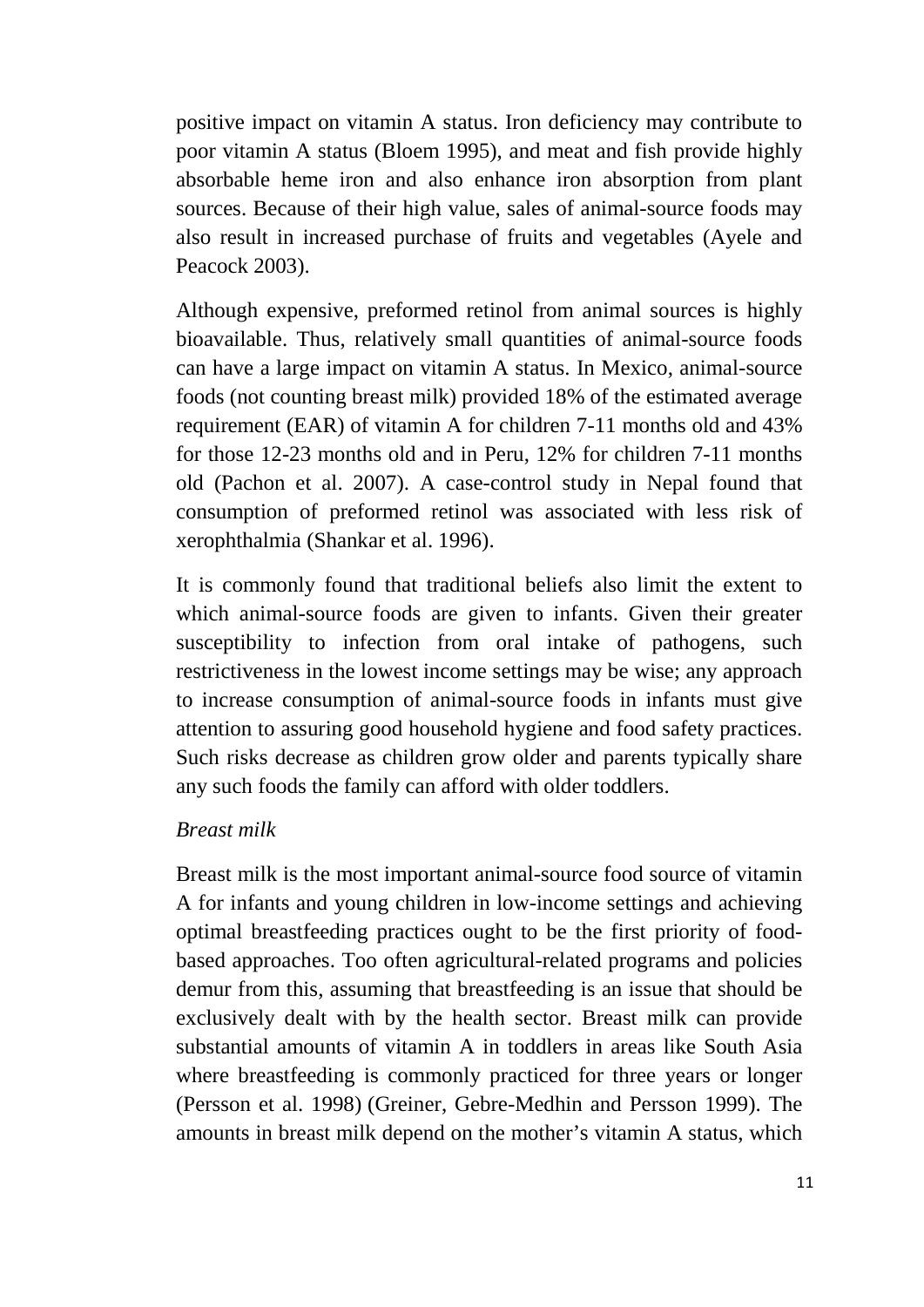has been found to be quite low in some rural areas of Africa [\(Ncube et](#page-64-0)  [al. 2001b\)](#page-64-0), [\(Ettyang et al. 2004\)](#page-59-4). Food-based approaches may increase vitamin A levels in breast milk, even while having little impact on the mother's own vitamin A status [\(Lietz et al. 2001\)](#page-62-3).While the vitamin A level in breast milk is normally able to maintain vitamin A status in infants even when inadequate to build their stores, clearly food-based approaches should give high priority to improving the diets of pregnant and lactating women.

In some cultures some colostrum, an especially rich source of vitamin A, is discarded on the false assumption that it is harmful; in India, about half of the mothers attempt to discard it [\(Vijayaraghavan 2002\)](#page-67-8). Even more commonly, some colostrum may be displaced by prelacteal feeds, widely given in many countries in the false belief that the infant needs more food than the relatively small amounts of colostrum available can alone provide (ref). Exclusive breastfeeding, though recommended for 6 mo, is often not practiced for more than 2-3 months. In most low-income settings, breast milk nevertheless is protective enough that infant vitamin A status is better than that of toddlers. However, where supplementation begins at an early age with foods low in vitamin A, younger infants may have lower vitamin A status, as in China [\(Jiang et al. 2008\)](#page-61-4), and severe VAD may then appear even in young infants [\(Agne-Djigo et al. 2012\)](#page-55-4).

#### *Plant foods*

Whereas in industrialized countries only about 35% of dietary vitamin A comes from plant sources [\(Weber and Grune 2012\)](#page-68-5), in developing countries, plants typically provides over 80% of vitamin A [\(Codjia](#page-57-3)  [2001\)](#page-57-3), [\(de Pee et al. 1998a\)](#page-58-2), reaching 95% in Bangladesh [\(Bouis and](#page-56-9)  [Novenario-Reese 1997\)](#page-56-9) and over 1/3 of this is from indigenous varieties [\(Chadha et al. 2011\)](#page-57-4).

While about 50 carotenoids could in theory be vitamin A precursors, vitamin A activity has been measured for only about 15 of them. By far the one with the greatest provitamin A effect is beta-carotene, though a couple others have about half its activity. Alpha carotene and beta cryptoxanthin may be more bioavailable [\(Burri, Chang and Neidlinger](#page-57-5)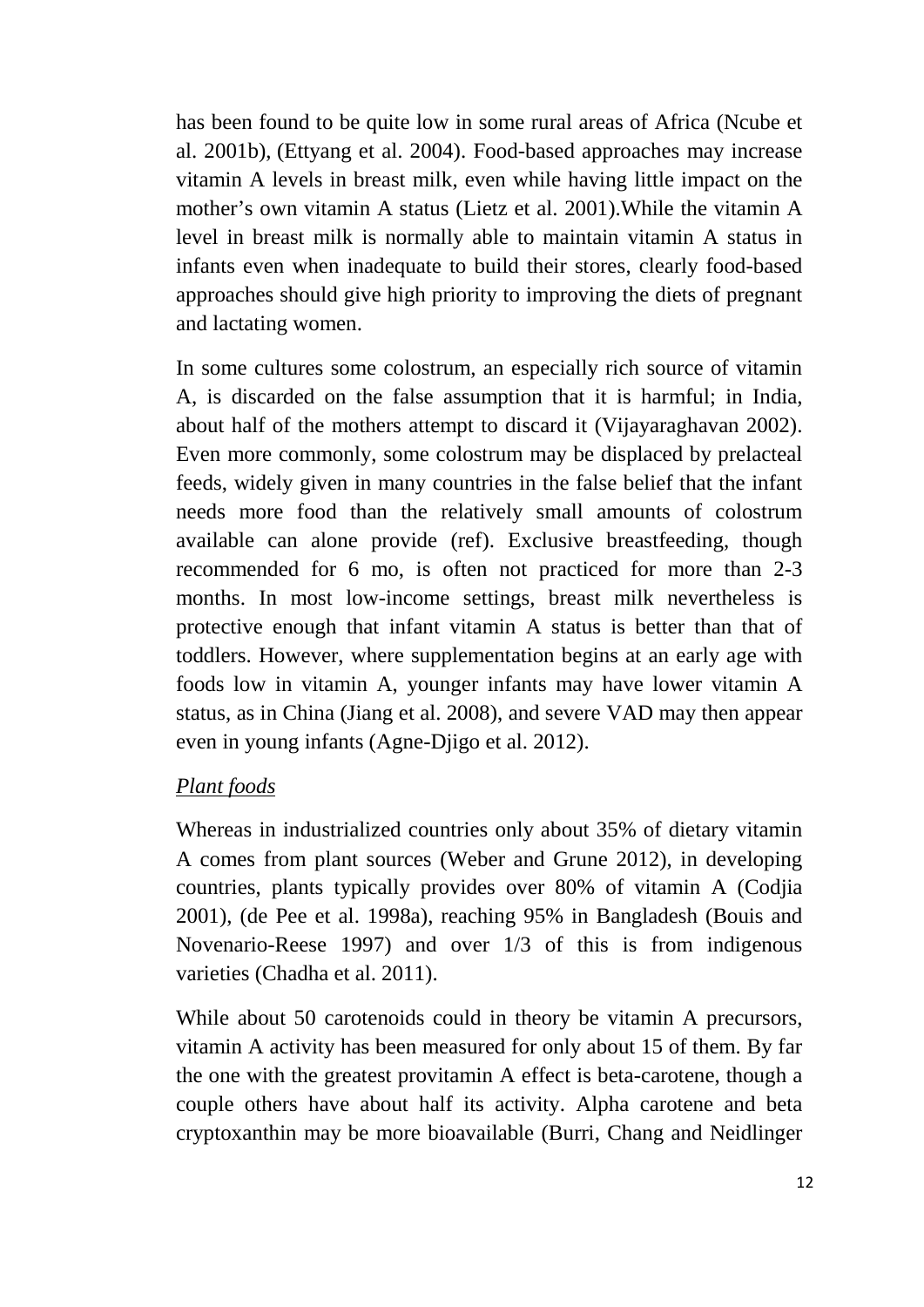2011). And in addition the majority of the provitamin A content of certain foods such as papaya may be from other carotenoids [\(Rodriguez](#page-65-6)  [Amaya 1997\)](#page-65-6).

Carotenoids are much less well absorbed than retinol and once absorbed must be converted to retinol in the body. The conversion factor used by most researchers in estimating the retinol equivalency of carotenoids was 6:1 until 2000, when the US Institute of Medicine changed its estimate to 12:1 [\(IOM 2000\)](#page-61-5). A higher value is probably more accurate for the diets of most low-income people [\(Shetty 2009\)](#page-66-4). Using intrinsically labeled beta carotene, the conversion factor found for spinach was about 21 and for carrots was around 15 [\(Tang et al.](#page-66-5)  [2005\)](#page-66-5).

The retinol precursor carotenoids (carotenes and xanthophylls) tend to be available in increasingly large quantities in plant foods as colors intensify. Colorful plant foods are also important sources of other nutrients and other health-promoting constituents, including some that appear to reduce risks for cancer and other chronic disease risks.

The commonly available foods that contain significant quantities of provitamin A include:

- Oils that are orange or red in color such as red palm oil (other lowcost oils from for example oil seeds, can also contribute to vitamin A nutriture by increasing absorption of carotenoids)
- Non-citrus fruits that are yellow, orange or red in color (for bananas, mainly the ones that are dark yellow, orange or red) [\(Englberger et al. 2003\)](#page-58-3)
- Root crops, squash and pumpkin that are deep yellow or orange
- Most green vegetables, with very high levels in some dark green leafy vegetables (DGVL)

A number of other less common foods contain significant amounts of carotenoids. Guidelines for using ethnographic approaches to locating which ones are available in any given community (for example in order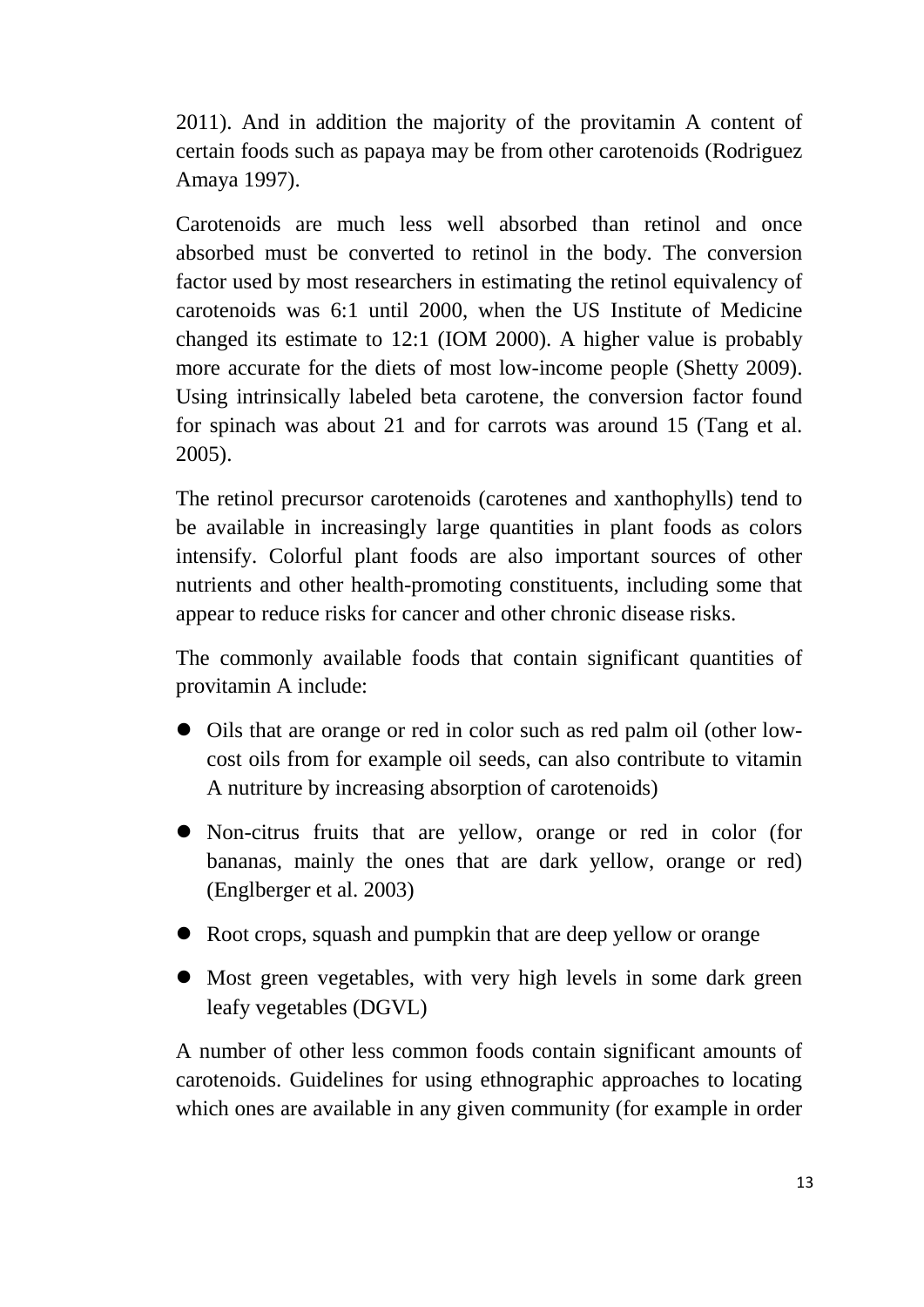to promote their increased use) are available online [\(Blum, Pelto and](#page-56-10)  [Kuhnlein 1997\)](#page-56-10).

Red palm oil has a 5.7:1 retinol equivalency [\(You, Parker and Swanson](#page-68-6)  [2002\)](#page-68-6). Other less common high-carotene oils include the oil of the gac fruit, indigenous to Southeast Asia. It can be easily pressed at household level, and was easily accepted by Vietnamese families who obtained 5mg  $\beta$  – carotene/d by consuming only 2ml/d on average [\(Vuong and King 2003\)](#page-68-7). Spirulina, a cultivated algae, is not only high in carotene, its conversion factor is only 4.5:1 RE [\(Wang, Wang and](#page-68-8)  [Wang 2008\)](#page-68-8).

The next most effective plant foods for improving vitamin A status are certain fruits, the most common of which are mango [\(Drammeh et al.](#page-58-4)  [2002\)](#page-58-4) and papaya. Though less commonly consumed, palm fruits have a higher carotenoid content [\(Rodriguez Amaya 1997\)](#page-65-6) and there are many tropical fruits, often growing wild, such as pandanus [\(Englberger](#page-58-5)  [et al. 2008\)](#page-58-5) which can be extremely high in carotenoids. Some melons may have a relatively high carotenoid content. While fruits often have lower levels of carotenoids than some vegetables, their carotenoids are much better absorbed [\(de Pee et al. 1998c\)](#page-58-6) and they have the major advantage of being easily accepted by young children.

Orange-fleshed sweet potato [\(Low et al. 2007\)](#page-62-4) and yellow varieties of giant taro [\(Englberger et al. 2008\)](#page-58-5) are quite high in carotenoids. In these tubers (as in fruits), the beta-carotene is in tiny oil droplets in chromoplasts and thus better absorbed than carotene in most vegetables [\(Castenmiller and West 1998\)](#page-57-6).

Orange fleshed sweet potato enjoys high consumer acceptability [\(Tomlins et al. 2007\)](#page-67-9), is relatively easy to cultivate during most of the year, is vegetatively propagated (saving the cost of seed, often the greatest capital outlay for home gardens [\(Faber and van Jaarsveld](#page-59-5)  [2007\)](#page-59-5)), and relatively drought resistant. It is also well-accepted by young children.

Many types of yellow squash and yellow or orange pumpkin are also significant sources of provitamin A. They are easy to produce, have a long shelf life, and are widely distributed around the world. Again,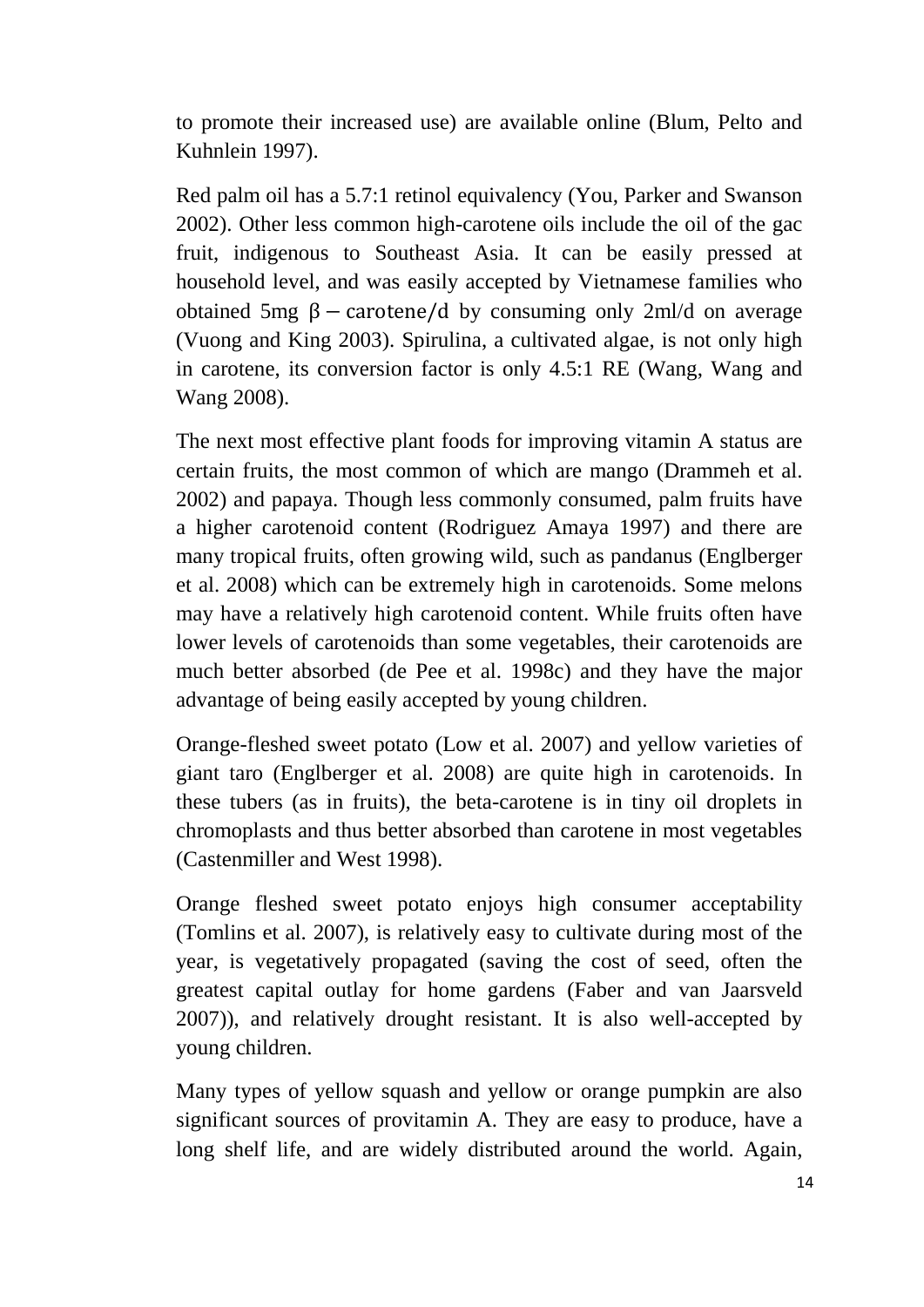coloration and thus carotene content varies widely among different varieties and like for tubers, in many countries it is the pale varieties that are the most popular.

Wild or low-cost DGLVs, are the main provitamin A sources in many low-income communities and the main ones promoted in many foodbased programs. Moringa (drumstick tree) is receiving increasing attention as an especially valuable tree leaf extremely low in cost and available at no cost in much of Africa [\(Babu 2000\)](#page-55-5).

Very little attention has been given to the fact that certain varieties of existing staple foods, higher in carotene than those most commonly grown today (including wheat, maize, potato, sorghum and sweet potato), could probably eradicate VAD [\(Graham and Rosser 2000\)](#page-60-7). Certainly highly colored banana and plantain varieties could routinely provide large quantities of provitamin A [\(Fungo and Pillay 2011\)](#page-59-6) [\(Englberger 2001\)](#page-58-7) [\(Englberger et al. 2003\)](#page-58-3). It has been estimated that about half of normal vitamin A requirements for women could be met by consumption at common levels of any of 10 yellow-colored banana varieties available in Australia [\(Englberger et al. 2006\)](#page-58-8). Even cassava has varieties with yellow flesh [\(Gibson et al. 2000\)](#page-59-7). Because staple foods are eaten in such large quantities daily by everyone in the family, finding ways to increase production and consumption of varieties higher in provitamin A deserves much higher priority than it has received so far among the food-based approaches.

The carotenoids in most fruits, peppers and tomatoes increase with ripening. During post-harvest storage, carotenoid levels continue to increase in most intact fruits, but decline, sometimes rapidly and substantially, in peppers, leeks and DGLVs [\(Rodriguez Amaya 1997\)](#page-65-6). Carotenoids in green beans and broccoli show no significant changes under typical post-harvest retail marketing conditions [\(Wu, Perry and](#page-68-9)  [Klein 1992\)](#page-68-9).

All of these foods can be cultivated and some (especially wild fruits and berries, the leaves of wild plants, and fish and small animals) can be foraged and thus cost no money. Although wild foods tend to have higher levels of nutrients, including carotenoids, than cultivated ones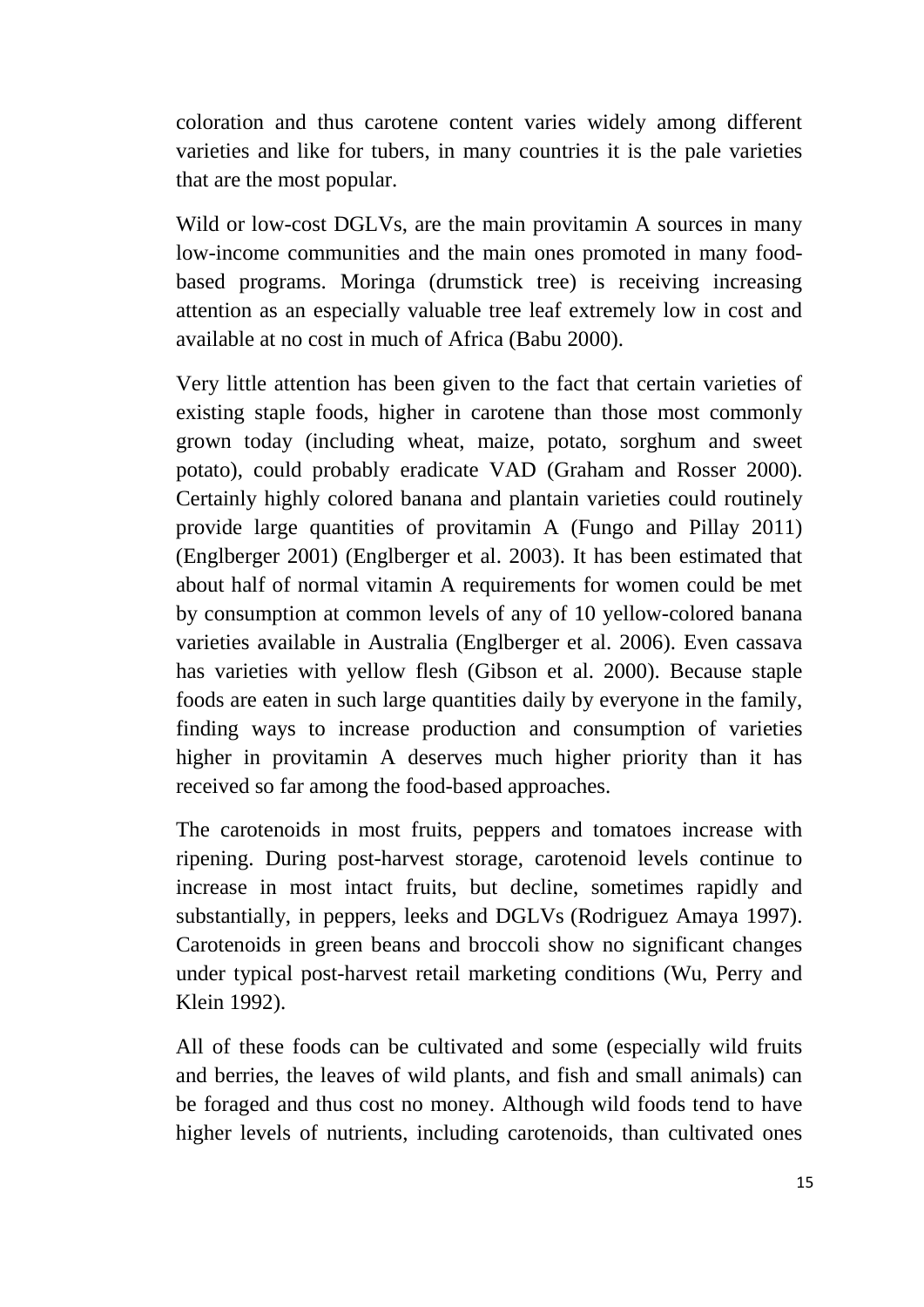[\(Kobori and Rodriguez Amaya 2008\)](#page-62-5), their use has been inadequately promoted and they remain underutilized [\(Vuong 2000\)](#page-67-10). Forest lands, wetlands and even weeds in cultivated land often provide access to carotenoid rich foods not available in markets, some of which are available off-season.

While a higher intake of animal-source foods would in theory improve vitamin A status, this is often not economically feasible. In one study in Peru the opposite occurred because meat (a poor source) displaced plant sources in the diet [\(Carrasco Sanez et al. 1998\)](#page-57-7). Unlike plant foods, animal-source food use declines at times of economic difficulty [\(West and Mehra 2010\)](#page-68-10). High plant intakes are also consistent with global needs to reduce overweight and non-communicable diseases.

It is often assumed that young children will not eat DGLV. However, they accept it once they have tasted it a number of times. One study in Bangladesh found that 89% of children 6 months to 3 yr old liked them [\(Rahman et al. 1993\)](#page-64-7).

## **The impact of foods on vitamin A status**

Conventional fortification, biofortification, and home fortification simulate the way natural foods provide relatively small doses of vitamin A relatively often and studying their impact is a simpler task for researchers for several reasons, including controlling the dose. Mason (in press) has reviewed the evidence and concludes that they indeed can have an impact on vitamin A status.

Making the case that natural foods alone can normalize vitamin A status for low-income populations is more difficult for several reasons. First, in low-income populations there has been very little research. Second, what has been done may have measured impact over too short a period of time to have any realistic relationship with the way vitamin A nutriture works with respect to the daily diet. Third, the methods used in most existing research are too weak to allow for decisive conclusions.

Table 1 examines the evidence that has accumulated since 1992 regarding changes in serum beta-carotene and serum retinol of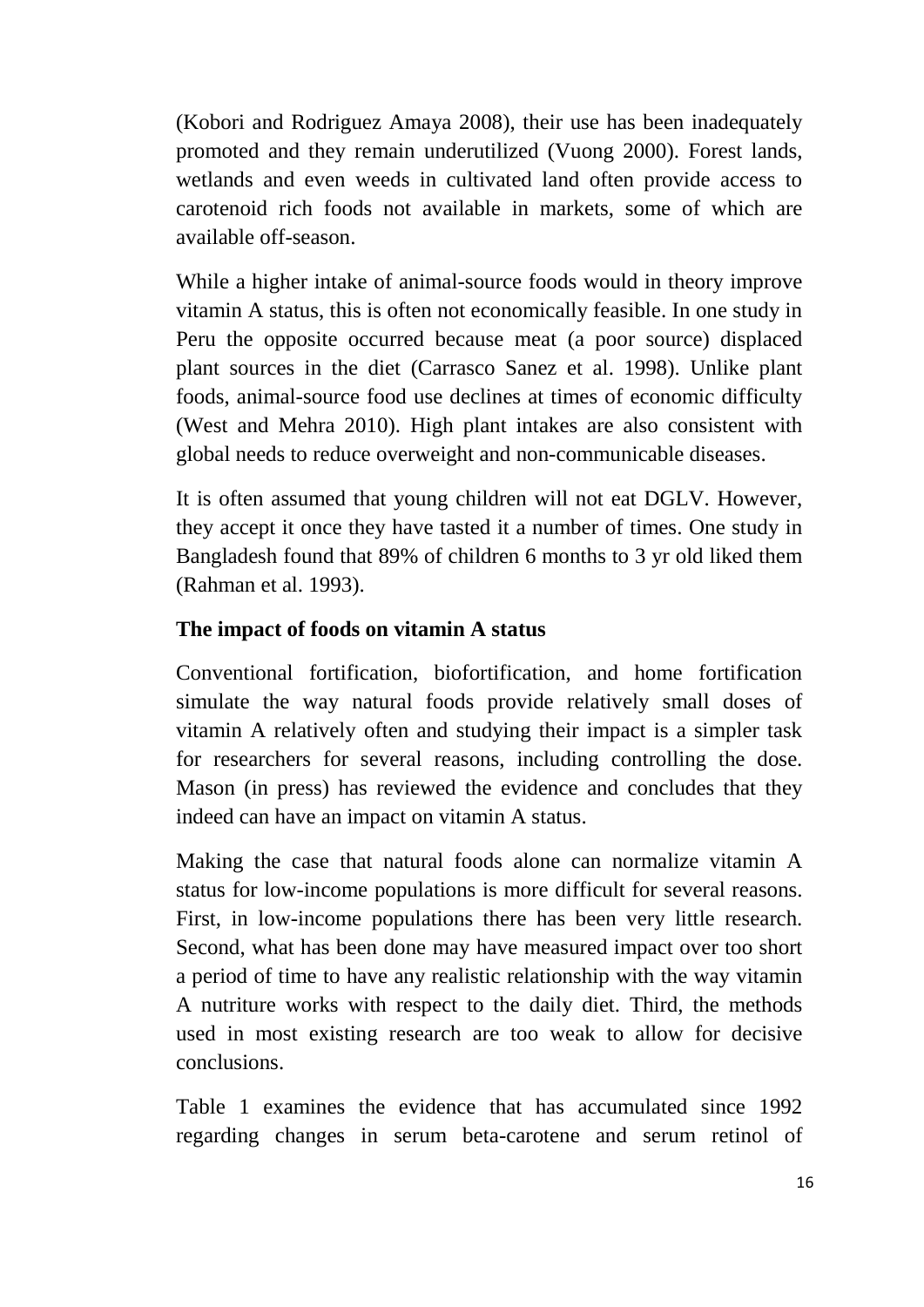randomized trials of foods. The addition of fat or deworming in advance, when included, are noted because of their potential importance in carotenoid absorption.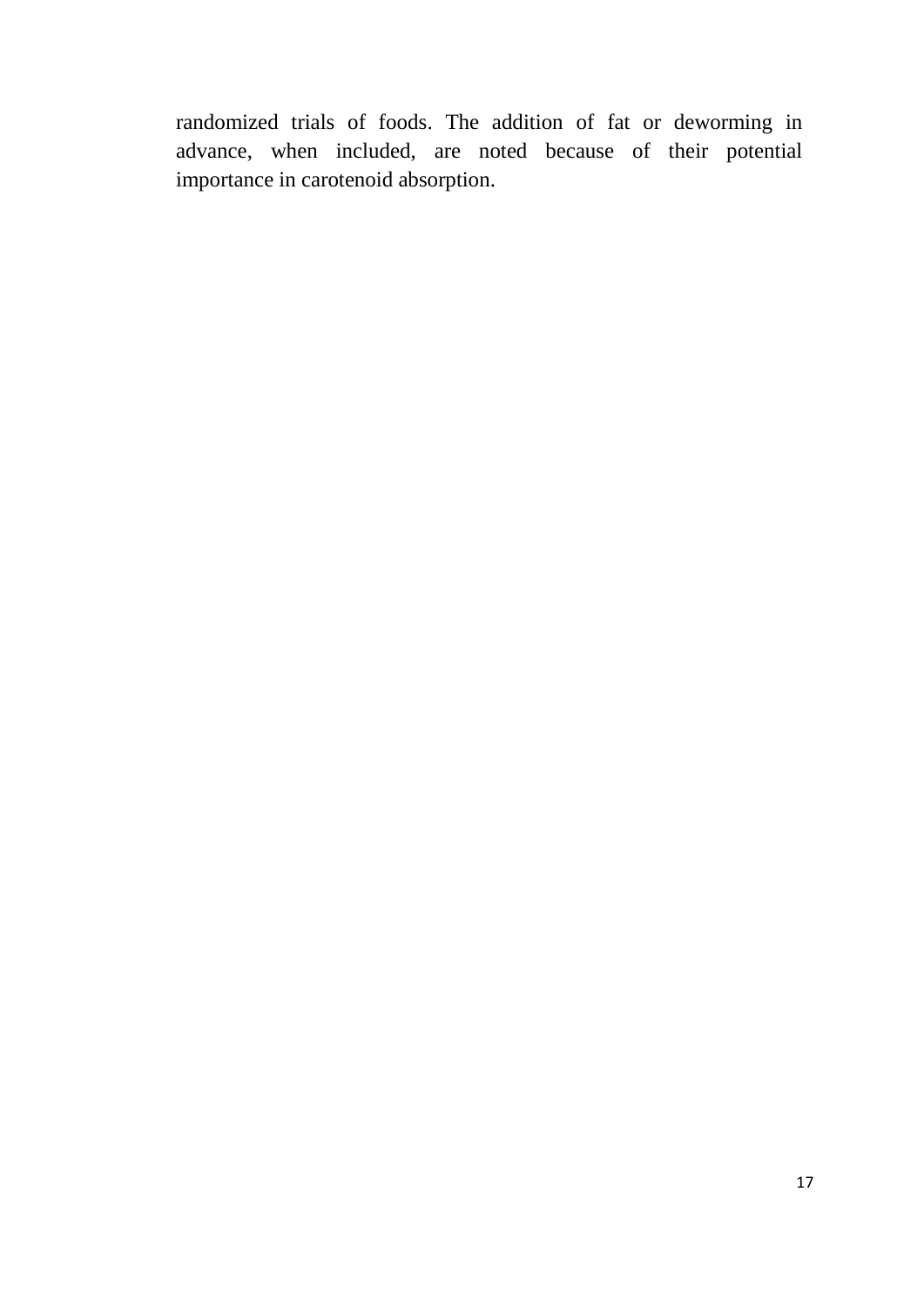| <b>Referenc</b> | Food              | Quantity/day                     | No. of  | participants       | N         | <b>Impact on serum</b>      | <b>Impact on Serum</b>              |
|-----------------|-------------------|----------------------------------|---------|--------------------|-----------|-----------------------------|-------------------------------------|
| e               |                   |                                  | days    |                    |           | $\beta$ – carotene in       | retinol in $\frac{\mu}{mol}$ /L     |
|                 |                   |                                  |         |                    |           | $\frac{\mu}{\text{mol}}$ /L |                                     |
| (Ncube et       | Pureed            | $650g + 10g$ fat                 | 60      | Women              | 49        |                             | Net <sup>a</sup> 0.2; Net reduction |
| al. 2001a)      | papaya            |                                  |         | breastfeeding      |           |                             | in $VAD^b$ 13% <sup>c</sup>         |
|                 |                   |                                  |         | babies 2-12 mo old |           |                             |                                     |
| (Ncube et       | Grated            | $100g + 10g$ fat                 | 60      | Women              | 49        |                             | Net 0.3; Net reduction              |
| al. 2001a)      | carrots           |                                  |         | breastfeeding      |           |                             | in VAD $15\%$ <sup>c</sup>          |
|                 |                   |                                  |         | babies 2-12 mo old |           |                             |                                     |
| (Persson        | DGLV <sup>d</sup> | 14g fat (also for control)       | 6d/wk   | Dewormed school    | 37        | Net 0.24                    | Net 0.083                           |
| et al.          |                   | $+200g$ , providing $\sim$ 1.5mg | for $6$ | children           |           |                             |                                     |
| 2001a           |                   | $\beta$ – carotene               | wk      |                    |           |                             |                                     |
| (Persson        | Pale              | 14g fat (also for                | 6d/wk   | Dewormed school    | 36        | Net 0.12                    | Net 0.047                           |
| et al.          | orange            | control)+100g DGLV (4            | for $6$ | children           |           |                             |                                     |
| 2001a)          | pumpkin           | kinds on rotating basis)         | wk      |                    |           |                             |                                     |
|                 |                   | providing about 3.5-4mg          |         |                    |           |                             |                                     |
|                 |                   | $\beta$ – carotene               |         |                    |           |                             |                                     |
| (van            | Resisto           | 125g providing 1031              | 53d     | Dewormed school    | $89 + 89$ |                             | Intervention effect                 |
| Jaarsveld       | (orange)          | $RAE^{e}/d$ , 2.5 times the      | over    | children aged 5-10 |           |                             | 0.034                               |
| et al.          | sweet             | $RDAf$ (conversion factor        | 10.6    |                    |           |                             |                                     |
| 2005)           | potato            | used was 12:1). Controls         | wk      |                    |           |                             |                                     |
|                 |                   | received a white variety.        |         |                    |           |                             |                                     |
|                 |                   |                                  |         |                    |           |                             |                                     |

Table 1. Impact of food supplements on serum  $\beta$  – carotene and/or serum retinol (studies published after 1992)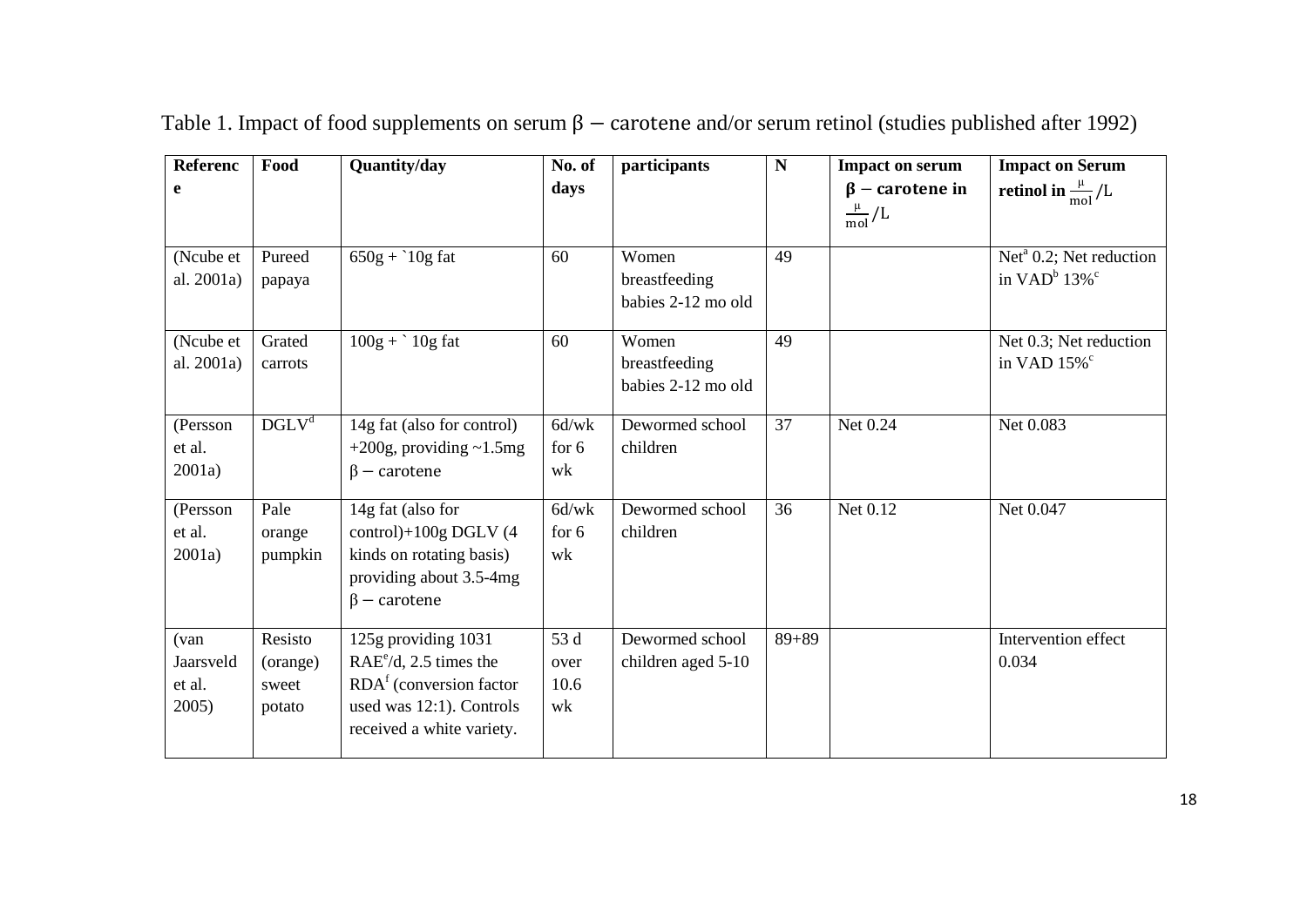| (Takyi<br>1999)                           | $DGLV +$<br>20g fat                   | Provided 400 RE                                 | 90                      | Preschool children                                   | 85 |                                               | Net 0.13                                       |
|-------------------------------------------|---------------------------------------|-------------------------------------------------|-------------------------|------------------------------------------------------|----|-----------------------------------------------|------------------------------------------------|
| $\boldsymbol{\zeta}$ $\boldsymbol{\zeta}$ | <b>DGLV</b>                           | Provided 400 RE                                 | $\zeta$ $\zeta$         | $\epsilon$ $\epsilon$                                | 79 |                                               | Net 0.12                                       |
| $\zeta$ $\zeta$                           | $DGLV+$<br>$20g$ fat                  | Provided 400 RE+<br>deworming                   | 66                      | $\epsilon$ $\epsilon$                                | 84 |                                               | Net 0.20                                       |
| (Lietz et<br>al. 2001)                    | Sunflower<br>oil                      | 12g/d advised and<br>provided                   | 6 mo                    | Women in last<br>trimester and 3 mo<br>postpartum    | 30 | Net 0.05;<br>Breast milk, mo 1-3,<br>Net 0.02 | Net 0.15;<br>Breast milk, mo 1-3,<br>Net 7.64  |
| $\epsilon\epsilon$                        | Red palm<br>oil                       | 12g/d advised and<br>provided                   | 6 <sub>mo</sub>         | Women in last<br>trimester and 3 mo<br>postpartum    | 30 | Net 0.8;<br>Breast milk, mo 1-3,<br>Net 0.28  | Net 0.01;<br>Breast milk, mo 1-3,<br>Net 10.21 |
| (Haskell<br>et al.<br>2004)               | Cooked<br>pureed<br>sweet<br>potato   | 80g twice a day, total 4.5<br>mg beta-carotene  | 60d                     | Men                                                  | 14 | Net 0.21                                      | Net 0.23                                       |
| (Haskell<br>et al.<br>2004)               | Cooked<br>pureed<br>Indian<br>spinach | 75 g twice a day, total 4.5<br>mg beta-carotene | 60d                     | Men                                                  | 14 | Net 0.27                                      | Net 0.34                                       |
| (Jamil et<br>al. 2012)                    | <b>Boiled</b><br>orange<br>sweet      | 64 g twice a day, total 6-7<br>mg beta-carotene | 6 d/w<br>for $10$<br>wk | Non-pregnant, non-<br>lactating women<br>$18-45$ y/o | 30 | Net $\sim 0.11$                               | Net $\sim -0.08$                               |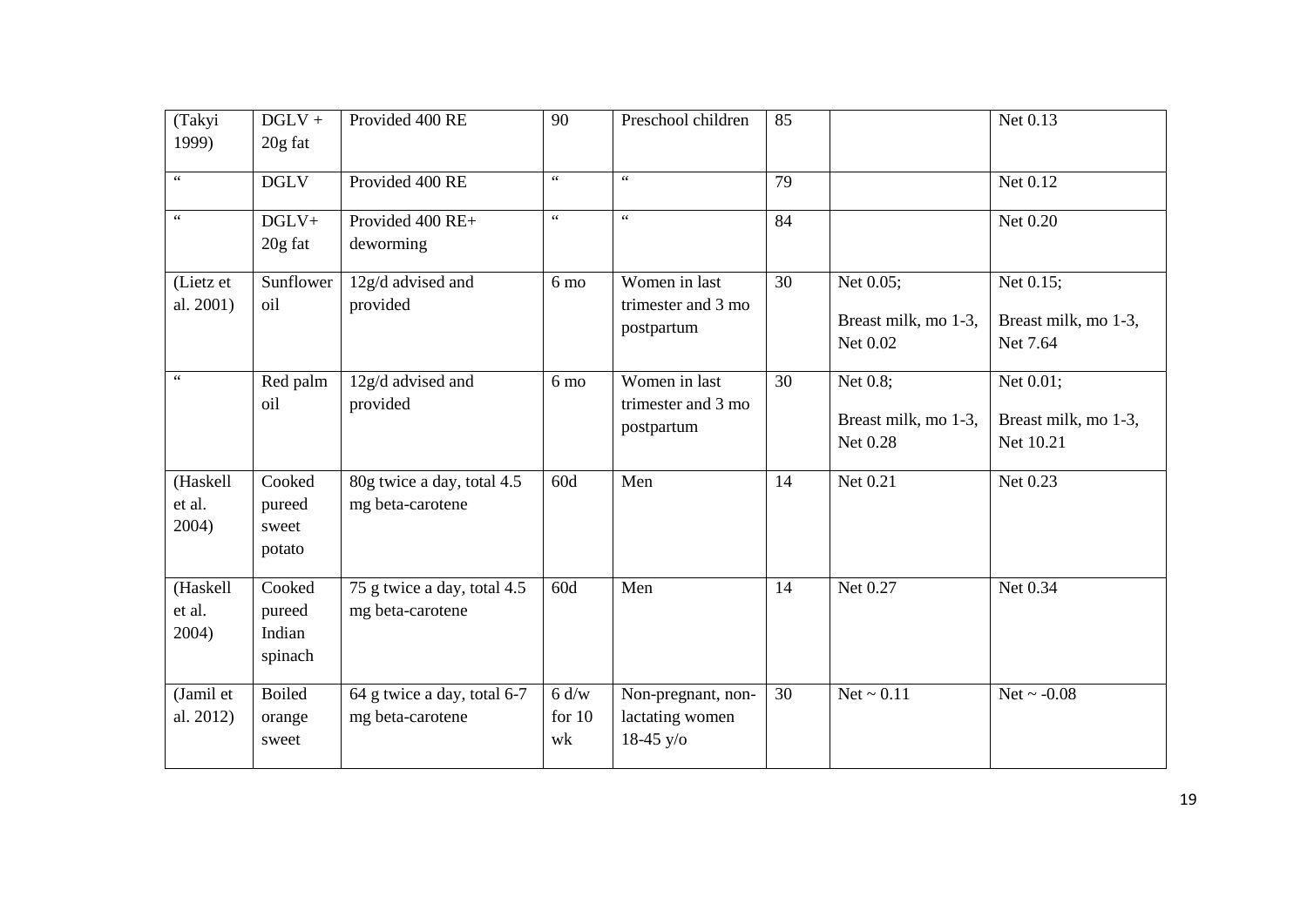|                                                  | potato                                                            |                                                             |                         |                                                      |    |                 |                               |
|--------------------------------------------------|-------------------------------------------------------------------|-------------------------------------------------------------|-------------------------|------------------------------------------------------|----|-----------------|-------------------------------|
| (Jamil et<br>al. 2012)                           | <b>Boiled</b><br>orange<br>sweet<br>potato<br>fried in 5<br>g oil | 64 g twice a day, total 6-7<br>mg beta-carotene             | 6 d/w<br>for $10$<br>wk | Non-pregnant, non-<br>lactating women<br>$18-45$ y/o | 30 | Net $\sim 0.27$ | Net -0.06                     |
| (Dramme<br>h et al.<br>2002)                     | mango                                                             | 75g dried mango<br>providing 148 $\mu$ g beta -<br>carotene | 5d/w<br>for $4$<br>mo   | Children 2-7 yr                                      | 45 | Net 0.27        | Net 0.03                      |
| (Dramme<br>h et al.<br>2002)                     | Mango<br>and fat                                                  | 75g dried mango + $5g$<br>sunflower oil                     | 5d/w<br>for $4$<br>mo   | Children 2-7 yr                                      | 44 | Net 0.21        | Net 0.02                      |
| (Tang et<br>al. 1999)                            | Green-<br>yellow<br>vegetable<br>S                                | 235g/d                                                      | 5d/w<br>for $10$<br>W   | Kindergarten<br>children                             | 22 | Net 0.27        | Net $0.23$ (p<0.02)           |
| (Manora<br>ma, Sarita<br>and<br>Rukmini<br>1997) | Red palm<br>oil snack                                             | Contains the RDA, 2.4mg<br>$\beta$ – carotene               | Daily<br>for $2$<br>mo  | Children 7-9 yr                                      | 12 |                 | 1.03 (no negative<br>control) |
| (Manora<br>ma et al.                             | Red palm<br>oil snack                                             | Contains the RDA, 2.4mg<br>$\beta$ – carotene               | Daily<br>for 2          | Children 7-12 yr w<br><b>VAD</b>                     | 18 |                 | 0.90 (no negative<br>control) |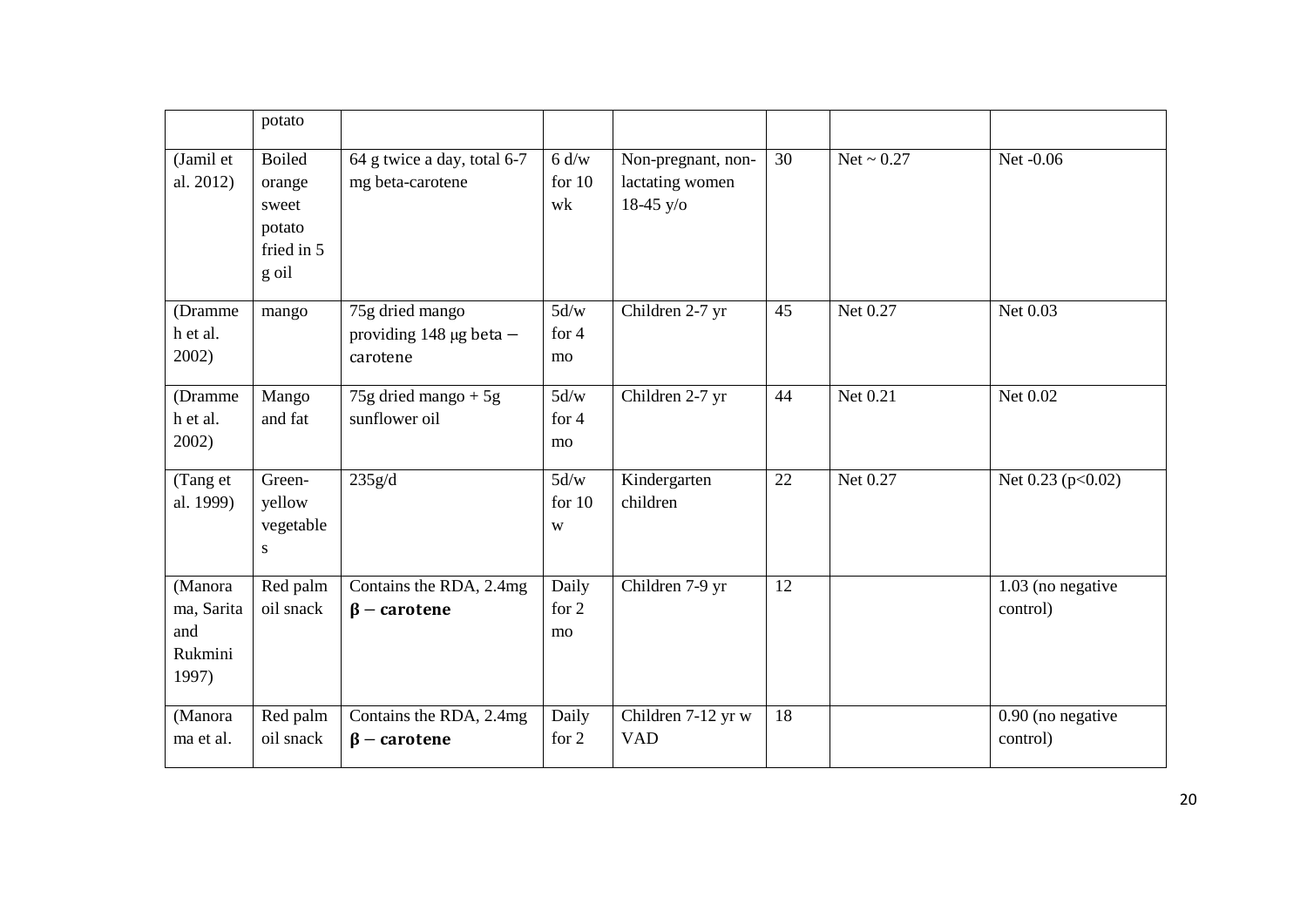| 1997)                         |                                    |                                                                  | mo                     |                                                                             |     |                                                              |                                                                                                                     |
|-------------------------------|------------------------------------|------------------------------------------------------------------|------------------------|-----------------------------------------------------------------------------|-----|--------------------------------------------------------------|---------------------------------------------------------------------------------------------------------------------|
| (Manora<br>ma et al.<br>1997) | Red palm<br>oil snack              | 4g red palm oil in a snack<br>containing 50,000 IU<br>vitamin A  | Daily<br>for $1$<br>mo | Children 7-9 yr                                                             | 12  |                                                              | $0.52$ (no negative<br>control)                                                                                     |
| (Manora<br>ma et al.<br>1997) | Red palm<br>oil snack              | 8g red palm oil in a snack<br>containing 100,000 IU<br>vitamin A | Daily<br>for $1$<br>mo | Children 7-9 yr                                                             | 12  |                                                              | 1.19 (no negative<br>control)                                                                                       |
| (Sivan et<br>al. 2002)        | Red palm<br>oil in<br>meal         | $5ml = 400 RE$                                                   | 6d/wk<br>for 7<br>mo   | Preschool children                                                          | 37  | $~1$ -0.2 net compared<br>to control given 5ml<br>peanut oil | $\sim 0.8$ net compared to<br>control given 5ml<br>peanut oil                                                       |
| (Sivan et<br>al. 2002)        | Red palm<br>oil in<br>meal         | $10$ ml = 800 RE                                                 | 6d/wk<br>for 7<br>mo   | Preschool children                                                          | 26  | $~10.5$ net compared<br>to control given<br>10ml peanut oil  | $~1$ -0.4 net compared to<br>control given 10ml<br>peanut oil                                                       |
| (Siekman<br>n et al.<br>2003) | milk                               | 200-250 ml/d                                                     | 1 <sub>yr</sub>        | School children                                                             | 115 |                                                              | Net 0.04 (increase was<br>0.35 but control also<br>increased; meat suppl<br>resulted in 0.27, less<br>than control) |
| (de Pee et<br>al. 1995a)      | High<br>carotene<br>vegetable<br>S | 100-150g stir-fried<br>vegetables w 3.5 mg beta<br>carotene      | Daily<br>for 12<br>wk  | Breastfeeding<br>women, nearly all<br>infected with at<br>least 2 parasites | 57, | Net 0.05                                                     | Net 0.04 (breastmilk<br>retinol $-0.20$ )                                                                           |
| (Ribaya-<br>Mercado           | Orange<br>fruits and               | 1 meal and two snacks<br>daily providing 12 mg beta              | 5d/wk<br>for $12$      | Dewormed 7-13<br>y/o school children                                        | 27  |                                                              | $0.38$ (no control)                                                                                                 |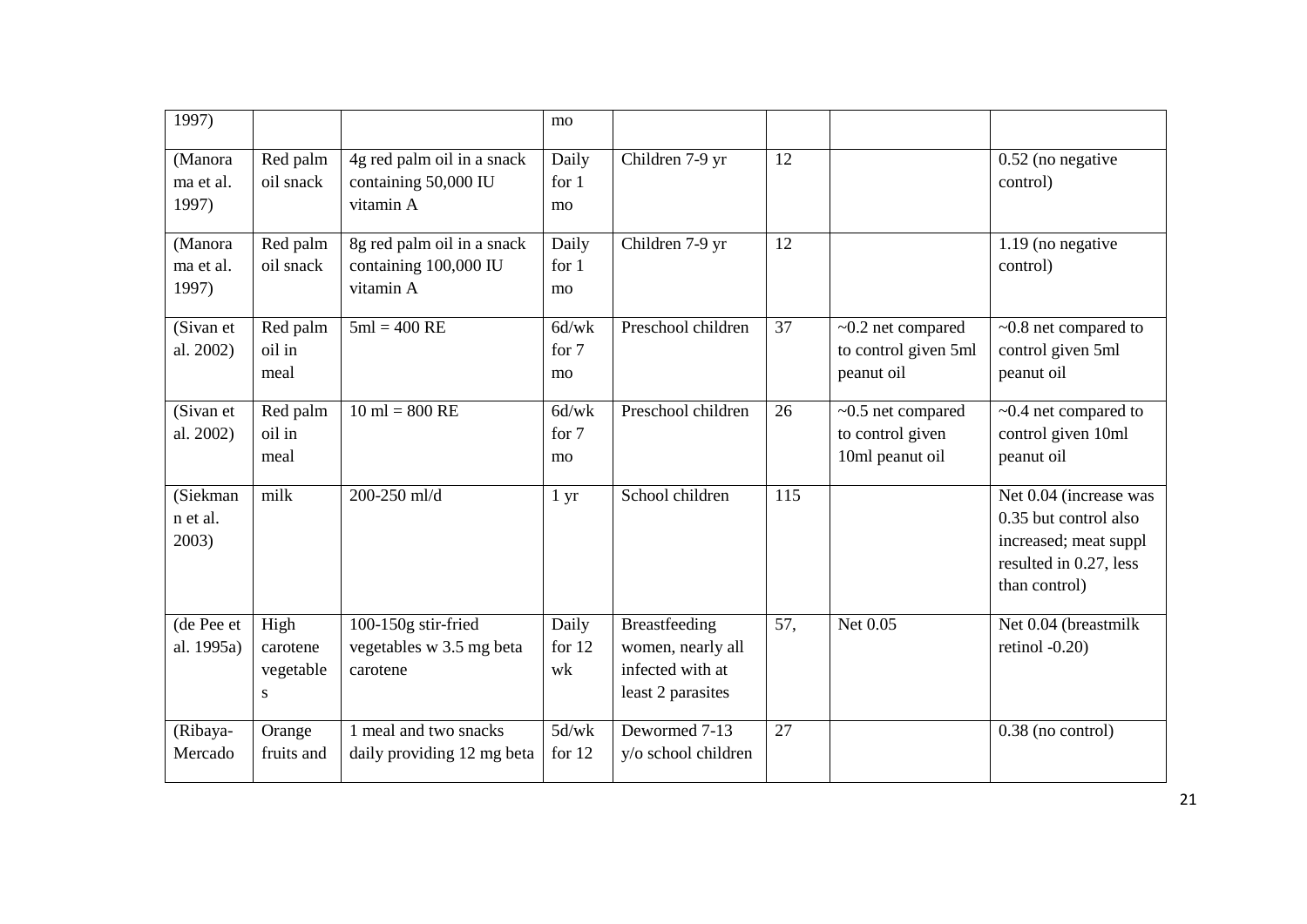| et al.<br>2000)                          | vegetable<br>S                                | carotene                                   | wk                      |                                                            |    |          |                                                              |
|------------------------------------------|-----------------------------------------------|--------------------------------------------|-------------------------|------------------------------------------------------------|----|----------|--------------------------------------------------------------|
| (Ribaya-<br>Mercado<br>et al.<br>2000)   | No food                                       | Two snacks with no<br>vitamin A            | 5d/wk<br>for $12$<br>wk | Dewormed 7-13<br>y/o school children                       | 25 |          | $0.20$ (no control)                                          |
| (de Pee et<br>al. 1998c)                 | Orange<br>fruits                              | 2 meals/d providing 535<br>RE              | 6d/wk<br>for $9$<br>wk  | Anemic children 7-<br>$12 y/o$ , most<br>helminth-infected | 49 | Net 0.49 | Net 0.07                                                     |
| (de Pee et<br>al. 1998c)                 | <b>DGLV</b>                                   | 2 meals/d providing 684<br>RE              | 6d/wk<br>for $9$<br>wk  | Anemic children 7-<br>12 y/o, most<br>helminth-infected    | 45 | Net 0.13 | Net 0.12                                                     |
| Anemic<br>children<br>$7-12 \text{ y/o}$ | Retinol-<br>rich<br>animal-<br>source<br>food | 2 meals/d providing 556<br>RE              | 6d/wk<br>for $9$<br>wk  | Anemic children 7-<br>$12 y/o$ , most<br>helminth-infected | 48 | Net 0.03 | Net 0.23                                                     |
| (Mahapatr<br>a and<br>Manoram<br>a 1997) | Red palm<br>oil                               | 4g in a snack (equivalent<br>to 25,000 IU) | Daily<br>for $15$<br>d  | Children with<br>VAD, 7-9 y/o                              | 12 |          | $0.52$ (no control); 0.12,<br>3 mo after<br>supplementation  |
| (Mahapatr<br>a and<br>Manoram            | Red palm<br>oil                               | 8g in a snack (equivalent<br>to 50,000 IU) | Daily<br>for $15$<br>d  | Children with<br>VAD, 7-9 y/o                              | 12 |          | 1.19 (no control); $0.37$ ,<br>3 mo after<br>supplementation |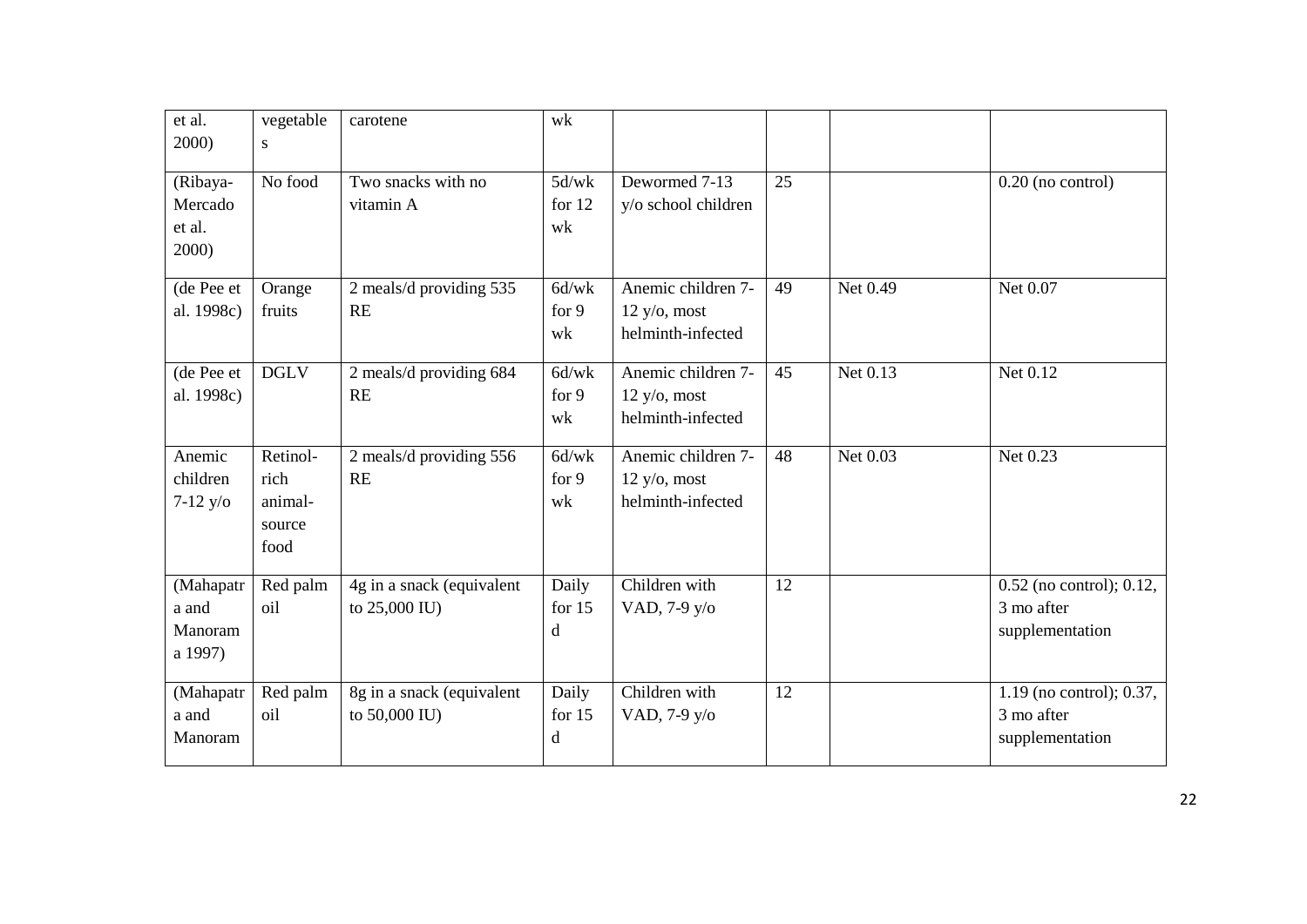| a 1997)                                     |                    |                                                                |                           |                                                                           |    |                                                                                 |                                                                                     |
|---------------------------------------------|--------------------|----------------------------------------------------------------|---------------------------|---------------------------------------------------------------------------|----|---------------------------------------------------------------------------------|-------------------------------------------------------------------------------------|
| (Vuong,<br>Dueker<br>and<br>Murphy<br>2002) | Xoi gac<br>fruit   | 3.5 mg beta carotene, 85<br>mg total carotenoids               | Daily<br>for $30$<br>days | Children 31-70 mo<br>old                                                  | 59 | <b>Net 2.0</b>                                                                  | Net 0.03                                                                            |
| (Bulux et<br>al. 1994)                      | carrot             | 50g carrot containing 6 mg<br>beta carotene $+33g$ veg<br>fat; | Daily<br>for $20$<br>d    | Children 7-12 y/o,<br>the majority<br>infected by tricharis<br>or ascaris | 17 | NS, 1/5 as large as<br>response to<br>equivalent doses of<br>pure beta carotene | NS (nor was there are<br>a response to suppl w<br>retinol or pure beta<br>carotene) |
| (Haskell<br>et al.<br>2005)                 | Goat liver         | 850 g retinol<br>equivalents/d                                 | 6d/wk<br>for $6$<br>wk    | Nightblind women                                                          | 52 | $-0.03$ (no control)                                                            | $\sim 0.3$ (no control)                                                             |
| (Haskell<br>et al.<br>2005)                 | Amaranth<br>leaves | 850 g retinol<br>equivalents/d                                 | 6d/wk<br>for $6$<br>wk    | Nightblind women                                                          | 51 | $0.05$ (no control)                                                             | No change (no control)                                                              |
| (Haskell<br>et al.<br>2005)                 | carrots            | 850 g retinol<br>equivalents/d                                 | 6d/wk<br>for $6$<br>wk    | Nightblind women                                                          | 53 | $0.12$ (no control)                                                             | $\sim 0.05$ (no control)                                                            |
| (Canfield)<br>and<br>Kaminsky<br>2000)      | Red palm<br>oil    | 6 doses, each containing<br>15 mg beta-carotene total          | 10d                       | Lactating women<br>(w children 1-24<br>mo)                                | 32 | 0.35; 53.1 in breast<br>milk (no controls)                                      | $0.13$ (in infant; no<br>control)                                                   |
| (Canfield                                   | Red palm           | 6 doses, each containing                                       | 10 <sub>d</sub>           | Lactating women                                                           | 32 | Net 0.3 (infant 0.18)                                                           | Net 0.02 (infant net                                                                |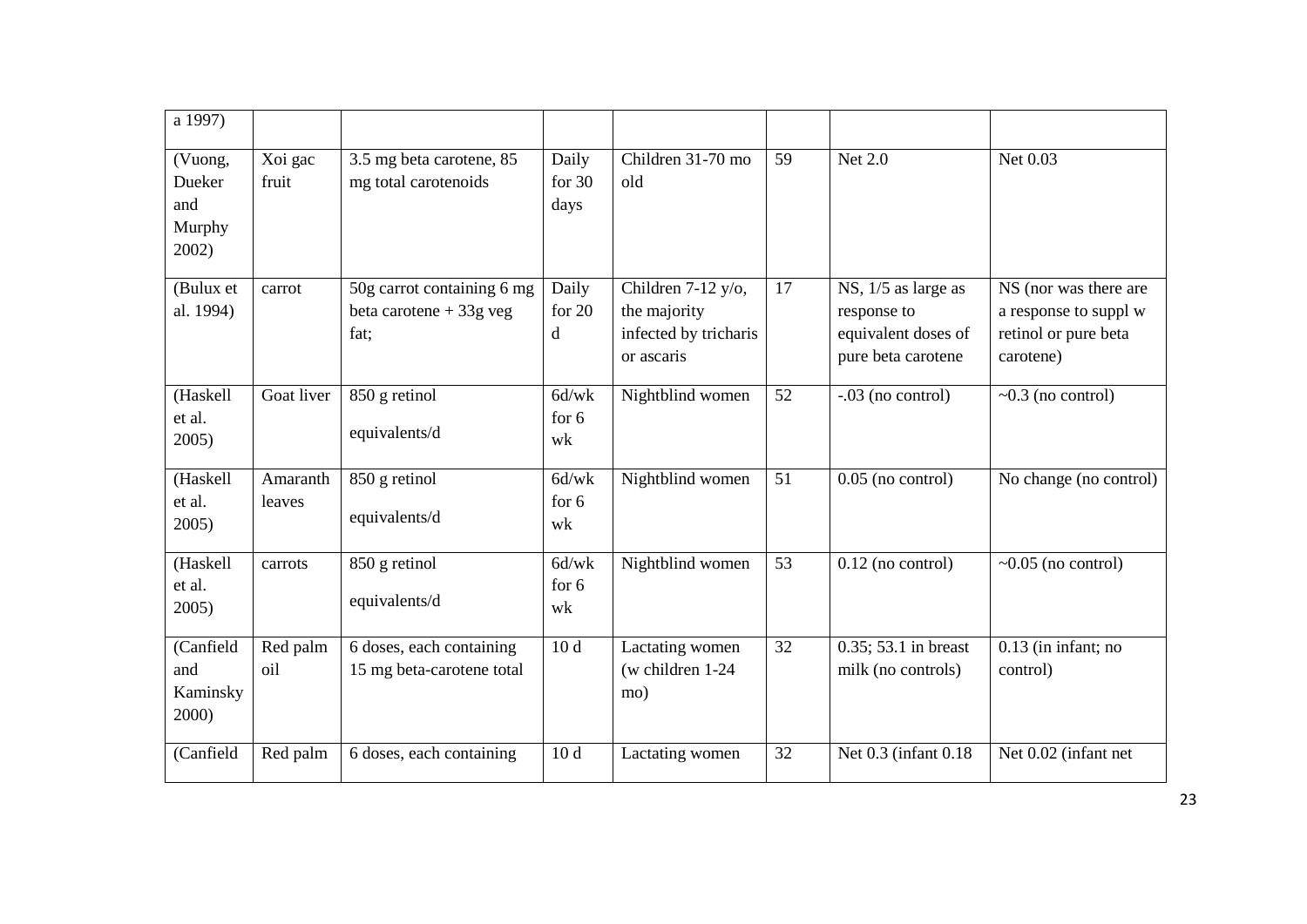| et al.<br>2001)              | oil                          | 15 mg beta-carotene total                          |                   | (w children 1-24<br>mo)                       |                 | but placebo was the<br>same so net 0)          | 0.06)                                                                                                                           |
|------------------------------|------------------------------|----------------------------------------------------|-------------------|-----------------------------------------------|-----------------|------------------------------------------------|---------------------------------------------------------------------------------------------------------------------------------|
| (Radhika<br>et al.<br>2003)  | Red palm<br>oil              | 2.4 mg beta-carotene                               | 8 wk              | Women at 24-26<br>wk pregnancy at<br>baseline | 67              |                                                | 0.3 (control received<br>8ml/d peanut oil and<br>increased 0.14; thus<br>net increase was 0.16);<br>Newborn cord SR net<br>0.11 |
| (Törrönen<br>et al.<br>1996) | Raw<br>carrots               | 120g/d providing 12 mg<br>beta carotene            | 3 and 6<br>wk     | Healthy non-<br>smoking women<br>20-53 $y$ /o | 13              | 187mcg/l and<br>$169$ mcg/ $1$ (no<br>control) |                                                                                                                                 |
| (Törrönen<br>et al.<br>1996) | Carrot<br>juice              | 1 dl/d providing 12 mg<br>beta carotene            | $3$ and $6$<br>wk | Healthy non-<br>smoking women<br>$20-53$ y/o  | 13              | 167mcg/l and<br>$288$ mcg/l $(no$<br>control)  |                                                                                                                                 |
| (Jalal et<br>al. 1998a)      | $fat +$<br>dewormin<br>g     | 15g fat/d + deworming 1<br>wk previously           | $\overline{21d}$  | Children 3-6 y/o                              | $\overline{38}$ |                                                | Net 0.15                                                                                                                        |
| (Jalal et<br>al. 1998a)      | Sweet<br>potato<br>and veg's | Enough to supply 750<br>RE/d                       | 21d               | Children 3-6 y/o                              | 39              |                                                | Net $0.2$                                                                                                                       |
| (Jalal et<br>al. 1998b)      | Dewormi<br>ng +food          | Deworming 1 wk in<br>advance plus 750 RE<br>food/d | 21d               | Children 3-6 y/o                              | $\overline{38}$ |                                                | Net 0.25                                                                                                                        |
| (Jalal et                    | $Fat +$                      | 15g fat+750 RE food/d                              | 21d               | Children 3-6 y/o                              | 39              |                                                | Net 0.35                                                                                                                        |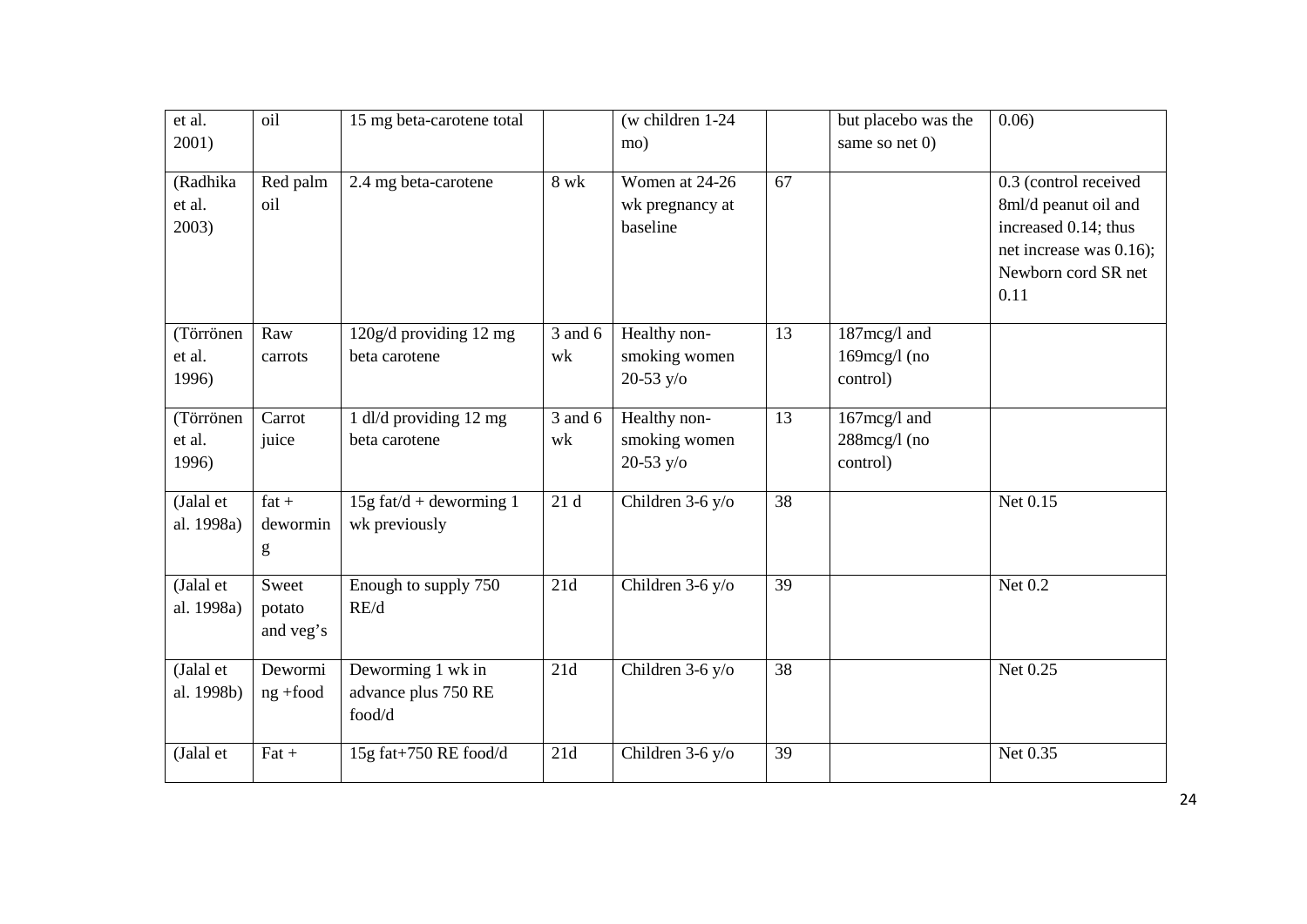| al. 1998b)                                            | food                         |                                                                     |                         |                            |     |                                   |                                   |
|-------------------------------------------------------|------------------------------|---------------------------------------------------------------------|-------------------------|----------------------------|-----|-----------------------------------|-----------------------------------|
| (Jalal et<br>al. 1998b)                               | Fat+dewo<br>rming<br>$+food$ | 15g fat, deworming and<br>750 RE/d food                             | 21d                     | Children 3-6 y/o           | 40  |                                   | Net 0.32                          |
| (van<br>Stuijvenb<br>erg,<br>Benad<br>and S.<br>2000) | Red palm<br>oil              | Biscuits fortified with red<br>palm oil providing 34%<br><b>RDA</b> | $\overline{3}$ mo       | Primary school<br>children | 133 |                                   | Net 2.6mg/dl                      |
| (Khan et<br>al. 2007)                                 | Orange or<br>yellow<br>fruit | 4.8 mg beta-carotene                                                | 6d/wk<br>for $10$<br>wk | Lactating women            | 69  | Net 0.30; breast<br>milk net 0.24 | Net 0.14, breast milk<br>net 1.39 |
| (Khan et<br>al. 2007)                                 | <b>DGLV</b>                  | 5 mg beta-carotene/d                                                | 6d/wk<br>for $10$<br>wk | Lactating women            | 73  | Net 0.16; breast<br>milk net 0.13 | Net 0.11, breast milk<br>net 1.33 |
| (Khan et<br>al. 2007)                                 | Animal-<br>source<br>foods   | 610 RE+ 0.6 mg beta-<br>carotene                                    | 6d/wk<br>for $10$<br>wk | Lactating women            | 70  | Net 0.05; breast<br>milk net 0.06 | Net 0.27; breast milk<br>net 1.92 |
| (Haskell<br>et al.<br>2004)                           | Spinach                      | 60g/d of Pureed spinach<br>providing 750 RE                         | 60d                     | men                        | 14  | Net 0.24                          | Net 0.34                          |
| (Haskell<br>et al.                                    | Sweet<br>potatoes            | 60g/d of Pureed sweet<br>potato providing 750 RE                    | 60d                     | men                        | 14  | Net 0.21                          | Net 0.23                          |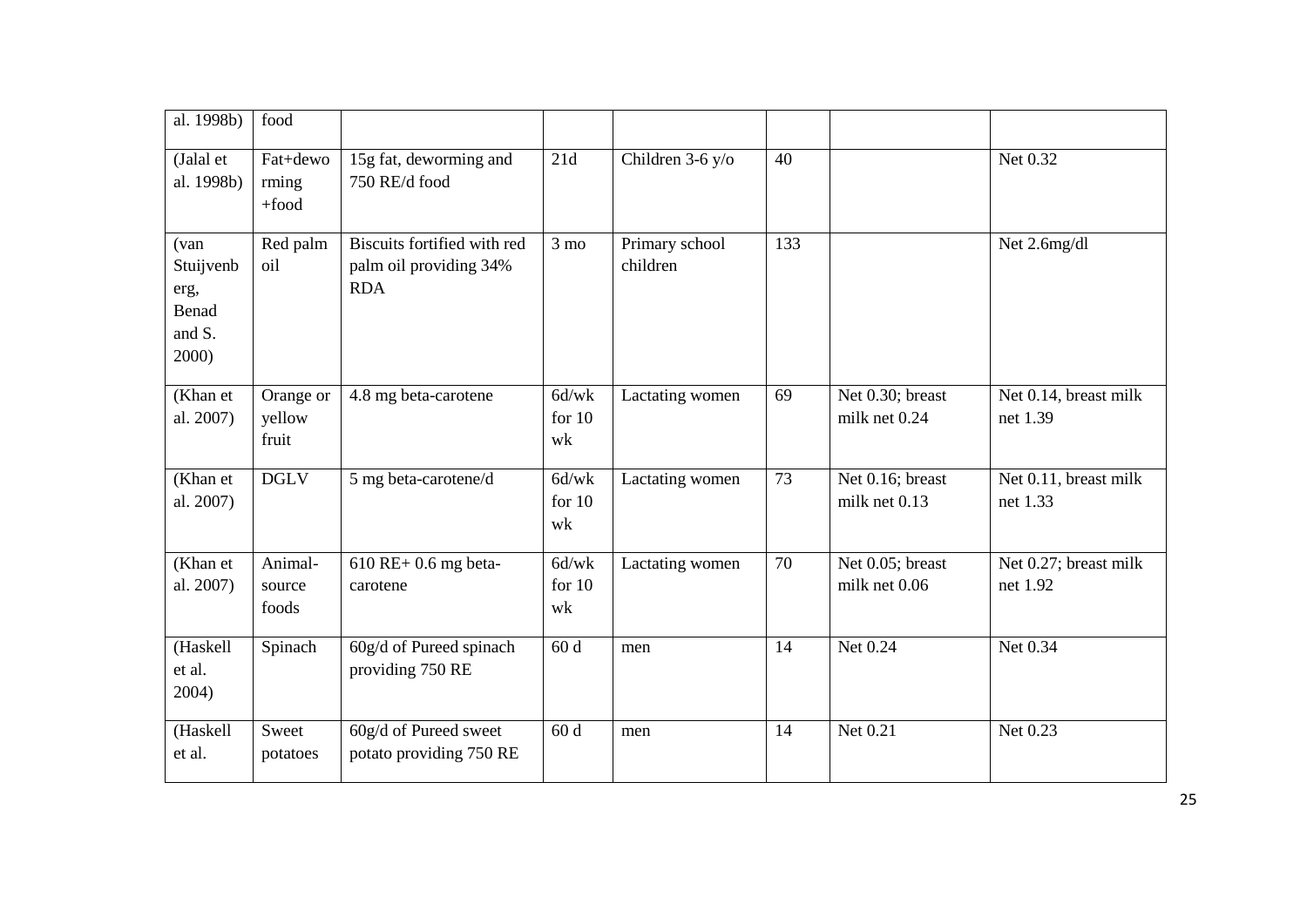| 2004)                                               |                         |                                              |                        |                   |                 |               |           |
|-----------------------------------------------------|-------------------------|----------------------------------------------|------------------------|-------------------|-----------------|---------------|-----------|
| (Kongsba<br>k,<br>Thilsted<br>and<br>Wahed<br>2008) | Mole fish               | 50g fish curry providing<br><b>600 RAE</b>   | 6d/wk<br>for $9$<br>wk | Children 3-7 yr   | 61              | RBP Net -0.02 | Net -0.05 |
| (Davys et<br>al. $2011$ )                           | Leaf<br>concentrat<br>e | Unspecified amount<br>incorporated into diet | $18 \text{ mo}$        | Children 2-5 yr/o | unspe<br>cified |               | Net 0.54  |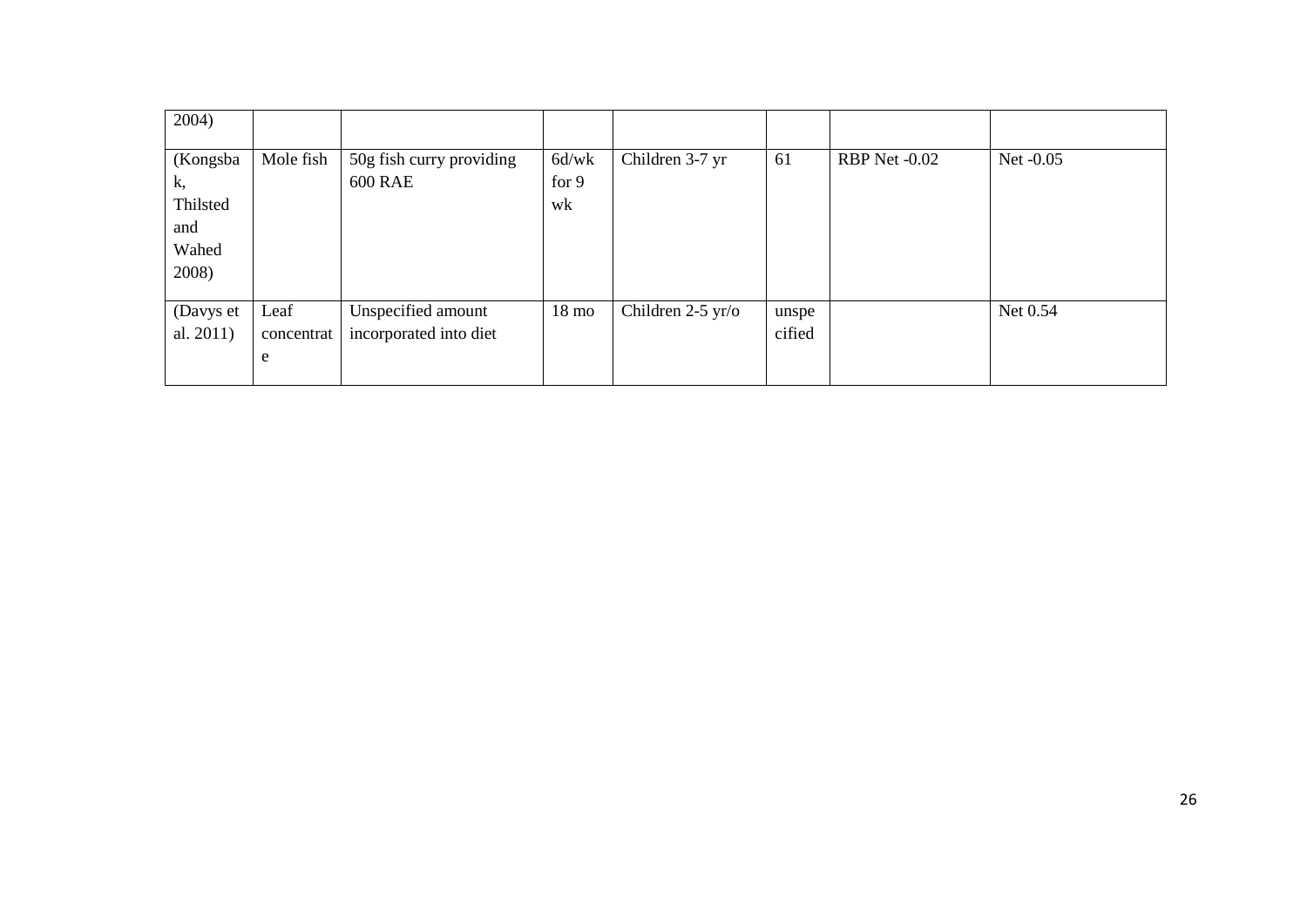a. When papers did not calculate a difference between changes that took place in the intervention and control groups, the mean of the change in control group values was subtracted from the mean of the change in the intervention group and this is referred to as the "net" value. Values presented represent increases unless preceded by a – sign.

b. VAD="vitamin A deficiency," defined as serum retinol  $< 70 \frac{\mu}{\text{mol}}$ /L

c. These changes were almost as great as those obtained by providing capsules containing 6mg β – carotene/day

- d. DGLV=dark green leafy vegetables
- e. RAE=retinol activity equivalents
- f. RDA=recommended daily allowance

Generally speaking, supplementation programs utilizing unfortified foods could not be expected to alone normalize vitamin A status in deficient individuals during a short period of time with the possible exception of red palm oil. 8g given in weekly doses for 12 weeks would in theory achieve the same impact as the usual 200,000 IU megadose supplements [\(Solomons and Orozco 2003\)](#page-66-10).

It should be noted that improvements in vitamin A status are difficult to measure; various body compartments interact dynamically [\(Fujita et](#page-59-8)  [al. 2011\)](#page-59-8), and changes in serum retinol values may be misleading. In one study in lactating women, red palm oil supplementation substantially increased the alpha and beta carotene levels of breast milk, but not the maternal serum retinol (SR) levels [\(Lietz and Henry 1999\)](#page-62-8). In one feeding trial [\(Jamil et al. 2012\)](#page-61-10), SR actually decreased (though this was not statistically significant) in the groups fed substantial quantities of beta-carotene rich orange sweet potato. However, the total body pool of vitamin A was marginally greater in the group fed fried sweet potato (who thus also received 5 g fat with each portion) than in the group fed white sweet potato. Haskell et al [\(Haskell et al. 2005\)](#page-60-10) found that feeding amaranth leaves to nightblind Nepali women eliminated symptoms as well and as rapidly as high dose vitamin A or goat liver, but in the amaranth group SR failed to respond as well.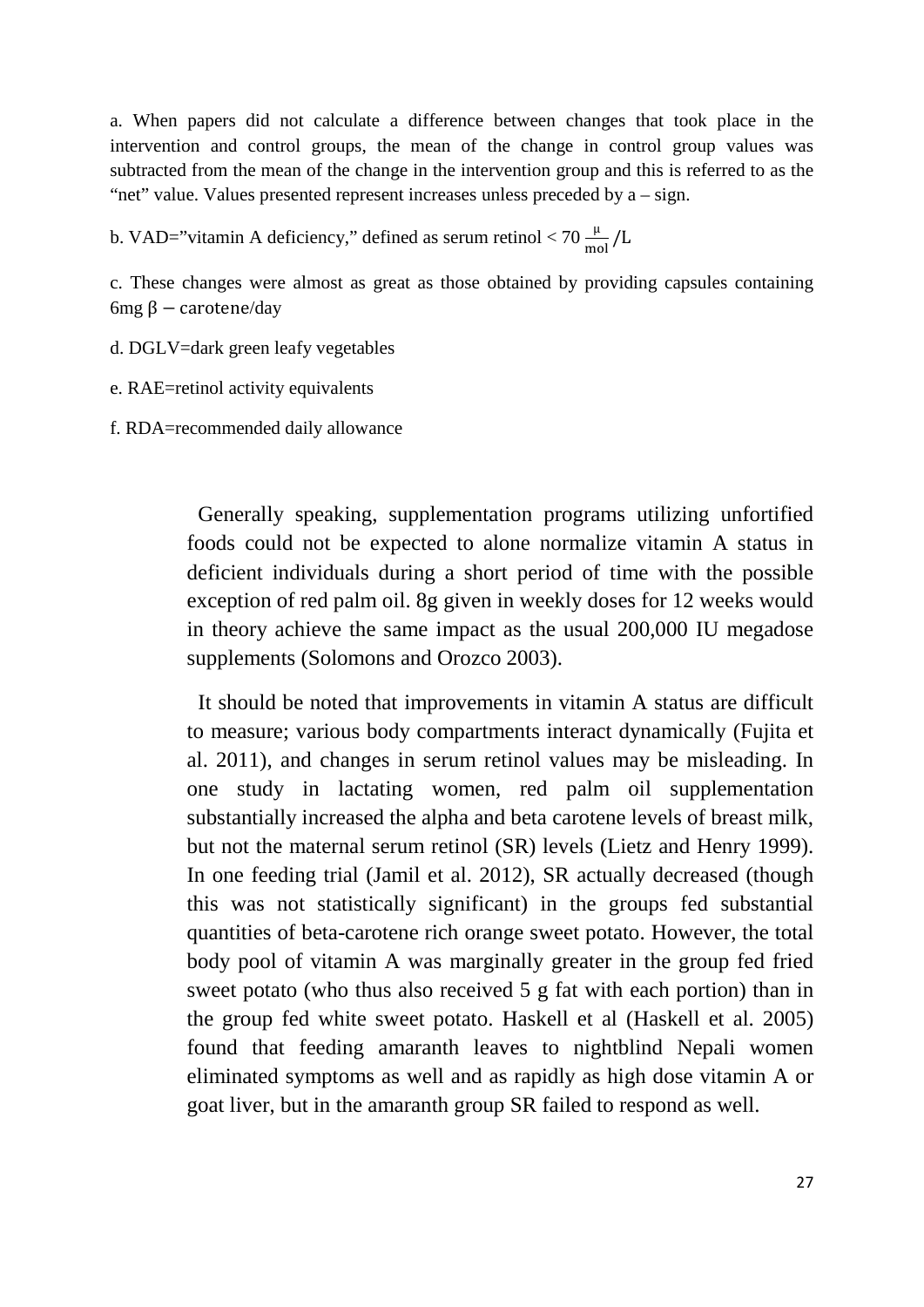There is a large individual variation in response to supplementation with beta carotene or foods rich in it, even in carefully controlled studies [\(Törrönen et al. 1996\)](#page-67-14). Bulux et al [\(Bulux et al. 1994\)](#page-56-12) obtained a very small response in plasma beta carotene 8 and 14 hours after the ad libitum consumption of carrots in Guatemalan schoolchildren, with baseline levels having only a small influence. The quantities of highcarotene foods needed to maintain vitamin A status may also vary widely. For example, one study estimated that one cup a day of boiled, mashed sweet potato would meet the vitamin A needs of toddlers [\(Hagenimana et al. 2001\)](#page-60-11) and another estimated that only 0.02 to 0.13 cups would be needed for three year old children with marginal vitamin A deficiency [\(Burri 2011\)](#page-56-13).

Most importantly, very few trials have taken into account the baseline vitamin A status of the subjects in such research. A subgroup analysis of one food supplementation trial (done only in response to criticism of the study) showed that retinol responded three times more in serum and ten times more in breast milk in the group with low vitamin A status at baseline [\(De Pee et al. 1995b\)](#page-58-12).

In spite of this common pattern of widespread biological variability, it is clear that provision of adequate quantities of foods rich in retinol or provitamin A can prevent VAD, and indeed, in the case of red palm oil, could be used to treat it [\(Mahapatra and Manorama 1997\)](#page-63-9).

#### **The potential components of food-based programs**

In high income settings, food clearly can provide adequate vitamin A status. In North America (where several common foods are fortified with vitamin A) and in Europe (where few if any commonly consumed foods are fortified) VAD is rare although universal supplementation programs do not exist. Higher intake of vitamin A rich food is clearly associated with SR in large-scale studies [\(de Pee et al. 1998a\)](#page-58-2), [\(Kidala,](#page-62-9)  [Greiner and Gebre-Medhin 2000\)](#page-62-9). Food-based approaches thus CAN work when they result in sustainable increases in intake of vitamin A rich food, if given enough time.

There is also little doubt that large increases in income will greatly reduce or eliminate VAD. However, at levels realistic in most settings,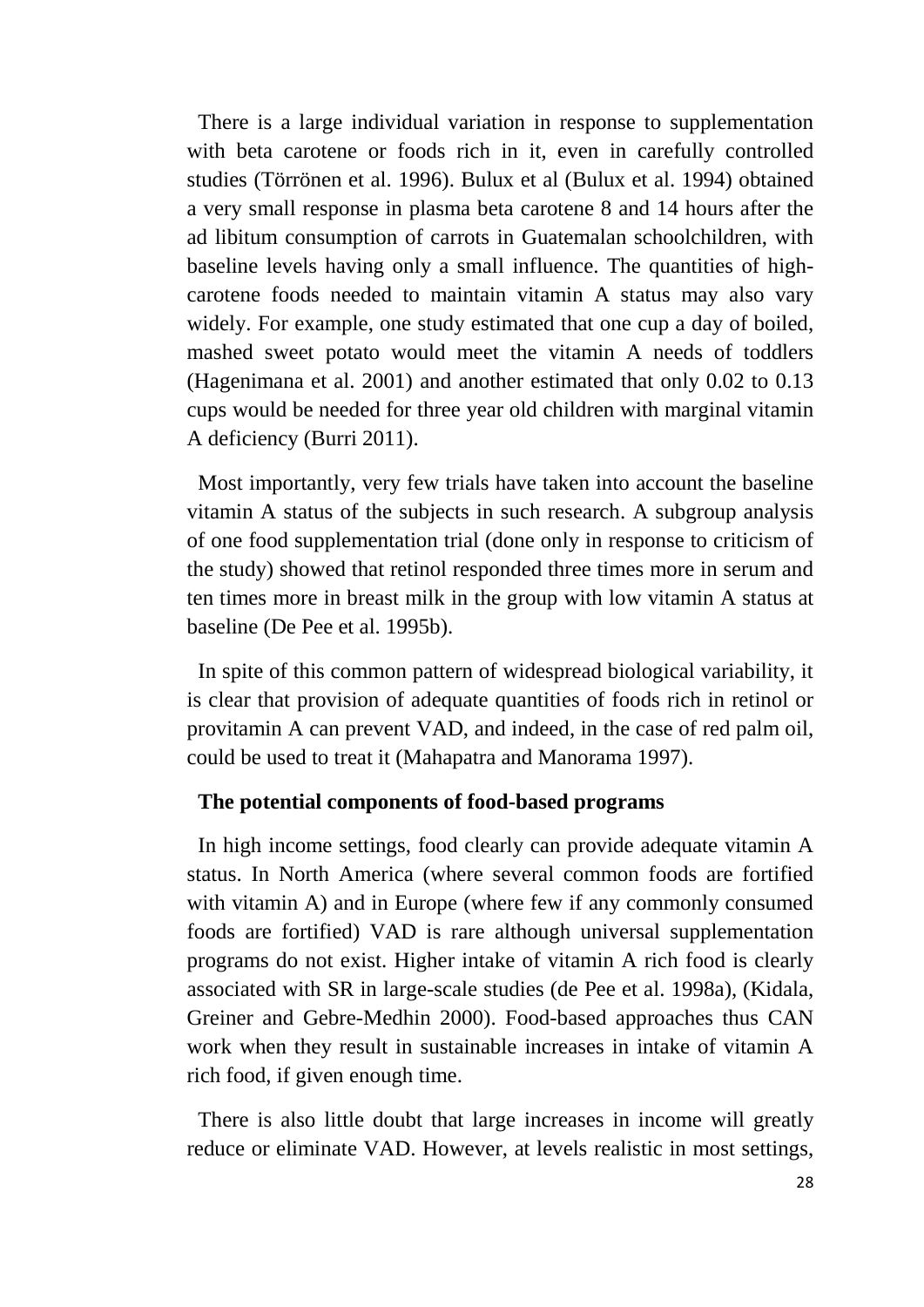increases in income have very little impact on vitamin A status [\(Ecker](#page-58-13)  [and Qaim 2010\)](#page-58-13). This may be because many of the foods consumed by the very poorest groups (wild vegetable leaves and fruits; breast milk) are much higher in vitamin A than the foods that replace them as incomes increase marginally [\(Bloem et al. 1996\)](#page-56-14).

Thus an intentional promotion of increased production and consumption vitamin A rich foods is usually required. An increase in diversity alone tends to increase the intake of both energy and nutrients [\(Deckelbaum et al. 2006\)](#page-58-14). However, some research suggests that diets must include retinol-rich animal-source foods or household gardens must include high carotene plant foods to be effective [\(Shankar et al.](#page-65-10)  [1998\)](#page-65-10).

The most commonly implemented food based approaches include the following:

 Behavior change efforts to increase consumption of foods rich in vitamin A or provitamin A (nutrition education, social marketing, etc), focusing on high-impact foods available but underutilized by vulnerable groups.

 Home food provisioning (kitchen, household, urban or community gardening; small animal production; fishing—especially for small fish or aquaculture; raising milk-producing animals)

 Food and price policies directly related to relevant foods (theoretically important, but impacts on vitamin A intakes or absorption tend to be indirect, unintentional outcomes), the practices of agricultural research and extension agencies (supporting production of relevant foods), policies and programs that affect water availability, policies and programs that affect the availability of and access to markets for relevant foods.

 Food and nutrient preservation through improved processing, preservation, storage and food preparation methods, including adding fat to the diet.

 Public health measures, particularly measures to reduce childhood morbidity, especially measles vaccination, will improve vitamin A status indirectly; deworming will increase absorption of carotenoids

Breastfeeding protection, support, normalization and promotion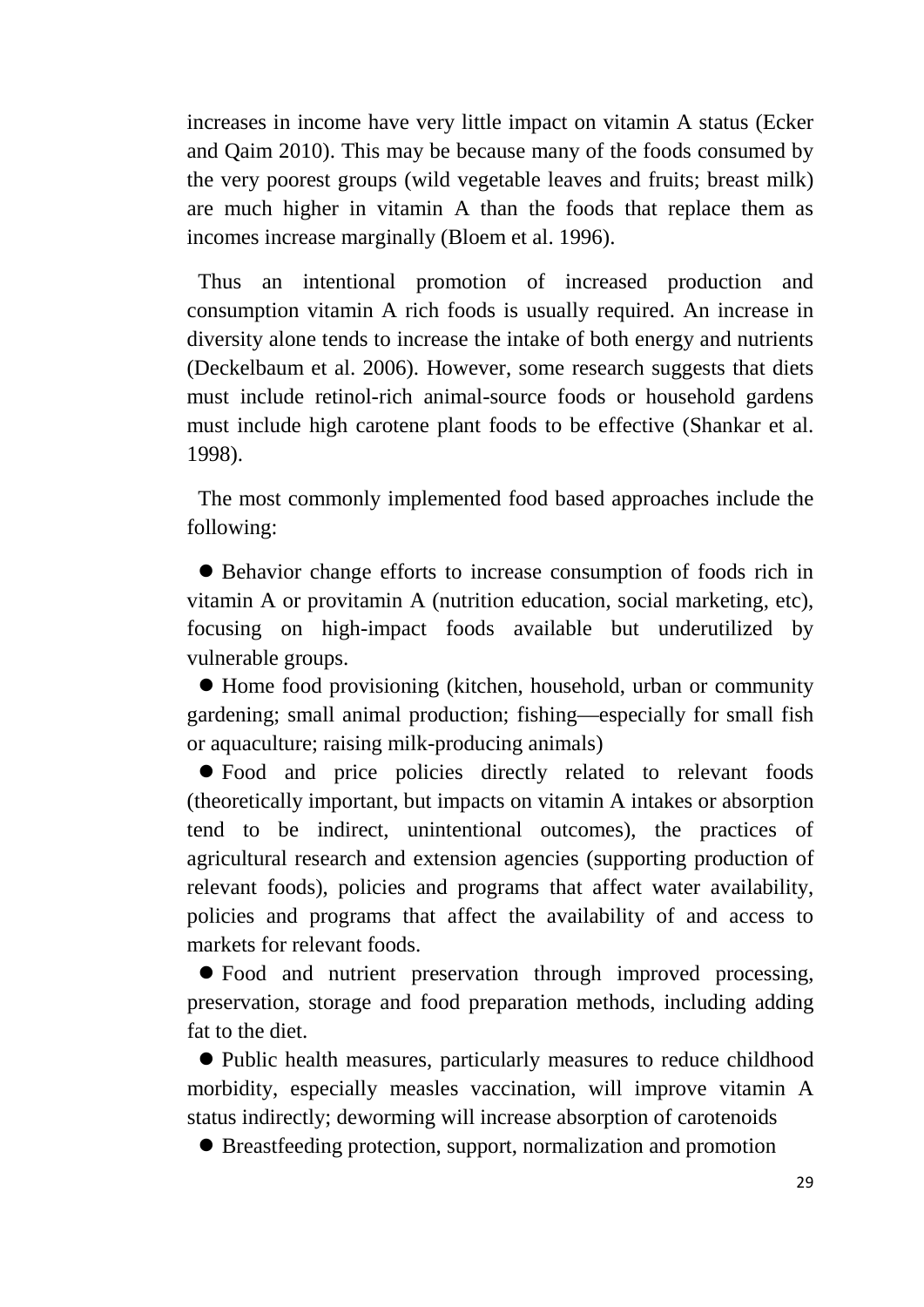Improving complementary feeding of infants and young children (while food-based approaches are possible [\(Badifu et al. 2000\)](#page-55-6), (Mensah [and Tomkins 2003\)](#page-63-10), [\(Amagloh et al. 2012\)](#page-55-7), [\(Kunyanga et al.](#page-62-10)  [2012\)](#page-62-10) they have received little evaluation, it is difficult to avoid a loss of vitamin A status through the breast milk that complementary foods displace [\(Dewey and Brown 2003\)](#page-58-15), and thus this issue is not a focus of this paper)

 Breeding for plants high in provitamin A (covered in another background paper)

 Conventional food fortification (covered in another background paper)

• Biofortification (covered in another background paper)

#### **Designing food-based approaches**

Due to their complexity, food-based approaches tend to require time, patience, and exploratory research to develop approaches that are effective in local contexts. They must be designed based on a community assessment [\(Nana et al. 2005\)](#page-63-11) with involvement of the local population and local agricultural or agronomy experts. They must identify the major limitations in the local diet and in locally available and affordable sources of vitamin A and constraints that have prevented improvements being made in the past. See [\(Gillespie and Mason 1994\)](#page-59-9), [\(Food and Agriculture Organization of the United Nations and](#page-59-10)  [International Life Sciences Institute 1997\)](#page-59-10), and [\(Underwood and](#page-67-15)  [Smitasiri 1999\)](#page-67-15) for more details regarding the planning process.

In low-income countries, the cost of the most affordable sources of vitamin A is likely to be the single most important issue to address. In Bangladesh, for example, efforts in the agricultural sector in the 1980s and 1990s led to a 40% inflation-adjusted decline in the cost of cereals [\(Bouis 2000\)](#page-56-15). This had a poverty-reducing effect, allowing people to spend more on other types of food. However, much of this additional purchasing power and impact on vitamin A status was presumably lost by the fact that over the same period of time the cost of lentils, vegetables and animal-source foods increased by 25-50% and the cost of fish probably doubled. Indeed, the real price for vegetables increased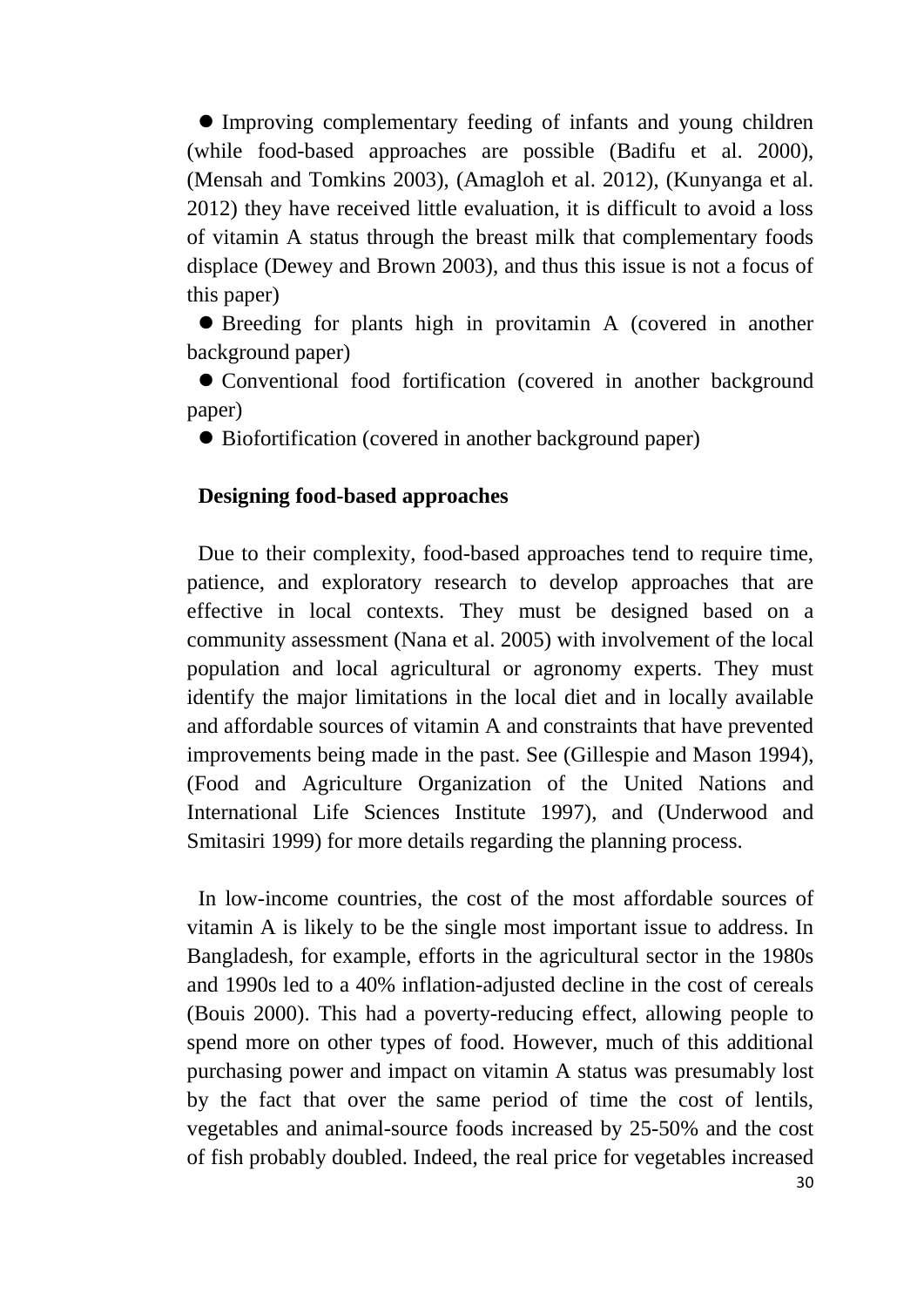in several Asian countries during the 1990s and this was thought to be one major reason for low and stagnating levels of consumption [\(Ali and](#page-55-0)  [Tsou 1997\)](#page-55-0). In such situations, efforts to increase production of foods important for vitamin A status are likely to be the most important measure, as this will cause their cost to fall. However, especially in the case of young children, nutrition education is at least equally important. In particular, failure to breastfeed optimally can result in severe VAD even in countries where diets are generally adequate [\(Wasantwisut et al.](#page-68-0)  [2000\)](#page-68-0).

Now let us address, one by one, the major constraints to the use and effectiveness of the most commonly implemented food-based approaches to combat VAD, similar to the process Solomons and Bulux [\(Solomons and Bulux 1997\)](#page-66-11) used in developing processed highcarotene foods. Some of the broader cultural and other issues are described in [\(Kuhnlein and Pelto 1997\)](#page-62-11).

## 1. *The greater cost of the best sources of vitamin A and of food-based approaches*

As mentioned above, increasing the local production and thus availability of vitamin A rich foods is probably the best way to reduce costs. This is particularly effective for foods that are too perishable to be marketed distant from where they are grown, given locally available technology.

In theory, increasing production of animal-source foods should bring down costs, increase availability, and increase vitamin A intakes. However, experienced to date is at best mixed [\(Leroy and Frongillo](#page-62-12)  [2007\)](#page-62-12). Liver is such a concentrated source of vitamin A that, as long as it is available, the provision of small amounts routinely to vulnerable groups could be a useful approach given that it is already the major source of vitamin A in some diets, even for toddlers ([\(Krause, Delisle](#page-62-13)  [and Solomons 1998\)](#page-62-13)).

"Donor-centric" cost analyses often suggest that the universal vitamin A capsule approach is much more cost effective than food-based approaches. While the capsules do not cost much, current costs for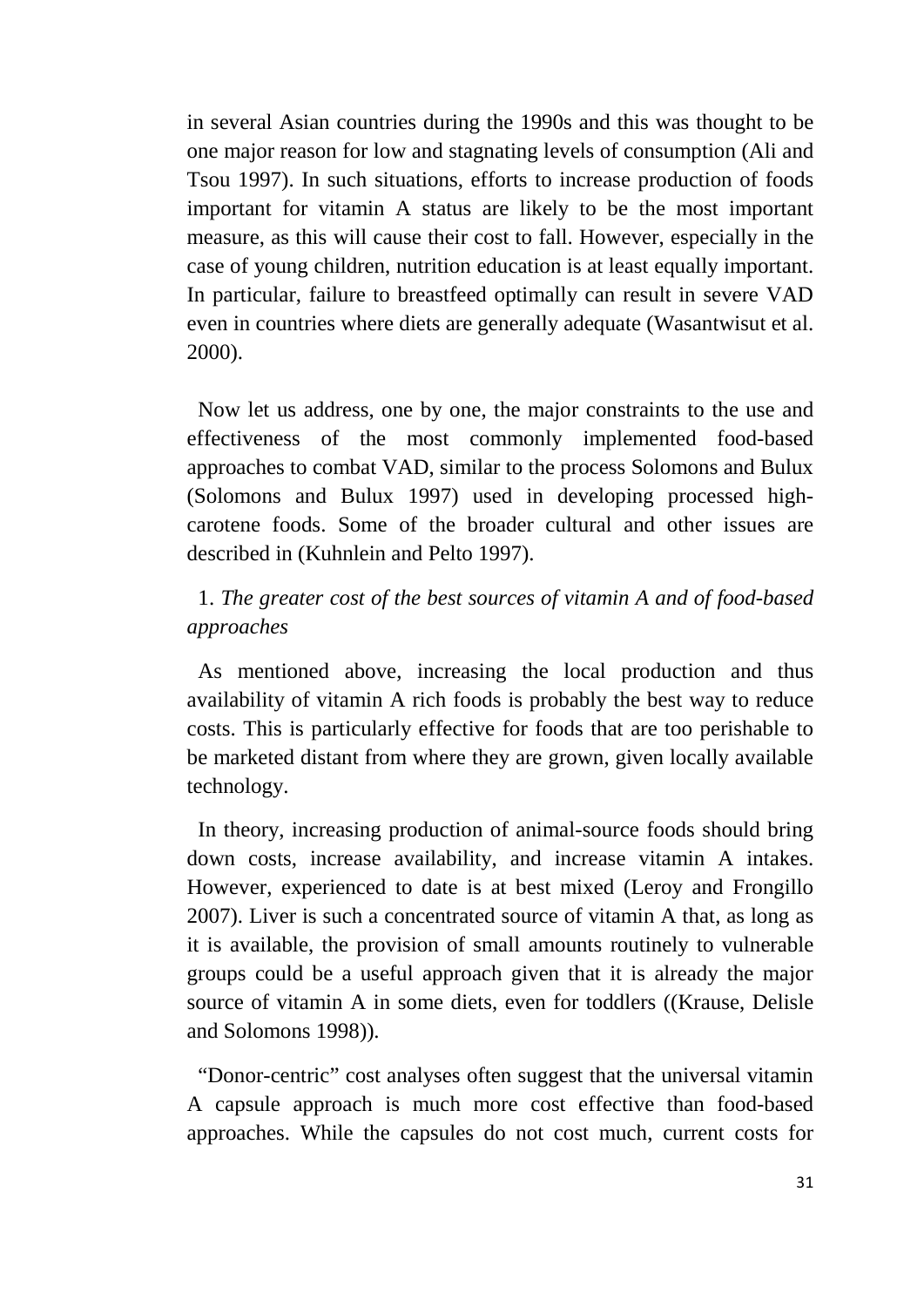distributing them are about 20 times higher than this [\(Neidecker-](#page-64-10)[Gonzales, Nestel and Bouis 2007\)](#page-64-10). However, these programs fail to reach anywhere from 5% to 40% of young children. The ones not reached would be much more expensive to reach per capita even though they would be likely to have a greater proportion with VAD.

In contrast, food-based approaches have been successfully targeted to virtually everyone, at least in rural areas [\(Greiner and Mitra 1995\)](#page-60-5), and can provide economic benefits to a wide range of people including local farmers, transporters, traders, and purveyors of food. To reach the poorest groups, gardening initiatives need to be based on low-cost, lowrisk technology and adapted to the types of environments to which lowincome groups tend to have been marginalized (e.g. dryland gardens, flooding gardens). Even landless households can benefit from simple hydroponics, container gardening, the promotion of creepers that can grow on roofs, trellises and in trees, and from community or school gardening. New, vitamin A rich food sources may cost little to disseminate once they have been demonstrated and made available, as was seen in Mozambique where orange sweet potato's popularity spread on its own [\(Aguayo et al. 2005\)](#page-55-8).

The costs of food-based approaches should be calculated over the much longer periods of time required for such programs to achieve optimal effectiveness. Unlike supplementation, they continue to function at least partially even once external funding has been withdrawn [\(Hussain and Kvåle 1996\)](#page-61-11),[\(Kidala et al. 2000\)](#page-62-9), [\(Faber et al.](#page-59-3)  [2011\)](#page-59-3). From the perspective of the host nation and particularly to communities that benefit from them, the net costs of food-based approaches may often actually be small or even negative.

## *2. Lack of availability of any low-cost sources during parts of the year, especially dry seasons*

To counteract seasonal VAD, it is important to promote varieties that can be harvested at other times of the year or year-round. Relatively small plots can be affordably irrigated, particularly in or adjacent to the home and yet they can yield relatively large quantities [\(Ali and Tsou](#page-55-9)  [2000\)](#page-55-9), [\(Chadha et al. 2011\)](#page-57-4). Small, scattered home gardens were found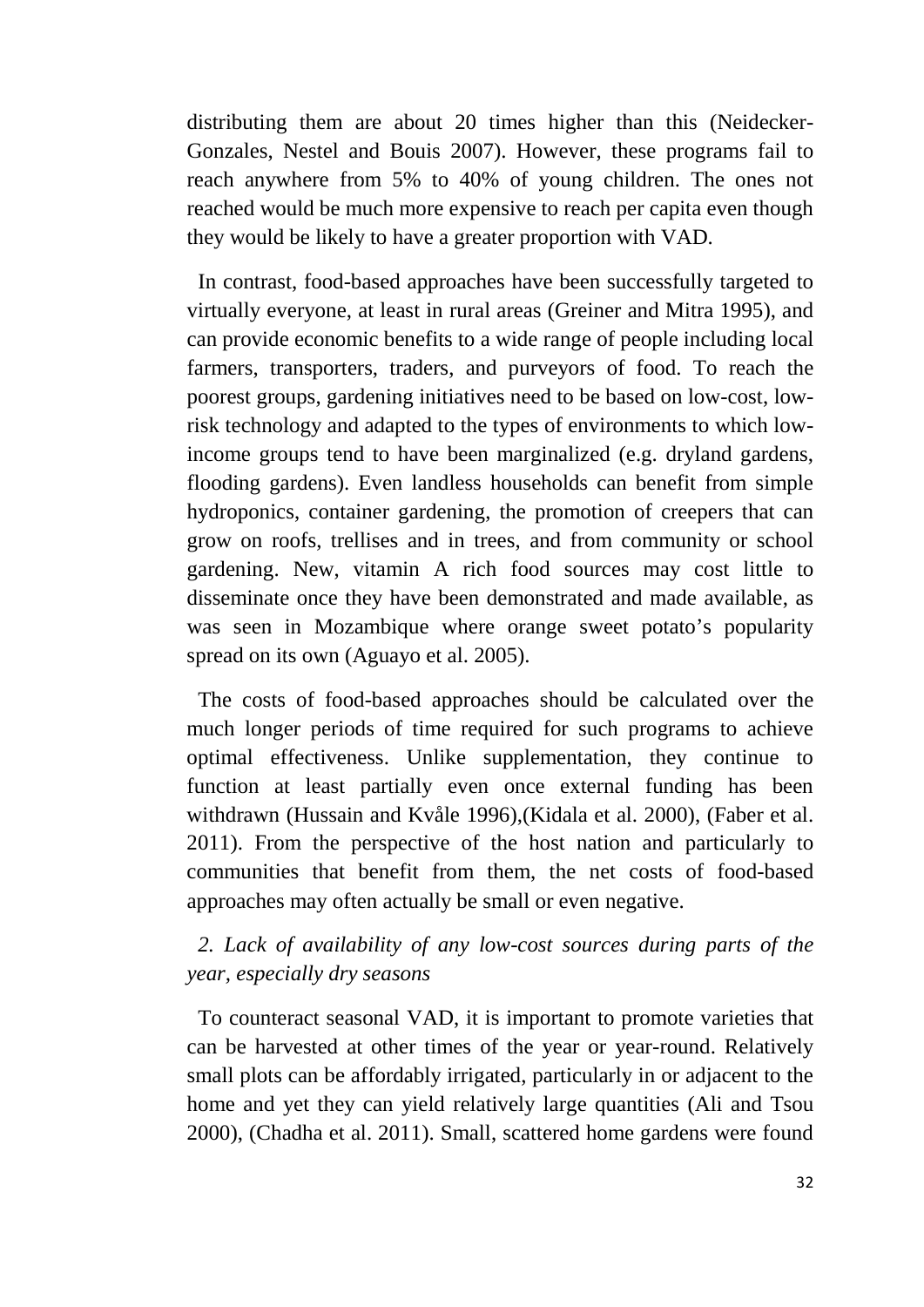to be the ones most effective for increasing vitamin A intakes in Bangladesh [\(Bloem et al. 1996\)](#page-56-14).

Keyhole gardens and other intensive agriculture approaches can enable low-income households to grow several types of vegetables year-round [\(Aphane, Pilime and Saronga 2011\)](#page-55-10).

Another approach is to find low-cost ways of preserving highcarotenoid foods that preserve their provitamin A effect. Drying is perhaps the most important processing method available in low-income settings for increasing the off-season availability of high-carotenoid plant foods [\(Mensah and Tomkins 2003\)](#page-63-10). Protected solar drying (that is, using the sun to generate heat to speed up the drying process but not allowing sunlight directly on the food) or oven drying leads to better carotenoid retention and less isomerization (cis forms are less well absorbed [\(Clydesdale et al. 1991\)](#page-57-11)) especially when steam blanched in advance, than slow drying, especially in direct sunlight. Drying directly in the sun may completely destroy vitamin A, as in one fish variety tested in Bangladesh [\(Roos et al. 2002\)](#page-65-11). An exception is cassava leaves, which do slightly better with direct sun drying.

Sweet potato flakes, suitable for making instant mash potatoes, can provide 7-9.6 RE/g, or 67% of the RDA per serving [\(Valdez C et al.](#page-67-16)  [2001\)](#page-67-16). Their vitamin A activity falls to about half after three months of storage in plastic.

In Thailand, candying of mango and papaya resulted in an 18% loss of beta-carotene + another 30-40% loss after 3 months storage [\(Chavasit](#page-57-12)  [et al. 2002\)](#page-57-12). Pickling of vegetables actually increased beta carotene by 30%.

Simple processing methods can highly concentrate these foods so that a small amount delivers a sizable dose of carotene. The best known example is leaf concentrate, though it was originally promoted as a protein source. It has been shown to be effective in treating mild anemia [\(Vyas et al. 2010\)](#page-68-12) and was found to reduce VAD based on conjunctival impression cytology [\(Khanna 2004\)](#page-61-12) and SR [\(Davys et al.](#page-57-13)  [2011\)](#page-57-13).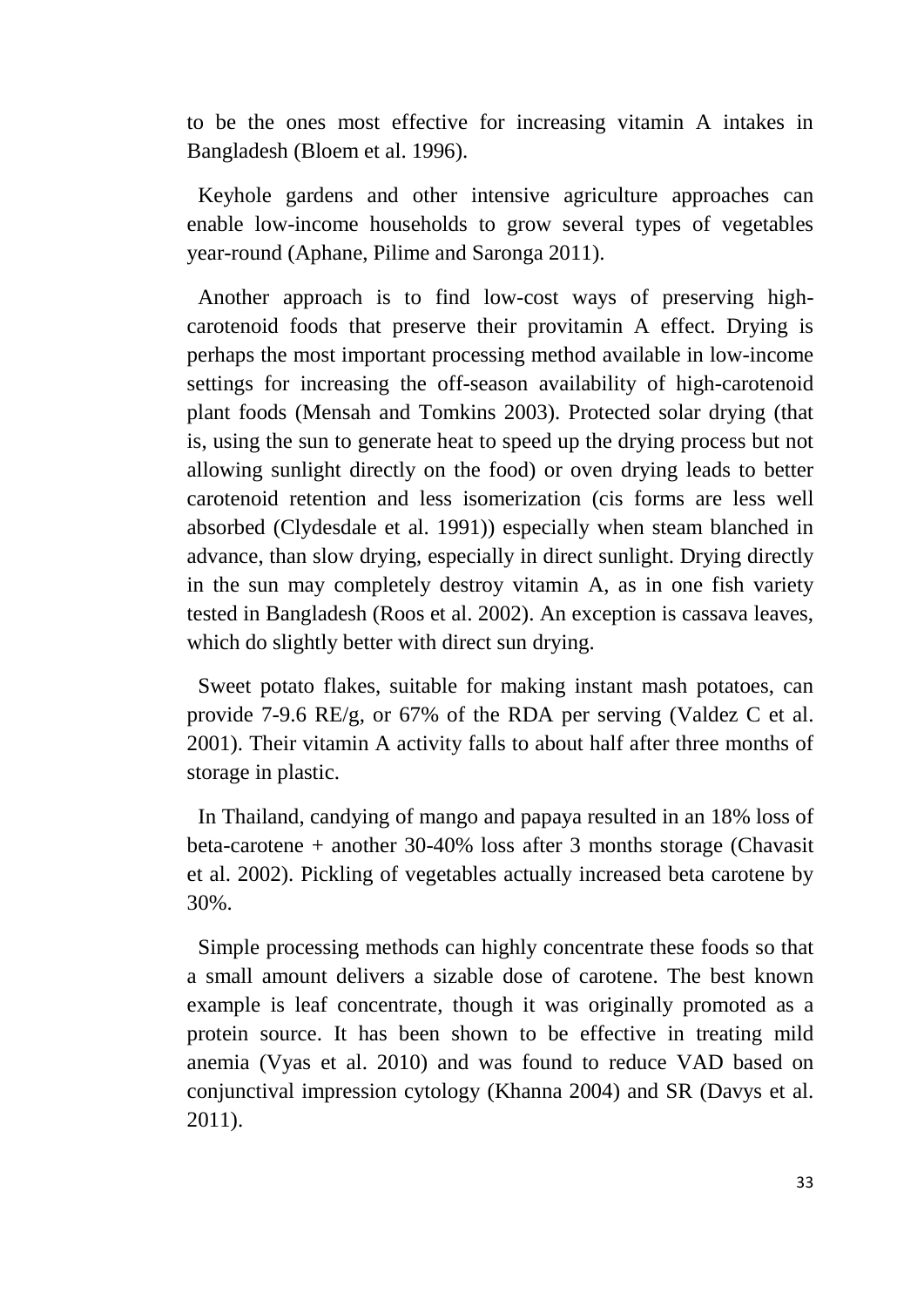#### *3. Low consumption of good sources among vulnerable groups*

Locally available and affordable sources of vitamin A may not be eaten in adequate quantities by young children and even sometimes by pregnant or lactating women. Indeed, for infants and young children, factors related to their care and health are likely to be more important than those related to household access to foods [\(Blaney, Beaudry and](#page-56-16)  [Latham 2009\)](#page-56-16). Thus for this group, nutrition education is probably required [\(Ruel 2001\)](#page-65-4) and may alone be able to have an impact [\(Yusuf](#page-68-13)  [and Islam 1994\)](#page-68-13).

Experience suggests that vulnerable groups can and will increase consumption of vitamin A rich foods in response to well-designed behavior change campaigns [\(Food and Agriculture Organization of the](#page-59-10)  [United Nations and International Life Sciences Institute 1997\)](#page-59-10). Ideally, such efforts should be coordinated with equally large-scale efforts to increase production of the relevant foods to avoid imbalances in supply and demand that can depress either consumer or local farmer interest in these foods [\(Greiner and Mitra 1995\)](#page-60-5). Agricultural interventions with no behavior change component often fail to improve nutritional status, especially when focused on products over which men exert control or which can be easily sold [\(Bouis 2000\)](#page-56-15).

#### 4. *Locally varying constraints to increased levels of home gardening*

A multitude of factors must be taken into account in planning foodbased interventions like home gardening. Kuhnlein outlines some easily overlooked cultural issues [\(Kuhnlein 2000\)](#page-62-14). In Micronesia, an ethnographic approach was felt to be necessary to take cultural differences into account [\(Englberger, Marks and Fitzgerald 2004\)](#page-58-16). Local concepts of food and its classifications there differed substantially from those in the West, yet there are few local nutrition specialists.

Most experts agree that home gardening is likely to be the most effective food-based approach in most low-income settings. Many gardening projects fail even at process level (and in such cases there is little point in evaluating them for impact [\(Greiner 1997\)](#page-60-12)). Lack of community involvement and of nutrition education have greatly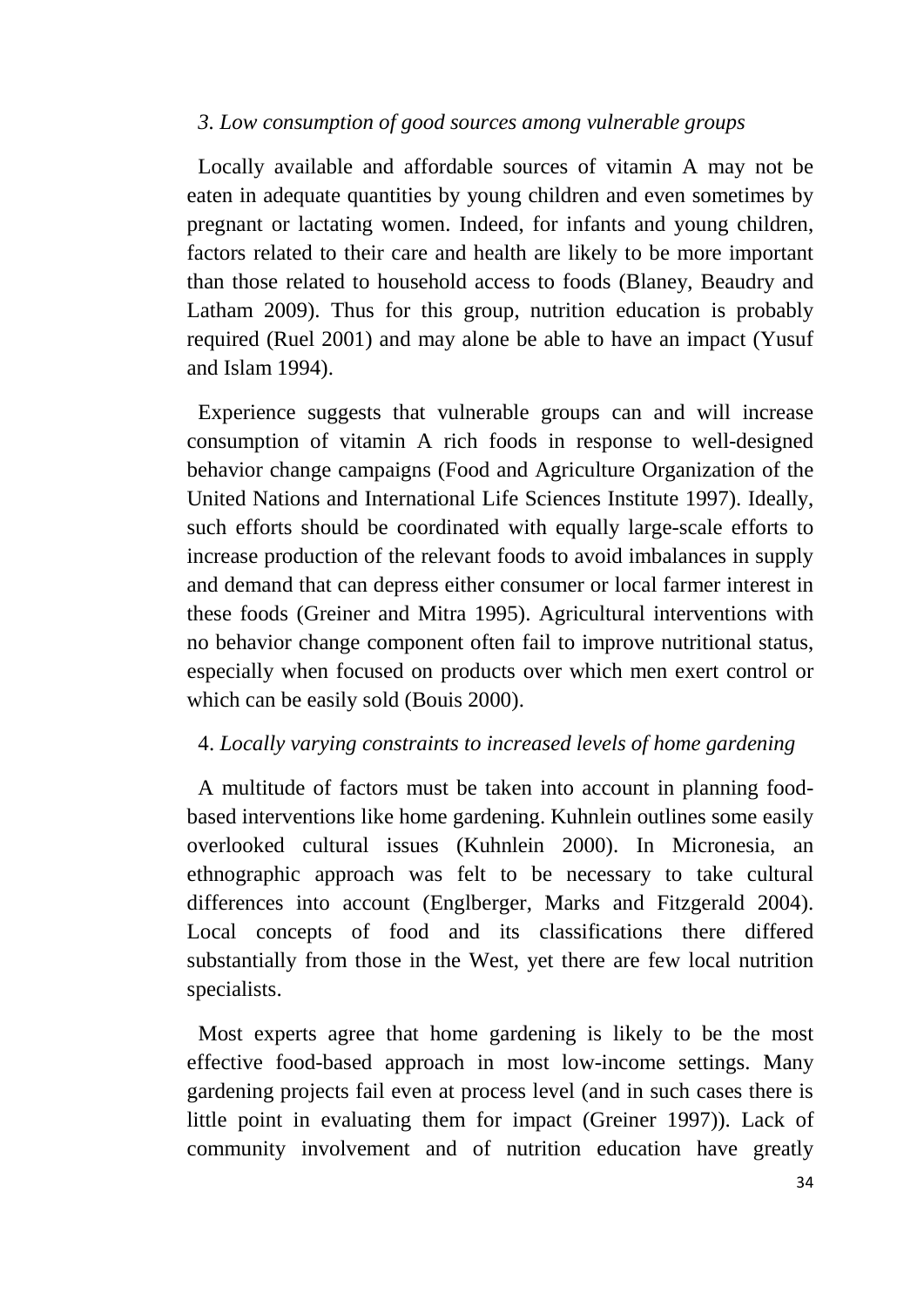reduced the impact of efforts to combat micronutrient malnutrition in India [\(Vijayaraghavan 2002\)](#page-67-8). Brownrigg [\(Brownrigg 1985\)](#page-56-17) found the main cause of this to be "a lack of understanding of and adaptation to local conditions, resulting in extension agents, demonstration gardens, planting materials and garden establishment and management strategies unsuited for local environmental, social and resource supply conditions." To be successful, such projects demand "that people have access to certain productive resources; that they not be denied access to a piece of land, or water, or advice from government extension agents, or be forbidden to trellis beans from the balcony of their housing project homes." Producers who newly enter the market may need help accessing local markets. However, if maintained for a long enough period to overcome initial constraints, home gardening programs can achieve widespread implementation in low-income rural communities [\(Murthy, Lakshmi and Bamji 1999\)](#page-63-12).

Clearly a major constraint in some locations is landlessness. In such areas, behavior change approaches targeted to their needs can be especially important. Some projects have dealt with this by focusing on providing support and inputs for the development of gardens on community or communal lands. One project in Bangladesh [\(Greiner](#page-60-5)  [and Mitra 1995\)](#page-60-5) began by "renting" land for landless women's groups—they paid the landowner by providing him/her with 50% of the harvest. But once the land was improved by fencing, mulching, composting, etc., the landowners usually took the land back, so this approach was abandoned. Instead, free seed was given to landless households for vine crops that provided high-carotene leaves and vegetables. These were then widely grown on roofs, trellises and even in nearby trees.

Large-scale community gardening programs in Zimbabwe and home gardening in Bangladesh have identified difficulties in obtaining (Zimbabwe) and maintaining (Bangladesh) fencing as the single greatest constraint. In both cases capital investment costs were too high. In Zimbabwe, metal fencing was required to keep out animal pests and communities' inability to afford this was overcome through a national program. Communities competed for central funding for fencing (or other resources) for large community gardens. Those who designing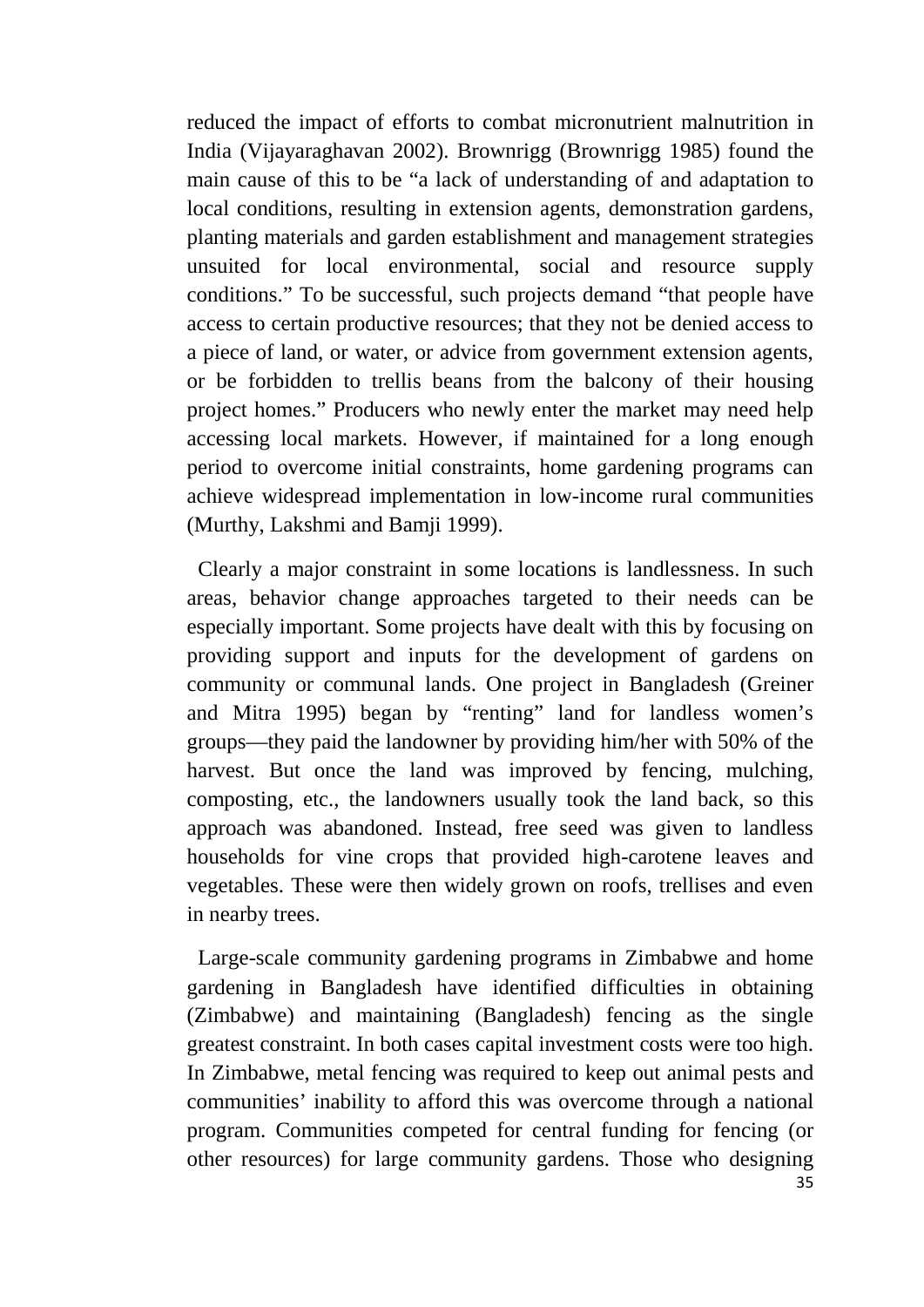programs in a way that was likely to achieve a wider range of objectives, including the reduction of malnutrition in local communities, were prioritized [\(Tagwireyi and Greiner 1994\)](#page-66-12). In Bangladesh low income individuals utilized bamboo fencing to reduce damage from smaller animals like chickens and to warn pedestrians where not to walk. These require a small capital outlay for most and a good deal of time to construct. The former appeared to be the larger constraint [\(Greiner and Mannan 1999\)](#page-60-13). The solution found was to utilize an agronomics expert to identify in each ecological niche which wild plants could best be utilized as (free) live gardens [\(Andersson](#page-55-11)  [1994\)](#page-55-11).

Some studies have suggested that the availability of improved seed may be the greatest constraint [\(Faber and van Jaarsveld 2007\)](#page-59-5). This is likely a greater problem in countries which do not have well-developed local seed production facilities, requiring its import [\(Balcha 2001\)](#page-56-18).

Access to water, less of a problem in kitchen or household gardens (which can make use of waste water, rain water collection, etc) can be a limiting factor for larger gardens. In Zimbabwe central government support was provided only to community gardens that could prove that the land allocated to the project was adequately close to a water source. In some cases, the water sector, part of the intersectoral committees that oversaw the project, linked the development of new water sources to these community gardening projects [\(Tagwireyi and Greiner 1994\)](#page-66-12).

In preparation for developing large-scale food-based programs, governments and donors may need to begin with pilot projects. The goal of these should be to learn lessons about efficient implementation and effectiveness, costs, and management and training needs. These can best be learned when such projects achieve at least subdistrict scale. Otherwise costs are likely to be overestimated and management needs underestimated (Greiner, 2013 (FAO book, in press)).

Targeting can be another challenge. Priority should go to areas most in need and in general, dry areas are more likely to suffer from VAD. Yet the special challenges in implementing food-based approaches under such conditions can actually inhibit implementation there if decision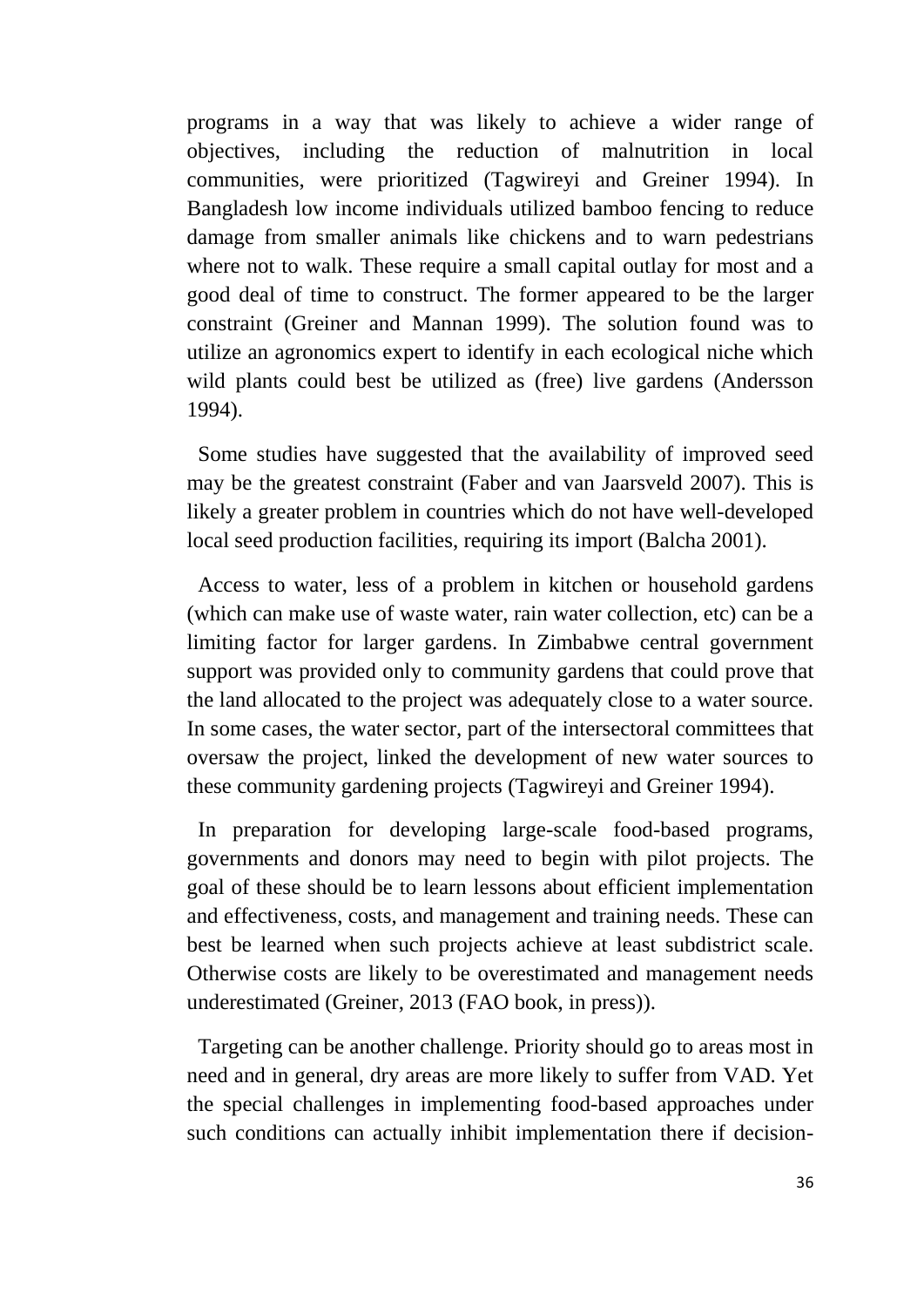making is based on narrow, short-term cost effectiveness criteria. In Zimbabwe, the national community gardening program was for years forced to allocate nearly equal resources to each province for political reasons. Only gradually was there acceptance that the level of need should be the major determining factor in resource allocation [\(Tagwireyi and Greiner 1994\)](#page-66-12).

### 5. *Poor bioavailability of some of the low-cost sources*

There are many factors which influence the absorption and bioconversion of the various provitamin A carotenoids into retinol, too complex to be able to estimate this very accurately. Carotenoid levels in plant foods are influenced by many factors (species, variety/cultivar, color intensity, ripeness, storage) but not as much by others (geographic location, season, temperature, solar radiation, or cultivation practices) [\(Ali and Tsou 2000\)](#page-55-9), [\(Maiani et al. 2009\)](#page-63-13). However, because it affects the diet of dairy cows, season has a substantial impact on the carotenoid levels in milk.

The factor of greatest importance is the vitamin A status of the person consuming the food [\(Ribaya-Mercado et al. 2000\)](#page-65-12). In one carrot supplementation trial, there was no response of SR and very little of serum beta carotene, but a very large response of SR among two children who were deficient at baseline [\(Bulux et al. 1994\)](#page-56-12). Yet much research estimating the conversion rate has been done on vitamin A replete individuals or those with mild VAD. Only in individuals with severe VAD would conversion reach the highest possible levels [\(Thurnham 2007\)](#page-67-17), but in such individuals factors inhibiting absorption, including persistent diarrhea, helminth infection, high fiber diets, and low levels of fat in the diet, are also then more likely to be present. Various forms of malnutrition can inhibit absorption of carotenoids [\(Maiani et al. 2009\)](#page-63-13).

Carotenes dissolved in fat have the highest level of absorption. In many of the cheaper vegetables (including DGLVs and carrots), carotenoids are trapped within cell structures or complexed with proteins and are thus challenging for the body to absorb [\(Castenmiller](#page-57-6)  [and West 1998\)](#page-57-6). When fed with radishes, beta carotene beadlets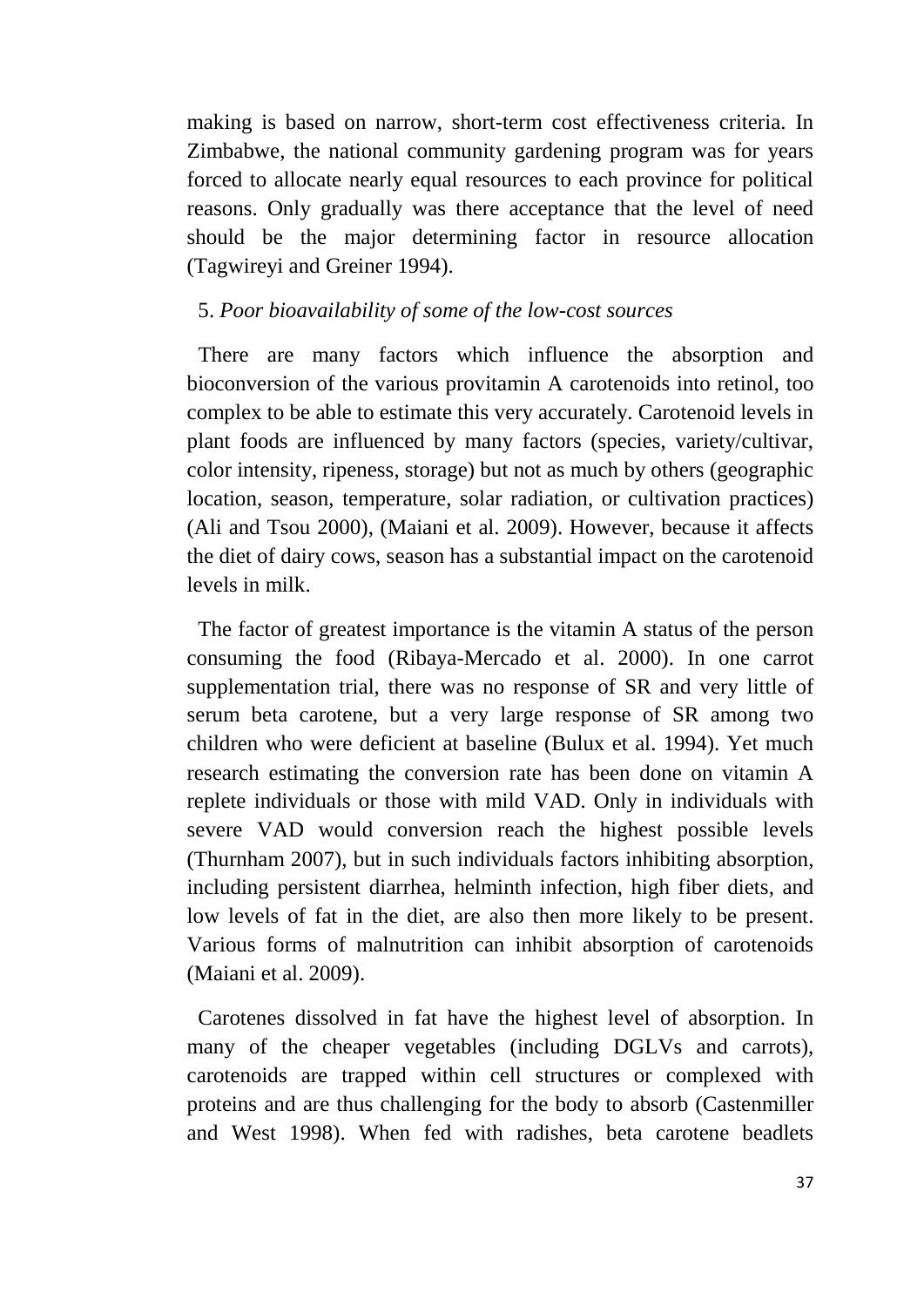achieved only 65% of the level achieved in healthy men from beadlets alone [\(Huang et al. 2000\)](#page-61-13). The level of absorption achieved from foods cooked in fat was 37% for sweet potatoes, 33% for carrots, and 27% for DGLV.

#### *Improving the absorption of carotenoids*

[\(Rodriguez Amaya 1997\)](#page-65-6) warns about methodological problems in studying the impact of home food preparation on the carotenoid contents in foods. Focusing on retention rather than bioavailability, she recommends as little chopping and heating as possible; every food preparation method results in loss of vitamin A, varying from 5-43% [\(Sungpuag et al. 1999\)](#page-66-13). When red palm oil is used in cooking, about 30% of its provitamin A effect is lost [\(Narasinga Rao 2001\)](#page-63-14). Peeling of certain fruits and vegetables can also reduce carotenoid levels. Extreme heating such as deep fat frying and heat treatment in the industrial processing of red palm oil, can cause substantial carotenoid losses.

However, the most important provitamin A carotenoids are heat stable at most cooking temperatures (60-100 degrees C) [\(Khachik et al. 1992\)](#page-61-14). Very little of the carotenoids leach into cooking fat and only a small proportion change to the less bioavailable cis forms during frying [\(Kidmose et al. 2006\)](#page-62-15). Chopping, especially into very small pieces, and then cooking increases bioavailability [\(Castenmiller and West 1998\)](#page-57-6) from 18% to 6-fold [\(van het Hof et al. 2000\)](#page-67-18). Simply mincing spinach increases the bioavailability of beta-carotene, and liquefaction increases it even more [\(Castenmiller et al. 1999\)](#page-57-14). Cooked and pureed carrots increased plasma beta-carotene levels three times more than consumption of an equal amount of raw carrots [\(Rock et al. 1998\)](#page-65-13). For sweet potatoes, most cooking and drying methods appear to result in a 10-22% loss in all trans beta-carotene [\(Bengtsson et al. 2008\)](#page-56-19), with boiling resulting in higher true retention of all trans beta carotene than roasting [\(Kidmose et al. 2007\)](#page-62-16). Frying, while increasing losses, more than compensates for this by increasing bioavailability [\(Gomes et al.](#page-60-14)  [2013\)](#page-60-14). No loss of beta-carotene was observed in grated orange sweet potatoes allowed to stand for 4 hours [\(van Jaarsveld et al. 2006\)](#page-67-19).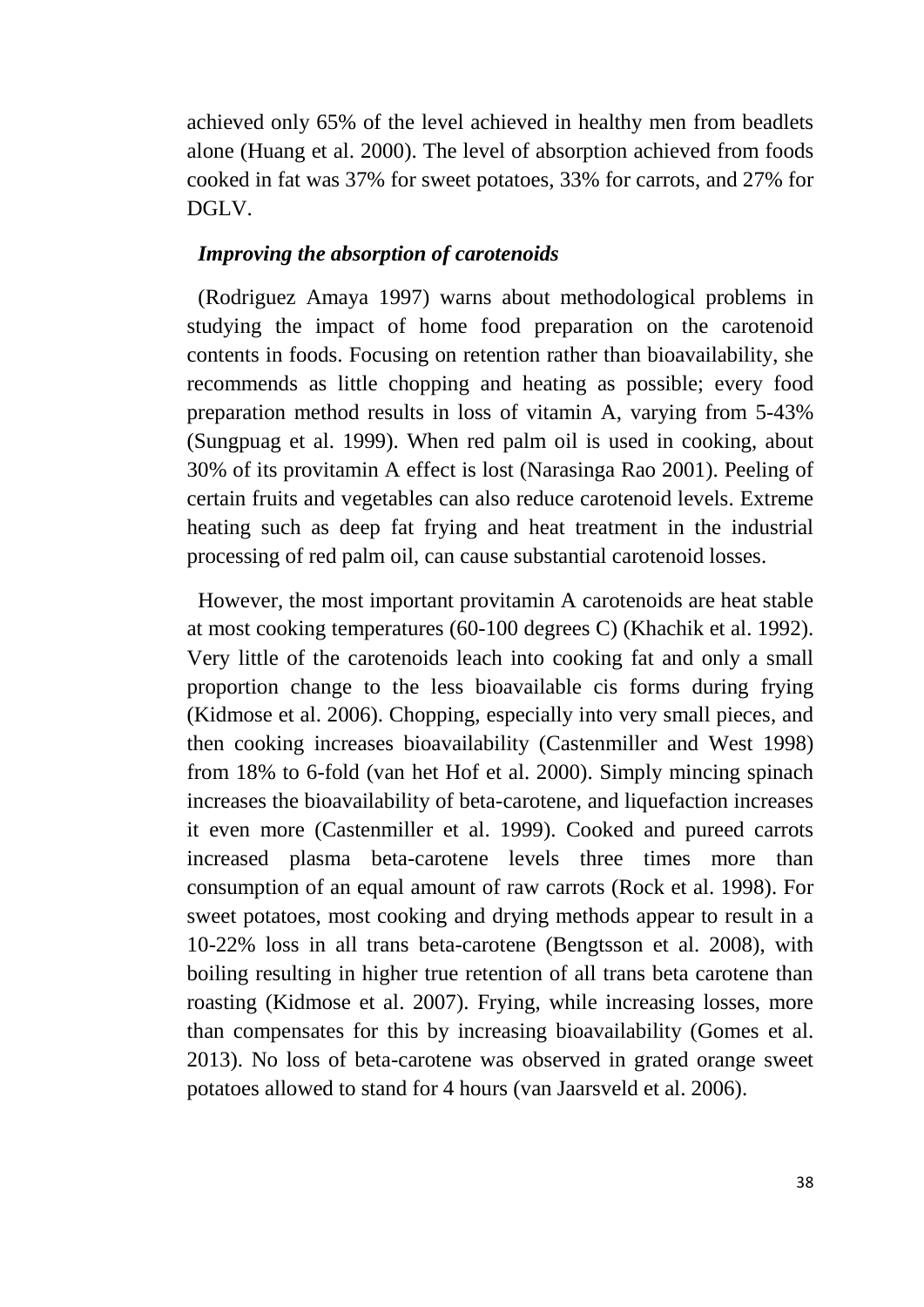Small amounts of simultaneously consumed fat can greatly enhance the absorption of carotenoids. For example, stir frying carrots yields 6.5 times as much retinol equivalent as eating them raw [\(Ghavami, Coward](#page-59-11)  [and Bluck 2012\)](#page-59-11). Some evidence suggests that only 3-5g of fat consumed at the same meal is adequate to achieve optimal betacarotene absorption [\(Hof et al. 2000\)](#page-60-15) and this can be in the form of other foods such as avocado [\(Maiani et al. 2009\)](#page-63-13).

In a 9-week trial (3 meals/d) of a high-carotene diet in dewormed schoolchildren in the Philippines (20% of whom had low SR at baseline and 11% at endline), there was no difference in impact on serum betacarotene or retinol status among those receiving 7, 15, or 29g fat per day [\(Ribaya-Mercado et al. 2007\)](#page-65-0). Small amounts of red palm oil, especially the "Carotino" type that is refined so as to have no effect on taste, could be used as a food to food fortification by replacing [\(Benad](#page-56-20)  [and S. 2001\)](#page-56-20) or blending it with other oils (7-10% by weight) [\(Narasinga Rao 2001\)](#page-63-14).

Intestinal worms may flatten intestinal villi [\(Martin et al. 1984\)](#page-63-15) and thus decrease the amount of carotene that can be absorbed. The large carotene crystals in carrots for example are soluble in the gut but this probably requires a long transit time [\(Castenmiller and West 1998\)](#page-57-6). This can have a large impact at population level, for example leading to speculation that helminth infection may be the reason that a substantial proportion of the Indonesian women with young children who had an adequate intake of plant-based provitamin remained with low serum retinol levels [\(de Pee et al. 1999\)](#page-58-17). Deworming may greatly increase carotene absorption [\(Jalal et al. 1998b\)](#page-61-15).

### **Methodological challenges in measuring the impact of food-based approaches**

A major challenge is that there is no standardized food-based approach. Some programs may simply promote home gardening, perhaps including a demonstration garden [\(Faber et al. 2001\)](#page-59-12); others may provide increased access to seed or seedlings at an affordable cost [\(Kidala et al. 2000\)](#page-62-9); and some may provide training, free seed at least to certain vulnerable groups, and other support [\(Greiner and Mitra](#page-60-5)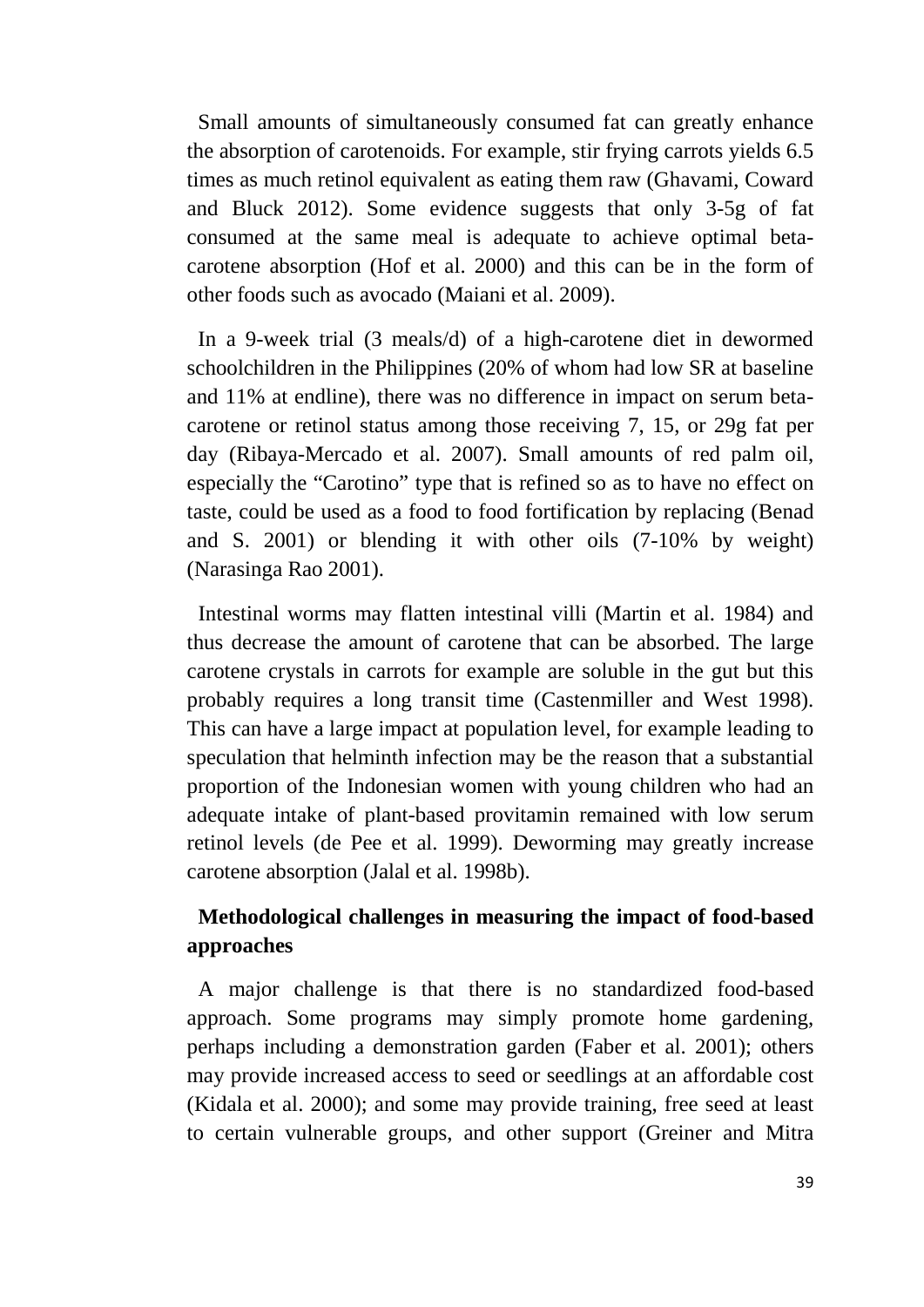1995). They may or may not include a wide range of behavior change approaches to promote increased consumption of vitamin A rich foods, including training in preparation of new varieties and offering tastes, particularly to young children who may not be familiar with them [\(Faber et al. 2001\)](#page-59-12).

Ionnatti et al [\(Ionnatti, Cunningham and rUel 2009\)](#page-61-16) point out that rigorous controlled trials at the same level of quality as have been done for supplements are extremely expensive and simply have not been done on food based approaches. Thus, although it is known that foodbased approaches can improve incomes, food production, availability, diversity and nutrient intakes, it is not possible to conclusively state what their impact is on nutritional status or to compare the costeffectiveness of the different approaches.

By definition, food-based approaches take time to implement. When should baseline data be collected and when has implementation achieved an adequate level to justify doing an outcome evaluation? For long-term programs it may make sense to delay doing a baseline survey to reduce the historical threat to validity, that is, the risk that some unpredictable event external to the project greatly affects its impact. Changes in food prices for example may complicate interpretation of the findings (see for example [\(Greiner and Mitra 1995\)](#page-60-5)). Events in the community may even threaten continuation of the study. For example, during one food-based study conducted among schoolchildren in Bangladesh, a radio report about foreigners exporting human tissue resulted in many parents refusing to allow endline blood draws despite reassurances from local school personnel [\(Persson et al. 2001a\)](#page-64-11). It may also be wise to ensure via process evaluation that impact is possible/plausible before making the substantial investment usually involved [\(Greiner 1997\)](#page-60-12). It is ideal but complex to implement an evaluation at exact yearly intervals to control for seasonal differences. It would be risky to conduct a dietary impact study for vitamin A status over a short period of time because individual intakes vary so much from day to day [\(Beard et al. 2007\)](#page-56-21). To assess the true individual average intake with  $\pm 20\%$  precision, 6 replicates of a 24-hour recall are required [\(Persson et al. 2001b\)](#page-64-12).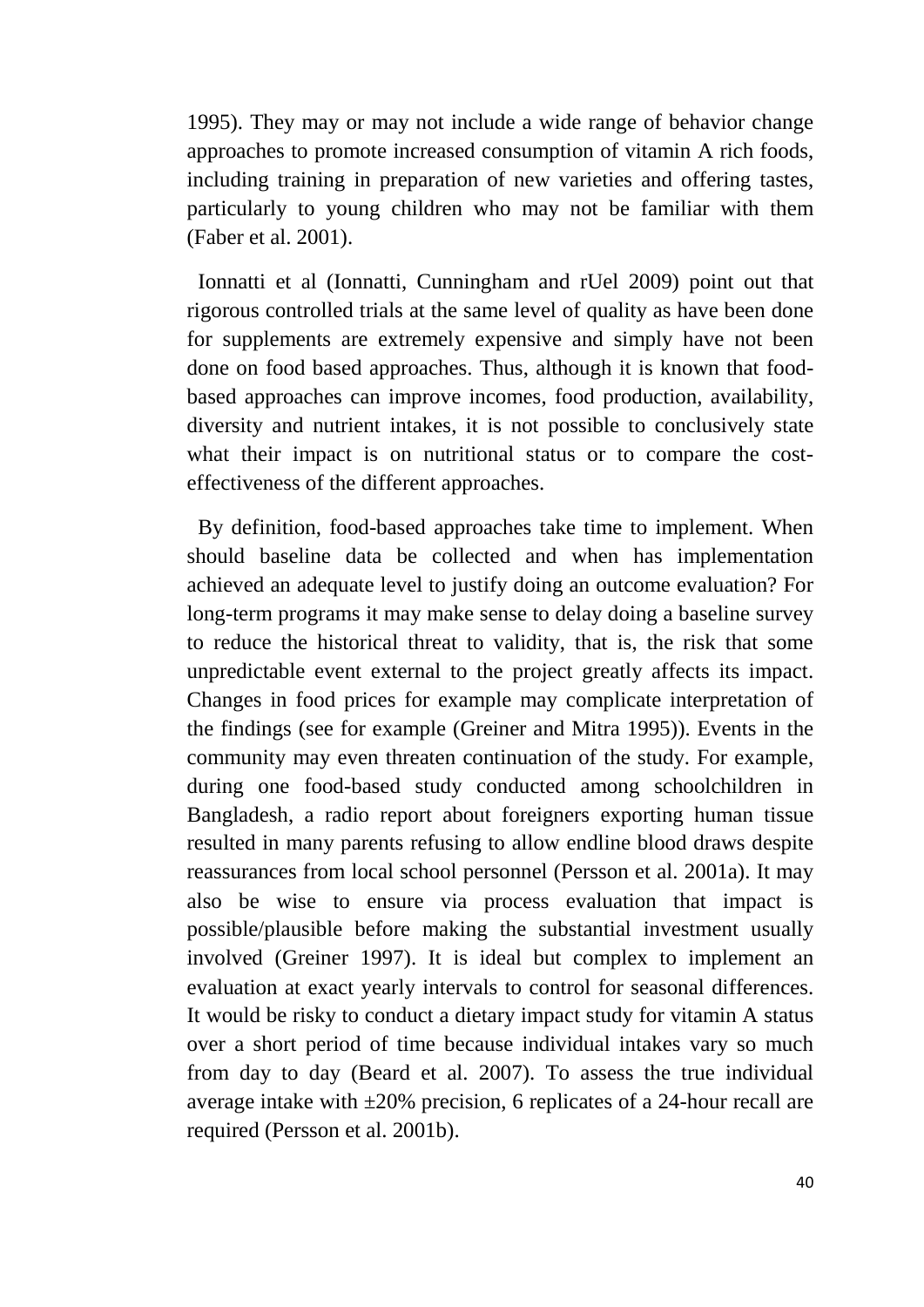Another major threat to the validity of evaluations of large-scale foodbased programs is lack of comparability of experimental and control or comparison areas. Food based interventions can rarely be randomized at the level of the individual as can be done for supplement trials. In theory some of them (those that do not employ national mass media for nutrition education for example) could randomize communities, but food-based projects rarely get funding adequate to do evaluation on such a large scale. Donors interested in funding large-scale programs are often not interested in more scientific and thus expensive evaluations. Even were feasible, randomizing communities greatly increases implementation complexity. Having communities that receive no intervention risks causing community resentment and does not allow for any control of the Hawthorne Effect (changes in behavior resulting from knowing one is being studied). These problems can best be addressed by providing some useful intervention irrelevant to vitamin A status, but this would greatly increase costs.

Investigators must decide whether to add fat to the diet and/or deworm participants, either measuring the impact of these measures or implementing them with the control group as well. In some trials these measures alone resulted in such substantive increases in vitamin A status as to nearly drown out the apparent impact of the high carotene food being tested [\(van Jaarsveld et al. 2005\)](#page-67-1).

#### **The impact of food-based projects or programs**

Ionnatti et al [\(Ionnatti et al. 2009\)](#page-61-16) point out that despite the methodological weakness, evaluations such as theirs provide consistent and plausible evidence of impact on many factors such as consumption that are likely to have led to improvements in nutritional status over time. The first reviews of such studies published after the 1992 ICN [\(Gillespie and Mason 1994\)](#page-59-9) included 16 diet modification programs, mostly pilot projects or field trials, two public health programs, and two breastfeeding programs, providing comparative data on program costs. Ruel [\(Ruel 2001\)](#page-65-4) covered the period 1995-2000. Some recent general reviews of the impact of agricultural projects on nutrition have included some reference to vitamin A such as [\(Berti et al. 2004\)](#page-56-5), [\(Masset et al.](#page-63-5)  [2011\)](#page-63-5), [\(Arimond et al. 2011\)](#page-55-2), and [\(Girard et al. 2012\)](#page-60-16).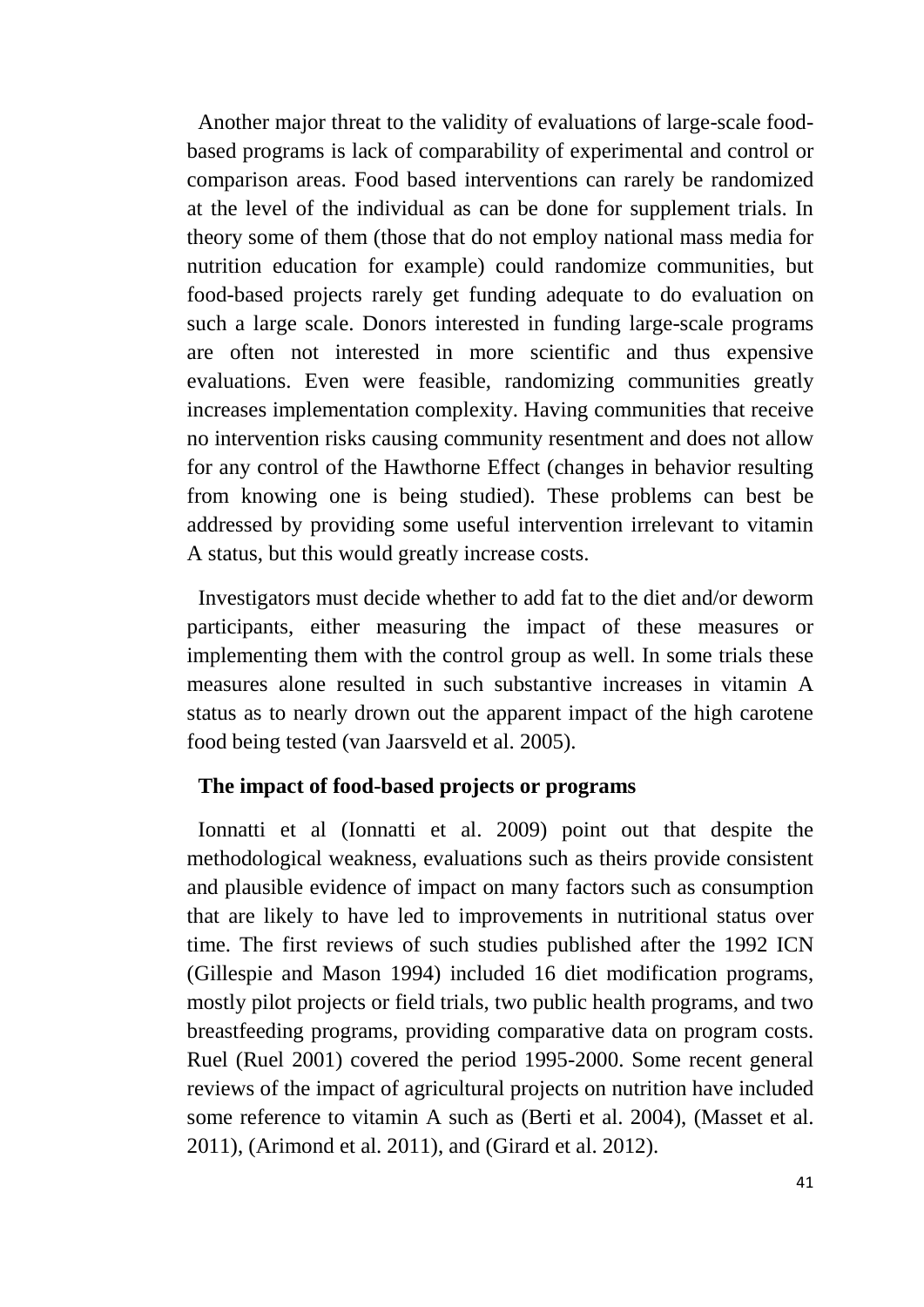Table 2 summarizes outcome data on consumption, vitamin A status, and others from evaluations of food-based interventions that have been reported since the 1992 ICN. Only in the Philippines [\(Solon et al. 1996\)](#page-66-0) and Indonesia [\(Reis et al.](#page-65-14)  [1996\)](#page-65-14) were these interventions conducted by governments, though many others were on a very large scale.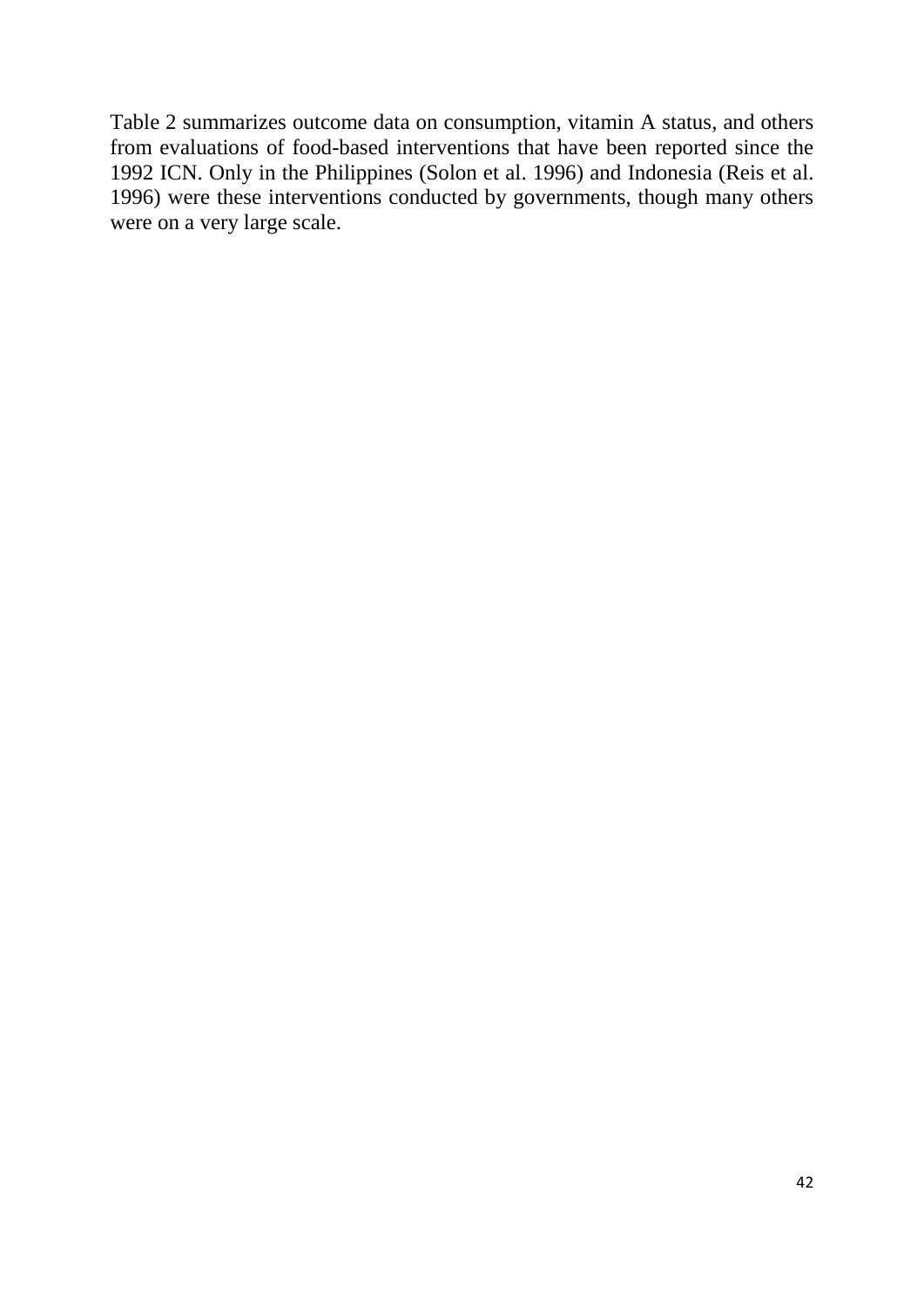Table 2. Impact on vitamin A of food-based interventions (studies published after 1992)

| Reference                         | Location   | <b>Target Group</b>                                                     | $\mathbf N$            | Intervention and<br>duration                                                                               | Impact on<br>consumption                                                                                                                                              | Impact on<br>vitamin A status<br>in $\frac{\mu}{mol}$ /L                                                                              | Other impacts                                                                                                     |
|-----------------------------------|------------|-------------------------------------------------------------------------|------------------------|------------------------------------------------------------------------------------------------------------|-----------------------------------------------------------------------------------------------------------------------------------------------------------------------|---------------------------------------------------------------------------------------------------------------------------------------|-------------------------------------------------------------------------------------------------------------------|
| (Low et al.<br>2007)              | Mozambique | Drought-<br>prone<br>province<br>with $~10\%$<br><b>VAC</b><br>coverage | 827<br>HH              | 2 exp districts and 1<br>control; 2 yr;<br>promoting production<br>and consumption of<br>OFSP <sup>a</sup> | $\overline{\text{Net}^b}$ 32% increase in<br>children consuming<br>during secondary<br>harvest; 370RAE <sup>c</sup> /d<br>greater retinol intake<br>post intervention | Net mean<br>change in $SRd$<br>$0.076$ , p $< 01$ ;<br><b>Net 22%</b><br>reduction in<br>children with<br>low SR to 38%<br>at endline | Net 74%<br>increase in<br>families<br>producing, 50kg<br>increase in<br>production and<br>22% increase in<br>sale |
| (Kumar and<br>Quisumbing<br>2010) | Bangladesh | Saturia<br>subdistrict                                                  | 409<br>HH <sup>e</sup> | Introduction of 9 new<br>vegetable varieties for<br>small scale home<br>production 2yr before<br>survey    | Increased vitamin A<br>by men and women<br>but not children                                                                                                           |                                                                                                                                       |                                                                                                                   |
| ditto                             | ditto      | Jessore<br>subdistrict                                                  | 448<br>HH              | Leasing of ponds to<br>women's groups 3 yr<br>before survey                                                | No impact                                                                                                                                                             |                                                                                                                                       |                                                                                                                   |
| ditto                             | ditto      | 3 subdistricts<br>in                                                    | 380<br>HH              | Training and credit to<br>HH already owning<br>ponds 6yr before                                            | Increased vitamin A<br>by men and women,                                                                                                                              |                                                                                                                                       |                                                                                                                   |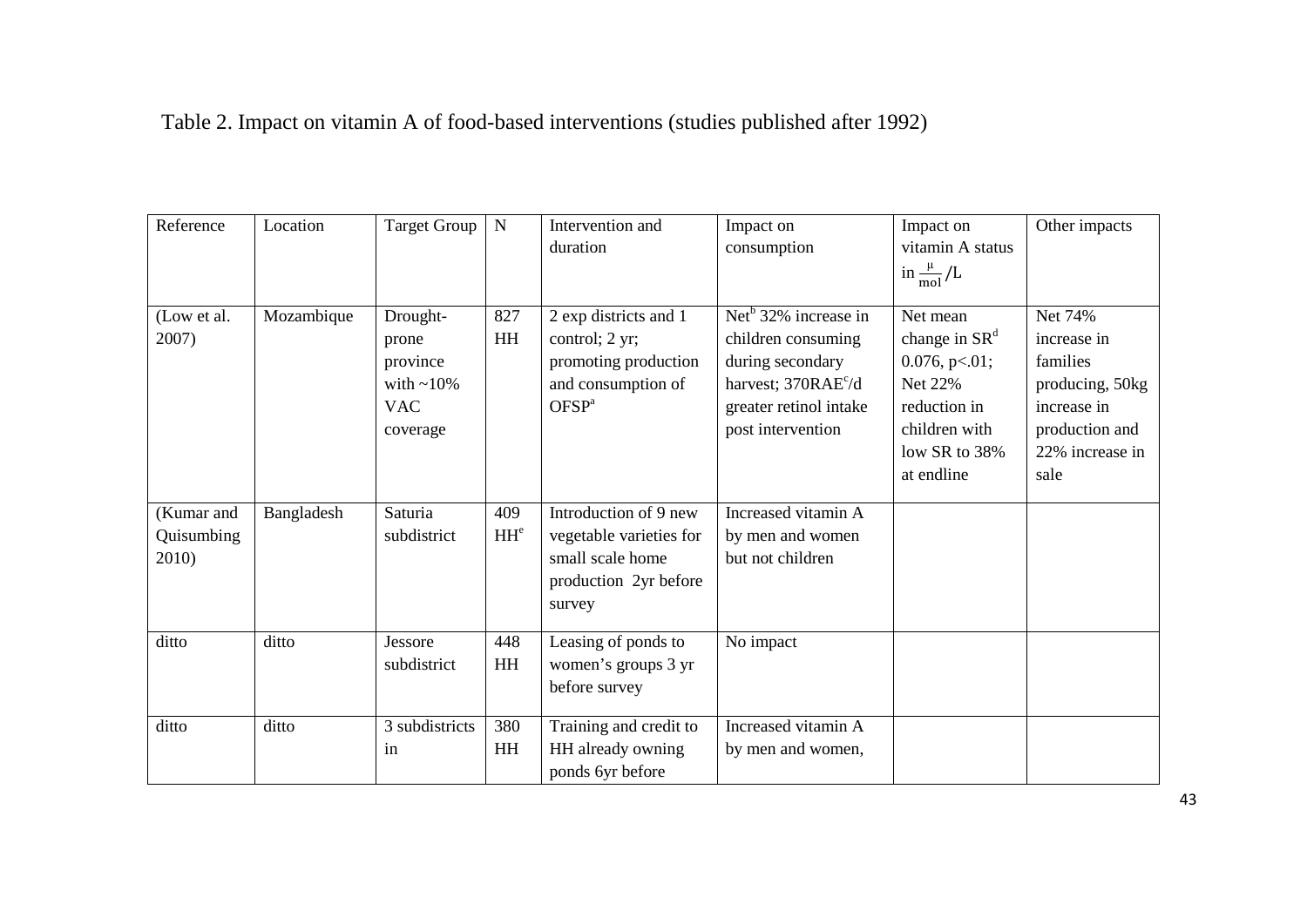|                                                    |              | Mymensingh                                               |                                         | survey                                                                                                                         | not children                                                                                                                           |                            |                                                                                                             |
|----------------------------------------------------|--------------|----------------------------------------------------------|-----------------------------------------|--------------------------------------------------------------------------------------------------------------------------------|----------------------------------------------------------------------------------------------------------------------------------------|----------------------------|-------------------------------------------------------------------------------------------------------------|
| (Faber et al.<br>2001);<br>(Faber et al.<br>2002)  | South Africa | 9 community<br>health<br>centers in<br>one rural<br>area | $50 + 5$<br>$\overline{0}$              | 1 yr, Demonstration<br>garden, promotion of<br>gardening and<br>consumption; cooking<br>demonstrations and<br>taste testing    | Increased consumption<br>of 4 types of<br>vegetables and 6 types<br>of fruit; Net increase<br>of $\sim$ 699 RE/d in<br>children 2-5 yr | Net change in<br>SR 0.15   |                                                                                                             |
| (Olney et al.<br>2009)                             | Cambodia     | 1400 HH in<br>one province                               | 300<br>HH<br>$+200$<br>Cont<br>rol      | 5 yr program; 19-mo<br>between surveys; HKI<br>homestead food<br>production program:<br>training, nutrition<br>education, seed | <b>Increased HH F&amp;V</b><br>consumption;<br>increased egg<br>consumption by<br>children<5; increased<br>MN rich food by<br>women    |                            | Net increase in<br>HH F&V<br>production of 62<br>kg/mo; lower<br>prevalence of<br>fever among<br>children<5 |
| (Smitasiri et<br>al. 1999);<br>(Smitasiri<br>2000) | Thailand     | 4 subdistricts<br>in NE                                  | 42<br>girls<br>$10-$<br>$13 \text{ yr}$ | Several interventions<br>but mainly village<br>$gardens +$ nutrition<br>education; 1 yr                                        | Increases in vegetable<br>and vitamin A intake<br>in women and children                                                                | Net increase in<br>SR 0.77 | Improvements<br>in knowledge<br>and attitudes<br>compared to<br>control area (4<br>similar<br>subdistricts) |
| (Hageniman<br>a et al. 2001)                       | Kenya        | 5 women's<br>groups                                      | 154<br>child<br>ren<br>$0 - 5$          | Nutrition education<br>(both intervention and<br>control received sweet<br>potato), 1 yr, 7 mo                                 | Frequency of<br>consumption of<br>vitamin A rich foods,<br>net increase 2.9<br>times/wk                                                |                            | Consumption of<br>both animal and<br>plant sources<br>increased                                             |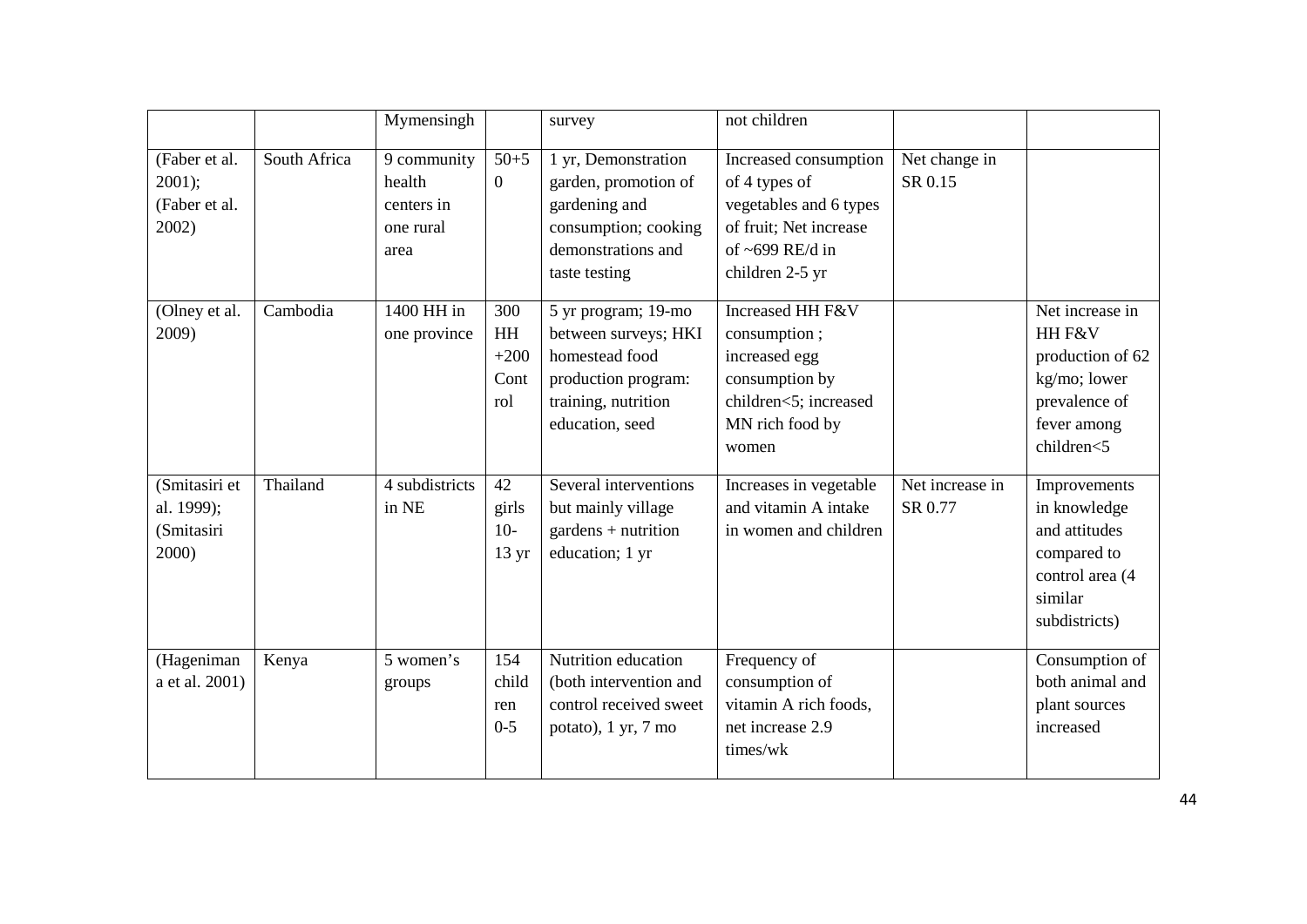| (Chakravarty<br>2000)                             | India      | 30 villages in<br>3 blocks in<br>West Bengal | 1500<br>$\mathbf{H} \mathbf{H}$ | Establishment of<br>nurseries to provide<br>seed; improved access<br>to water; gardening<br>equipment;<br>horticultural and<br>nutrition education | DGLV increased by<br>15g/d (no control<br>group); high carotene<br>fruits by 7.5g/d   | Xerosis<br>decreased from<br>6.4 to 3.5%;<br>Bitot's spots<br>from 2.8 to<br>$0.8\%$ ; and<br>nightblindness<br>from $15.3$ to<br>4.7%                    | Knowledge<br>increased about<br>the importance<br>of vitamin A<br>and which foods<br>contain it                                                               |
|---------------------------------------------------|------------|----------------------------------------------|---------------------------------|----------------------------------------------------------------------------------------------------------------------------------------------------|---------------------------------------------------------------------------------------|-----------------------------------------------------------------------------------------------------------------------------------------------------------|---------------------------------------------------------------------------------------------------------------------------------------------------------------|
| (Vijayaragha<br>van et al.<br>1997)               | India      | 20 villages in<br>South India                | 200<br>HH                       | Distribution of seeds<br>and seedlings and<br>nutrition education to<br>HH w preschool<br>children, 3 yr                                           | 50% consuming<br>carotene-rich foods<br>compared to none at<br>baseline (no control); | $12\%$ of<br>preschoolers<br>participating for<br>1 yr had Bitot's<br>spots compared<br>to $6%$<br>participating for<br>$3 \text{ yr}$ (NS <sup>g</sup> ) | HH growing<br>carotene-rich<br>foods increased<br>from $10\%$ to<br>65%; increase in<br>knowledge of<br>cause of<br>nightblindness<br>increased from<br>0-29% |
| (Worldview<br>International<br>Foundation<br>1995 | Bangladesh | Rangpur<br>District                          | $\overline{\mathcal{L}}$        | Comprehensive<br>program promoting<br>home gardens and<br>using a wide variety of<br>media for nutrition<br>education, 3 yr                        |                                                                                       | $XNh$ declined<br>from 5.4 to 3.2%<br>from 1987 to<br>1990 (no<br>control)                                                                                | Nearly 1 million<br>home gardens<br>were developed                                                                                                            |
| (De Pee et<br>al. 1998b)                          | Indonesia  | Women and<br>young                           | ~100<br>$\boldsymbol{0}$        | Social marketing of<br>eggs and DGLV over                                                                                                          | Eggs in past week<br>among women                                                      |                                                                                                                                                           | Vitamin A<br>intake increased                                                                                                                                 |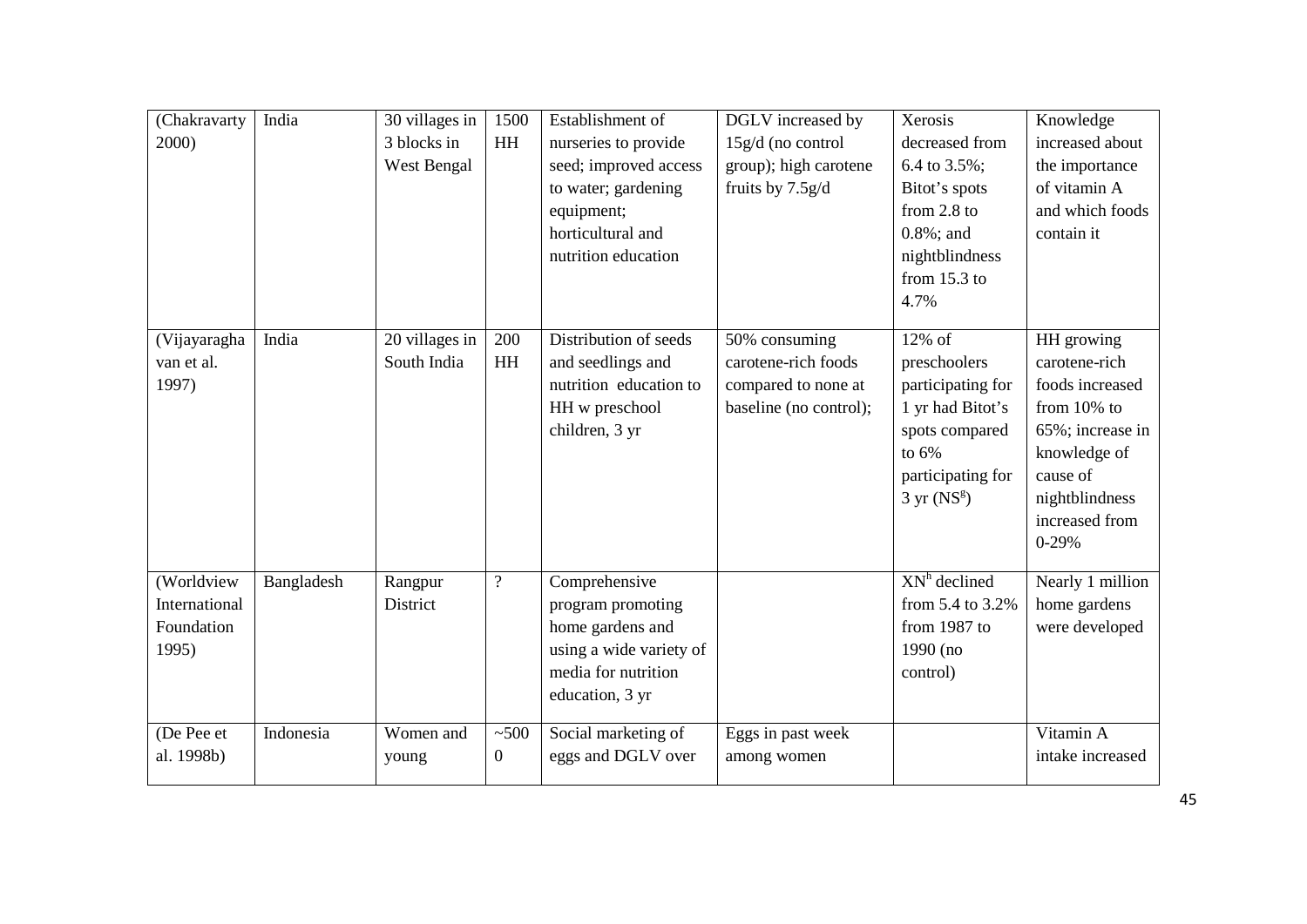|                            |                     | children                      |                                                                                                           | $1 \, yr$                                                                                                           | increased from 80-<br>92%; young children<br>78-92%; vegetables<br>prepared from 93-<br>111g/person/d     | from 335-371<br>RE/d for<br>mothers and<br>130-160 RE/d<br>for children                                                                                                                      |
|----------------------------|---------------------|-------------------------------|-----------------------------------------------------------------------------------------------------------|---------------------------------------------------------------------------------------------------------------------|-----------------------------------------------------------------------------------------------------------|----------------------------------------------------------------------------------------------------------------------------------------------------------------------------------------------|
| (Nana et al.<br>2006)      | <b>Burkina Faso</b> | Children 2-3<br>yr            | 69                                                                                                        | 15 wk, home visits<br>promoting<br>consumption of liver<br>and mango; no control<br>group                           | Increase from 12-155<br>RAE/d from liver but<br>decrease in mango<br>consumption                          | Overall intake<br>of vitamin A<br>increased from<br>68% to 102% of<br>safe intake level                                                                                                      |
| (Mulokozi et<br>al. 2001)  | Tanzania            | Children 1-6                  | 36                                                                                                        | Subsidized vegetable<br>dryers, nutrition<br>education                                                              | Net increase in<br>consumption of high<br>vitamin A foods of<br>about 2 times per week                    |                                                                                                                                                                                              |
| (Laurie and<br>Faber 2008) | South Africa        | 7 villages in<br>Eastern Cape | 219<br>$\mathbf{H} \mathbf{H}$<br>(cont<br>rols:<br>223<br>non-<br>parti<br>cipati<br>ng<br>neigh<br>bors | 3 yr, nutrition<br>education,<br>demonstration gardens<br>in each village,<br>training of agric<br>extension agents | Increased frequency of<br>consumption by<br>children of 4 of 6 high-<br>carotene foods; NS for<br>other 2 | Lower self-<br>reported<br>morbidity in 2<br>weeks prior to<br>survey<br><i>(statistically)</i><br>significant<br>differences in 6<br>of 7 symptoms);<br>more HH<br>cultivated<br>vegetables |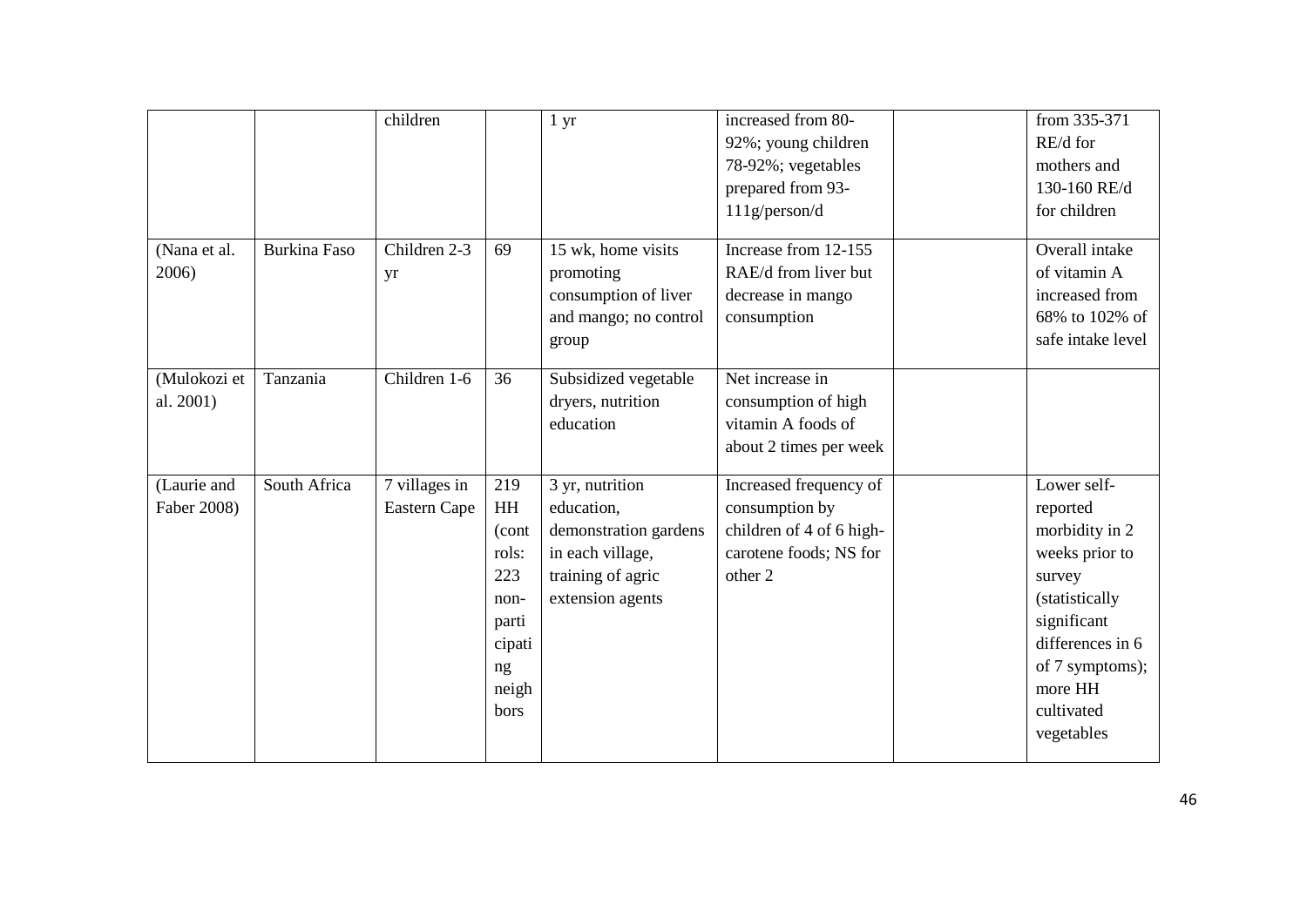| (Gibson et<br>al. 2003)  | Malawi                                | Stunted<br>children 2-7<br>$y/o$ in 2<br>villages                                   | 200                                                                                    | Nutrition education                                                                                                                                                              | No difference in<br>vitamin A<br>consumption at<br>endline                                                                                                                                                     |                                                                                                                                                                      |  |
|--------------------------|---------------------------------------|-------------------------------------------------------------------------------------|----------------------------------------------------------------------------------------|----------------------------------------------------------------------------------------------------------------------------------------------------------------------------------|----------------------------------------------------------------------------------------------------------------------------------------------------------------------------------------------------------------|----------------------------------------------------------------------------------------------------------------------------------------------------------------------|--|
| (Hotz et al.<br>2012)    | Uganda                                | Children 3-5<br>$y/o$ in 3<br>districts w<br>$.10,00$ HH                            | >100<br>$\overline{0}$<br>inter<br>venti<br>$on+$<br>contr<br><sub>ol</sub>            | 2 yr; distribution of 20<br>free OSP vines/HH;<br>agric, nutr and<br>marketing education;<br>establishment of<br>district marketing<br>stalls; less intense in yr<br>$2$ (RP)    | Net increase in OSP<br>intake, net increase in<br>vitamin A in all non-<br>breastfed groups, no<br>difference with IP; net<br>decrease in those w<br>inadequate vitamin A<br>intake except children<br>$3 - 5$ |                                                                                                                                                                      |  |
| (Hotz et al.<br>2012)    | Uganda                                | Children 6-<br>35 mo; 3-5<br>$y$ /o and<br>women in 3<br>districts w<br>$.10,00$ HH | >100<br>$\overline{0}$<br>inter<br>venti<br>$_{\text{on+}}$<br>contr<br><sub>o</sub> l | 2 yr; distribution of 20<br>free OSP vines/HH;<br>agric, nutr and<br>marketing education;<br>establishment of<br>district marketing<br>stalls; equally intense<br>in yr $2$ (IP) | Net increase in OSP<br>intake; net increase in<br>vitamin A in all non-<br>breastfed groups; no<br>difference with RP;<br>net decrease in those w<br>inadequate vitamin A<br>intake except children<br>$3 - 5$ | Net infection<br>adjusted in<br>dewormed<br>children 3-5 yr:<br>$0.04$ ; not<br>dewormed:<br>$0.002$ ; in both<br>cases, among<br>children with<br>baseline $<$ 1.05 |  |
| (Delisle et<br>al. 2001) | Kaya District,<br><b>Burkina Faso</b> | Women and<br>children $<$ 5<br>yr                                                   | 10,0<br>$00\,$<br>for<br>inter                                                         | Social marketing of<br>red palm oil, 1 yr                                                                                                                                        | Mothers increased<br>from $\sim$ 140-570 and<br>children from $~60-$<br>3500 µg RE/day                                                                                                                         |                                                                                                                                                                      |  |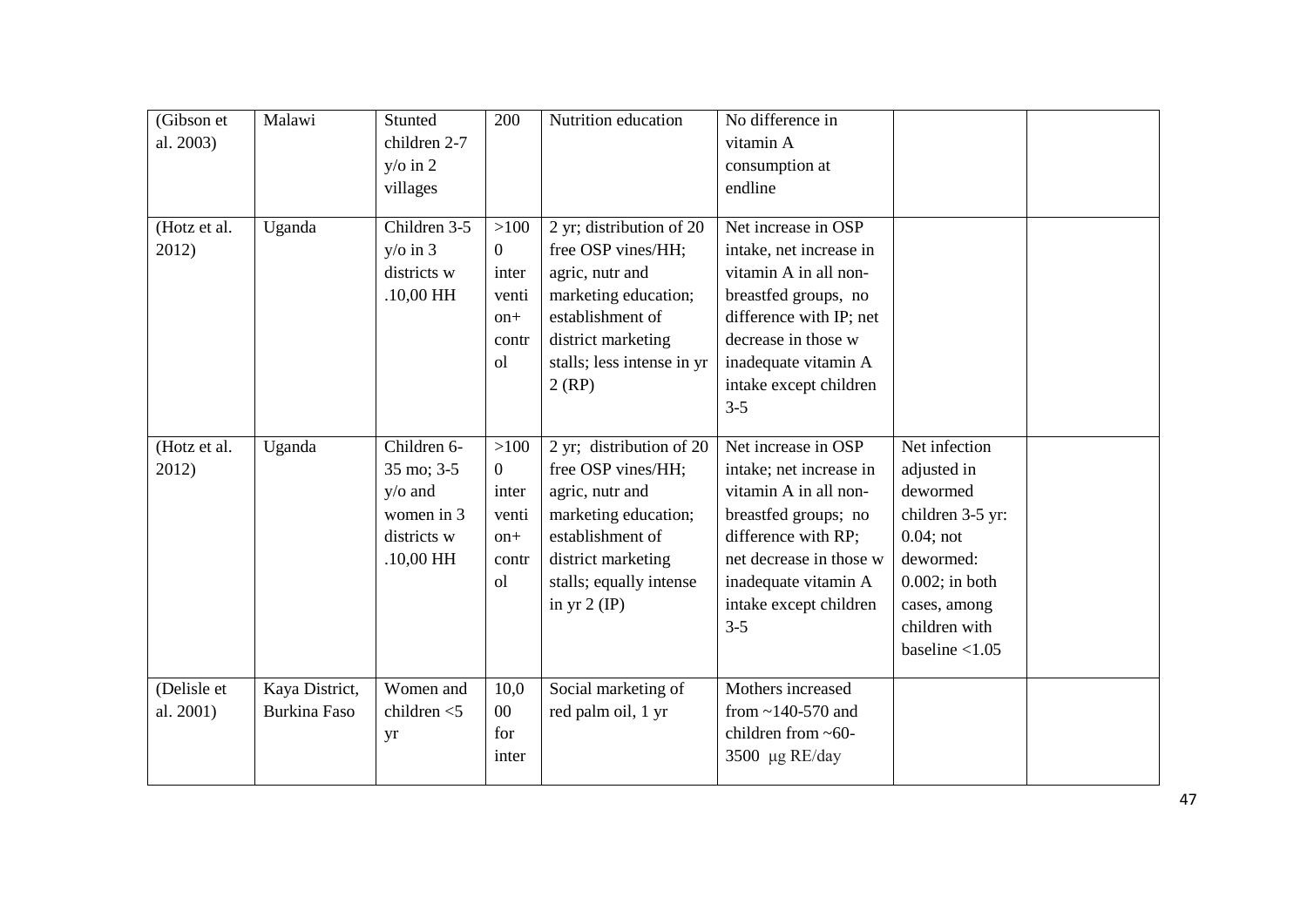| (Zagré et al.<br>2003)  | Kaya District,<br><b>Burkina Faso</b> | Women and<br>children $<$ 5 | venti<br>on:<br>~1400<br>for<br>study<br>10,0<br>$00\,$ | Social marketing of<br>red palm oil, 2 yr                                                                                                          | Mothers increased<br>from $\approx$ 235-655 and | Rates of serum                                                                                                                                              |                                                                                                                                                                           |
|-------------------------|---------------------------------------|-----------------------------|---------------------------------------------------------|----------------------------------------------------------------------------------------------------------------------------------------------------|-------------------------------------------------|-------------------------------------------------------------------------------------------------------------------------------------------------------------|---------------------------------------------------------------------------------------------------------------------------------------------------------------------------|
|                         |                                       | yr                          | for<br>inter<br>venti<br>on;<br>210<br>for<br>study     |                                                                                                                                                    | children from $~164-$<br>514 µg RE/day          | retinol $, <0.70$<br>mmol/l<br>decreased from<br>$61.8 - 8.0\%$ to<br>28.2 - 11.0% in<br>mothers, and<br>from 84.5 - 6.4%<br>to 66.9 - 11.2%<br>in children |                                                                                                                                                                           |
| (Ayalew,<br>Gebriel and | 3 districts in<br>Ethiopia            | Young<br>children           | Inter<br>venti                                          | Provision of a dairy<br>goat on credit (earlier                                                                                                    | 22% increase in<br>children consuming           |                                                                                                                                                             | Post<br>intervention, 4%                                                                                                                                                  |
| Kassa 1999)             |                                       |                             | on:<br>500<br>famil<br>ies;<br>214<br>samp<br>led       | shown NOT to have an<br>impact on nutrition),<br>veg seed and nutrition<br>education; 9mo<br>intervention period;<br>impact measured 6 mo<br>later | milk $>4$ times/wk                              |                                                                                                                                                             | of right and 4%<br>of left eyes had<br>Bitot spots in<br>non-participant<br>young children<br>$(n=165)$<br>compared to<br>0.01 and 1%<br>respectively in<br>participating |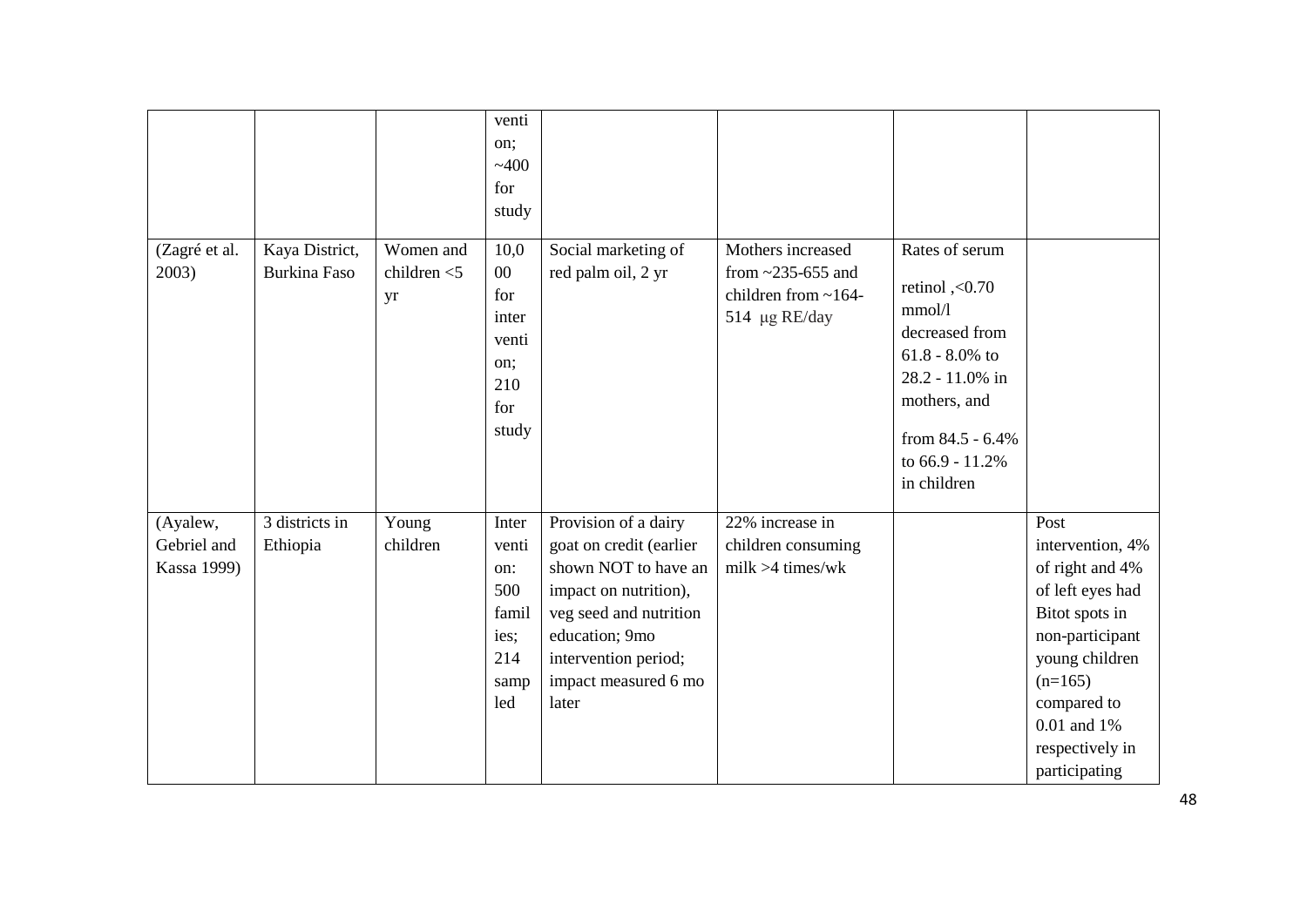|                             |                                                                          |                   |                          |                                                                                                                                                                                       |                                                                                                                                                                                                                                      |                                                                                                                                                                                                                                   | children<br>$(n=509)$                                                                                                                                                                                                 |
|-----------------------------|--------------------------------------------------------------------------|-------------------|--------------------------|---------------------------------------------------------------------------------------------------------------------------------------------------------------------------------------|--------------------------------------------------------------------------------------------------------------------------------------------------------------------------------------------------------------------------------------|-----------------------------------------------------------------------------------------------------------------------------------------------------------------------------------------------------------------------------------|-----------------------------------------------------------------------------------------------------------------------------------------------------------------------------------------------------------------------|
| (Greiner and<br>Mitra 1995) | All rural<br>people in<br>entire district<br>of Gaibandah,<br>Bangladesh | Young<br>children | ~250<br>$\boldsymbol{0}$ | Complex integrated set<br>of behavior change,<br>school, and household<br>gardening<br>interventions;<br>evaluation measured<br>impact of only the<br>third year of a 3-yr<br>project | Net increase of 22.2%<br>o households<br>consuming green<br>vegetables; 18.9% net<br>increase among young<br>children; yellow fruit<br>consumption increased<br>by 11 and 12% but<br>change in control<br>group was equally<br>large |                                                                                                                                                                                                                                   | No significant<br>impact on<br>prevalence of<br>nightblindness                                                                                                                                                        |
| (Kidala et al.<br>2000)     | Singida<br>Region,<br>Tanzania                                           | Families          | 125<br><b>HH</b>         | Horticulture and<br>nutrition education<br>done in five villages;<br>provision of solar<br>driers; evaluation was<br>done 5 yr after<br>completion of a two-<br>year intervention     | 65% in exp area<br>consumed vitamin A<br>rich foods in past wk<br>compared to 36% in<br>control area                                                                                                                                 | In post-<br>intervention<br>sampling, higher<br>in control area<br>$(19.4 \text{ vs }$<br>14.0mcg/dl) but<br>higher w greater<br>veg consumption<br>$(r=0.21)$ and in<br>those w no<br>helminths 24.0<br>vs $12.3 \text{ mcg/dl}$ | Had a home<br>garden: 67%<br>interv vs 31%<br>control; has and<br>still uses solar<br>drier: 43% (of<br>44% who<br>received them)<br>$vs 0\%;$ grows<br>carotene-rice<br>crops provided 5<br>yr before: 67%<br>vs 28% |
| (Parlato                    | Tahoua                                                                   |                   | Inter                    | 3 yr, social market                                                                                                                                                                   | Consumption of liver                                                                                                                                                                                                                 |                                                                                                                                                                                                                                   |                                                                                                                                                                                                                       |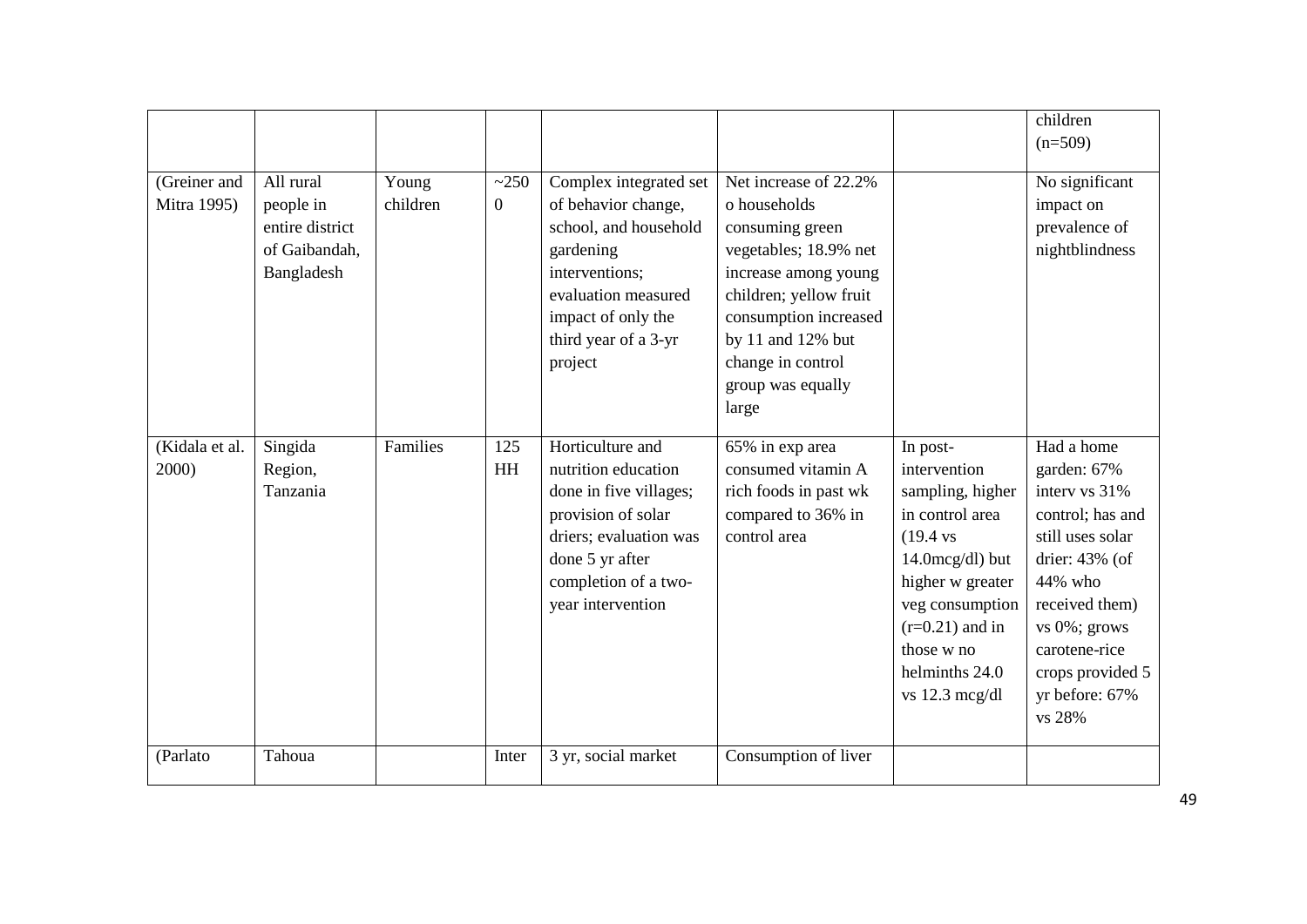| 1996)                                 | Province,<br>Niger                                        |                                             | venti<br>on<br>250,<br>000 | campaign promoting<br>increased consumption<br>of liver as a snack<br>food, wild DGLV,<br>yellow squash and<br>mango by women and<br>children and increased<br>dry season production<br>of DGLV | in previous week by<br>women increased from<br>43-73%; for children<br>from 37-49%; for<br>DGLV, children, from<br>57-94%; feeding<br>DGLV at 6 mo of age<br>increased from 52-<br>59% |                                                                                                       |
|---------------------------------------|-----------------------------------------------------------|---------------------------------------------|----------------------------|-------------------------------------------------------------------------------------------------------------------------------------------------------------------------------------------------|----------------------------------------------------------------------------------------------------------------------------------------------------------------------------------------|-------------------------------------------------------------------------------------------------------|
| (Yusuf and<br>Islam 1994)             | 3 villages in<br><b>Bhola District,</b><br>Bangladesh     | Children <6<br>yr                           | 1065                       | Nutrition education via<br>HKI materials and<br>group presentations<br>encouraging home<br>gardening for 18 mo                                                                                  | Vegetable<br>consumption increased<br>from $15.1g/d$ to<br>$46.4g/d$ ; oil from<br>4.5g/d to 12.0g/d                                                                                   | Number of<br>nightblind<br>children<br>decreased from<br>68 (4.1%) to 5<br>$(0.47\%)$ (no<br>control) |
| (Rahman et<br>al. 1994)<br>(Rahman et | Former<br>ICDDR, B<br>patients,<br>Dhaka<br>Former        | Children 6-<br>35 mo<br>Children 6-         | 44<br>36                   | Single session of<br>nutrition education and<br>single feeding<br>demonstration<br>Single session of                                                                                            | 8 weeks later, 57% fed<br>DGLV on day of home<br>visit compared to 26%<br>controls (neighbors)<br>8 weeks later, 64% fed                                                               |                                                                                                       |
| al. 1994)<br>(Solon et al.<br>1996)   | <b>ICDDR,B</b><br>patients,<br>Dhaka<br>Cagayan de<br>Oro | 35 mo<br>Young<br>children,<br>pregnant and | Int:<br>400,<br>000;       | nutrition education<br>only<br>Promotion of<br>production and<br>consumption of 5                                                                                                               | DGLV on day of home<br>visit compared to 26%<br>controls (neighbors)<br>Household<br>consumption of 3 of<br>the 5 increased $>25\%$ ,                                                  |                                                                                                       |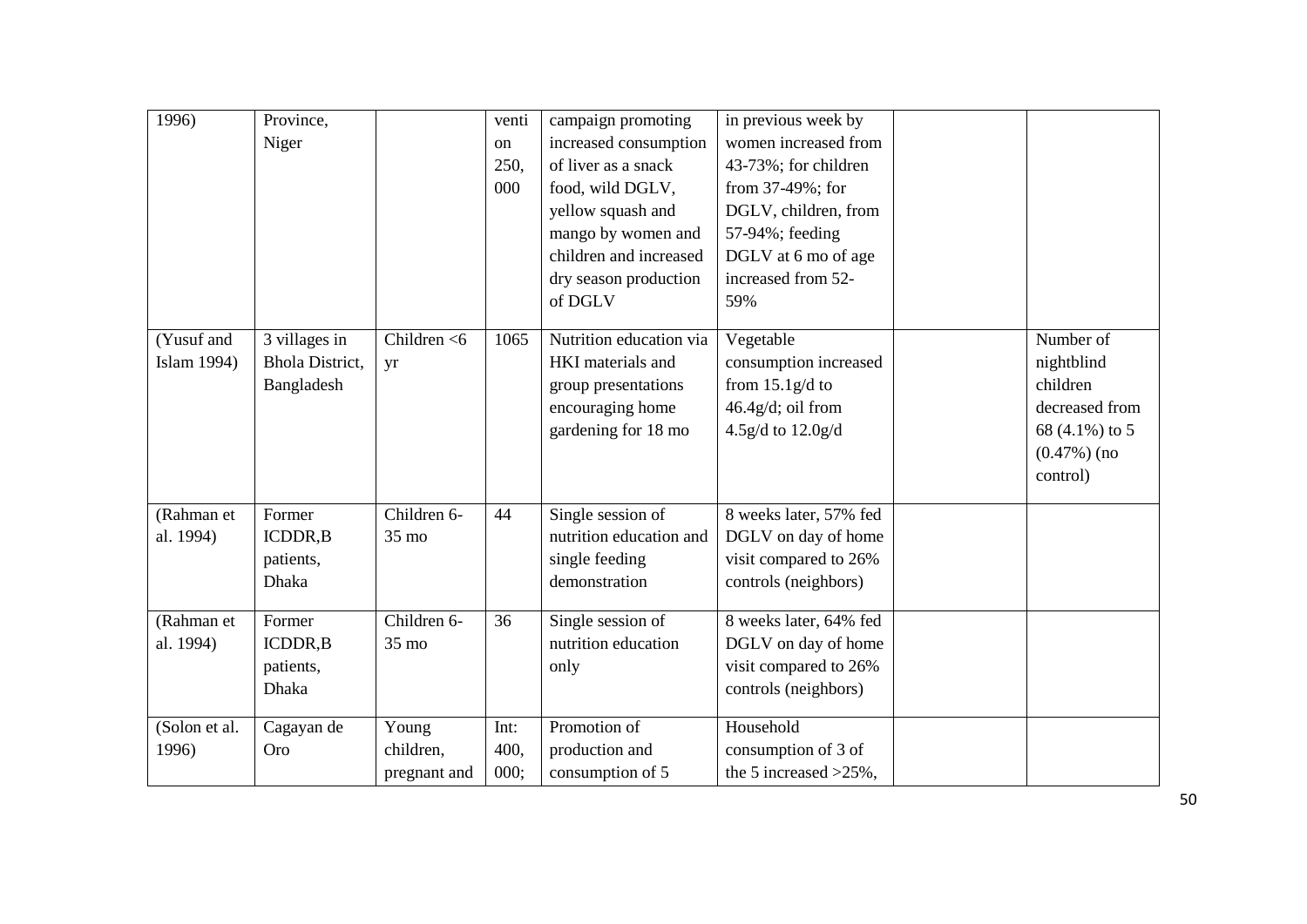|                           | Philippines   | lactating       | surve           | provitamin A rich       | small for the other           |                  |
|---------------------------|---------------|-----------------|-----------------|-------------------------|-------------------------------|------------------|
|                           |               | women           | y               | vegetables via mass     | two; control area             |                  |
|                           |               |                 | 300             | media (3 mo) and        | $<10\%$ increase for 2        |                  |
|                           |               |                 |                 | community and school    | and no change for             |                  |
|                           |               |                 |                 | outreach (5 mo)         | other 3; among                |                  |
|                           |               |                 |                 |                         | children <6yr,                |                  |
|                           |               |                 |                 |                         | carotenoid intake             |                  |
|                           |               |                 |                 |                         | increased 12%                 |                  |
|                           |               |                 |                 |                         | compared to 48%               |                  |
|                           |               |                 |                 |                         | decrease in control           |                  |
|                           |               |                 |                 |                         | area                          |                  |
|                           |               |                 |                 |                         |                               |                  |
| (Phillips et              | 2 departments | Women of        | 1.2             | HOPE project            | 85% adopted home              |                  |
| al. 1996)                 | in Guatemala  | childbearing    | milli           | promoting increased     | gardens; those without        |                  |
|                           |               | age and         | on              | production (providing   | gardens were 3.5 times        |                  |
|                           |               | children $<$ 6  | pop             | seed for home           | more likely to have           |                  |
|                           |               |                 |                 | gardens) and            | children with VAD             |                  |
|                           |               |                 |                 | consumption of high     | controlling for several       |                  |
|                           |               |                 |                 | provitamin A foods,     | confounders                   |                  |
|                           |               |                 |                 | evaluated after 3 yr    |                               |                  |
|                           |               |                 |                 |                         |                               |                  |
| $\overline{\text{CARE}}$  | Nepal         | Children 6-     |                 | Homestead gardening,    | <b>Insufficient VA</b> intake | Increase in % of |
| Nepal $1995$ <sup>i</sup> |               | $60 \text{ mo}$ |                 |                         | for mothers                   | <b>HHs</b>       |
|                           |               |                 |                 | irrigation, agriculture |                               |                  |
|                           |               |                 |                 | extension, seeds        | and children both pre-        | producing        |
|                           |               |                 |                 |                         | and post-intervention         | vegetables       |
| (English and              | Vietnam       | Mothers,        | 5600            | Promoting HH            | Doubled children's            |                  |
| <b>Badcock</b>            |               | children $<$ 5  | HH,             | gardening (VAC          | vitamin A intake (100         |                  |
| 1998)                     |               |                 | 2 <sub>yr</sub> | system); nutrition      | RE) compared to               |                  |
|                           |               |                 |                 |                         |                               |                  |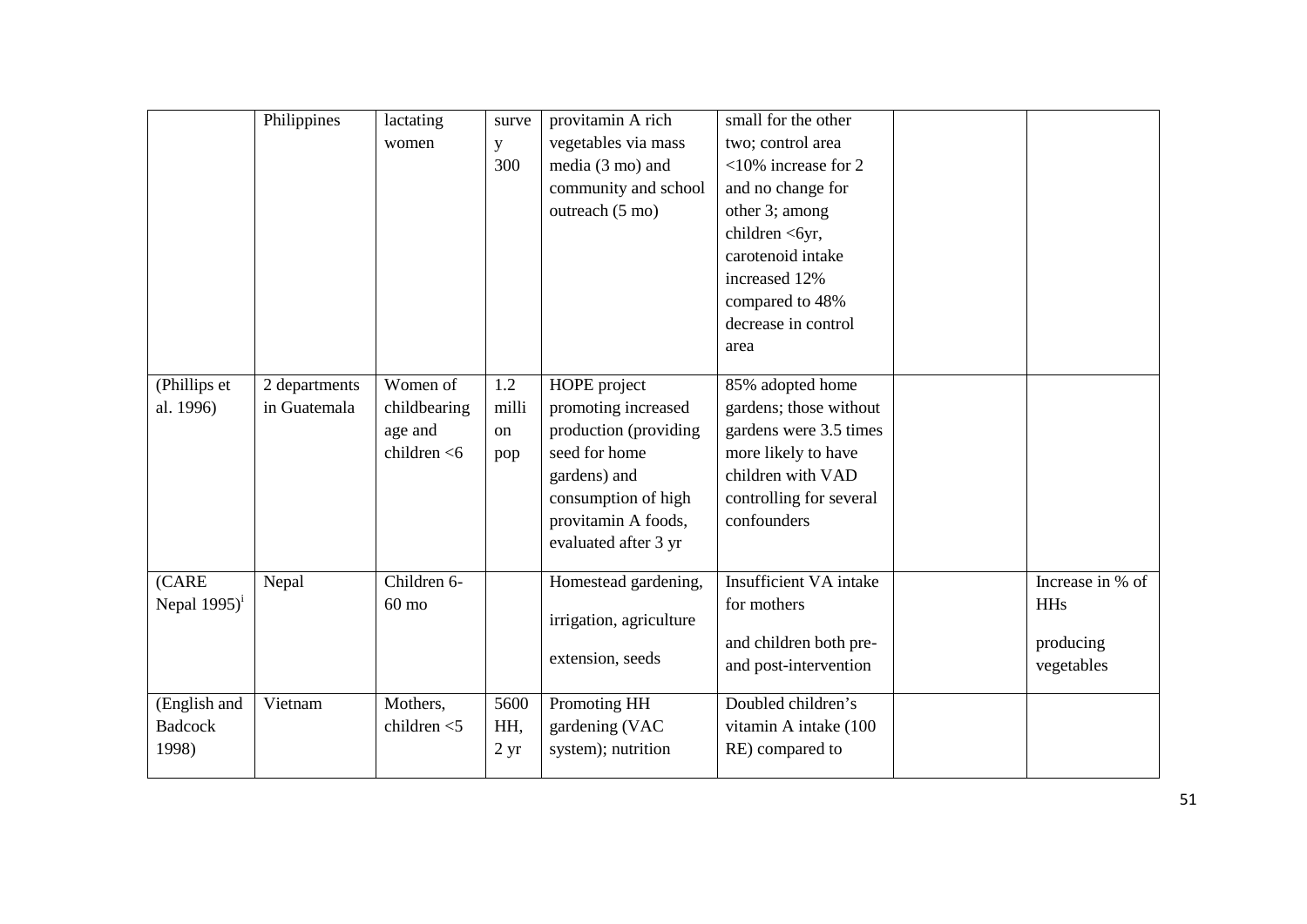|                                         |          |                                              |                             | education                                                                                                                           | control area (50 RE)                                                                          |  |
|-----------------------------------------|----------|----------------------------------------------|-----------------------------|-------------------------------------------------------------------------------------------------------------------------------------|-----------------------------------------------------------------------------------------------|--|
| (Aphane et<br>al. $2011$ )              | Lesotho  | Families<br>with HIV-<br>infected<br>members | 62<br>villa<br>ges          | Promoting and<br>assisting families to<br>build and cultivate<br>keyhole gardens (in<br>addition to other<br>interventions)         | Increased community<br>production of<br>vegetables from 10% -<br>$>20\%$ of their needs.      |  |
| (Ahmed,<br>Jabbar and<br>Ehui 2000)     | Ethiopia | Low-income<br>HH                             | 60<br>for<br>surve<br>ys    | Introduction of<br>crossbred cow and<br>improved feeding and<br>management<br>technologies, 2 yr<br>between surveys                 | At endline,<br>intervention families<br>consumed 38.8 RE and<br>control 27.1 RE               |  |
| (Rajasekaran<br>Unknown,<br>after 1993) | India    | Low-income<br>HH                             | <b>Not</b><br>speci<br>fied | No intervention. HH<br>engaged in a<br>production system<br>with ducks and fish<br>were compared with<br>nearby HH that were<br>not | At endline, intake of<br>vitamin A in<br>participating HH was<br>2486 IU and controls<br>1586 |  |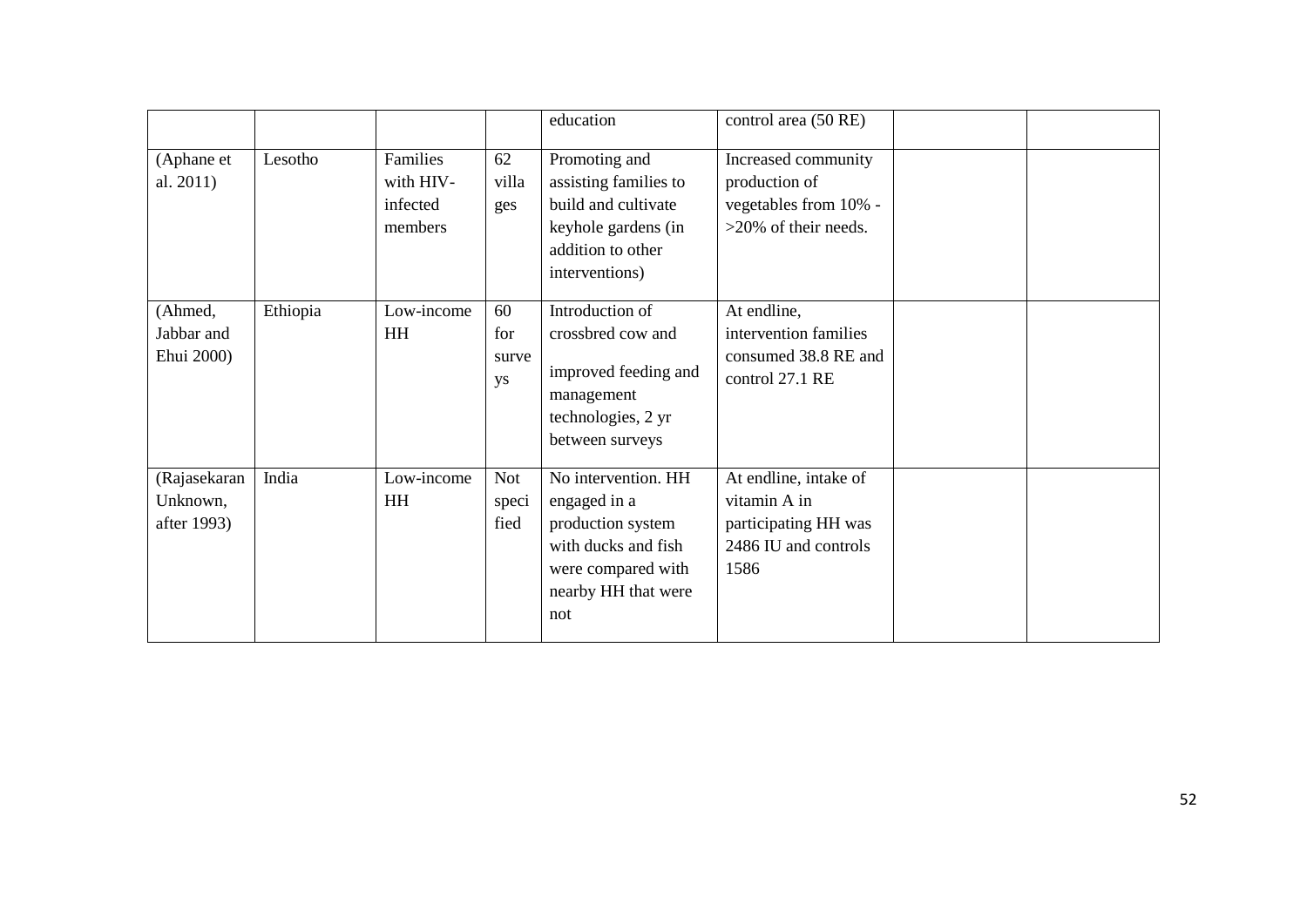a. OFSP = "orange-fleshed sweet potato

b. When papers did not calculate a difference between changes that took place in the intervention and control groups, the mean of the change in control group values was subtracted from the mean of the change in the intervention group and this is referred to as the "net" value. Values presented represent increases unless preceded by  $a - sign$ .

- c. RAE=retinol activity equivalent
- d.  $SR =$  "serum retinol"
- e. HH = "households"
- f.  $F&V=$ "fruits and vegetables"
- g.  $NS = "not significant"$
- h. XN="nightblindness"
- i. Based on data in [\(Berti et al. 2004\)](#page-56-5)

Not all program evaluations reported data in ways that could be included in Table 2. Helen Keller International has implemented integrated Household Food Production Programs among 30,000 households in Bangladesh, Cambodia, Nepal and the Philippines and found that they result in increased consumption of vegetables and fruits as well as eggs and liver [\(Helen Keller International--Asia-Pacific 2010\)](#page-60-20). Masset et al. [\(Masset et al. 2012\)](#page-63-18) conducted a meta-analysis of four intervention studies and found an average impact of 0.24 μg/L in serum retinol between project and control areas (z test of significance 6.35;  $P < 0.001$ ). They conclude that there is evidence that home gardens improve vitamin A intake among children less than 5 years of age. The Good Start in Life Program in Peru is a comprehensive health program including vitamin A supplementation, promotion of increased consumption of high carotene foods, of exclusive breastfeeding and of improved complementary feeding. Covering an area with a population of about 1 million, it reduced VAD (SR<20μg/L) from 30.4% to 5.3% in children less than three year old in four years of implementation [\(Lechtig et al. 2009\)](#page-62-21).

Ruel found that only when home gardening programs were combined with nutrition education did they have a measurable impact on vitamin A status [\(Ruel 2001\)](#page-65-4). Combining various approaches, avoiding duplication of efforts, developing synergy, and involving multiple sectors are among the challenges that need to be faced [\(Finley and Darnton-Hill 2001\)](#page-59-17). Intersectoral approaches have long been advocated in nutrition but have the reputation of fostering more bureaucracy than efficiency. Perhaps the major ingredient needed to transform the efficiency of intersectoral work is that each member of the intersectoral group has the possibility to obtain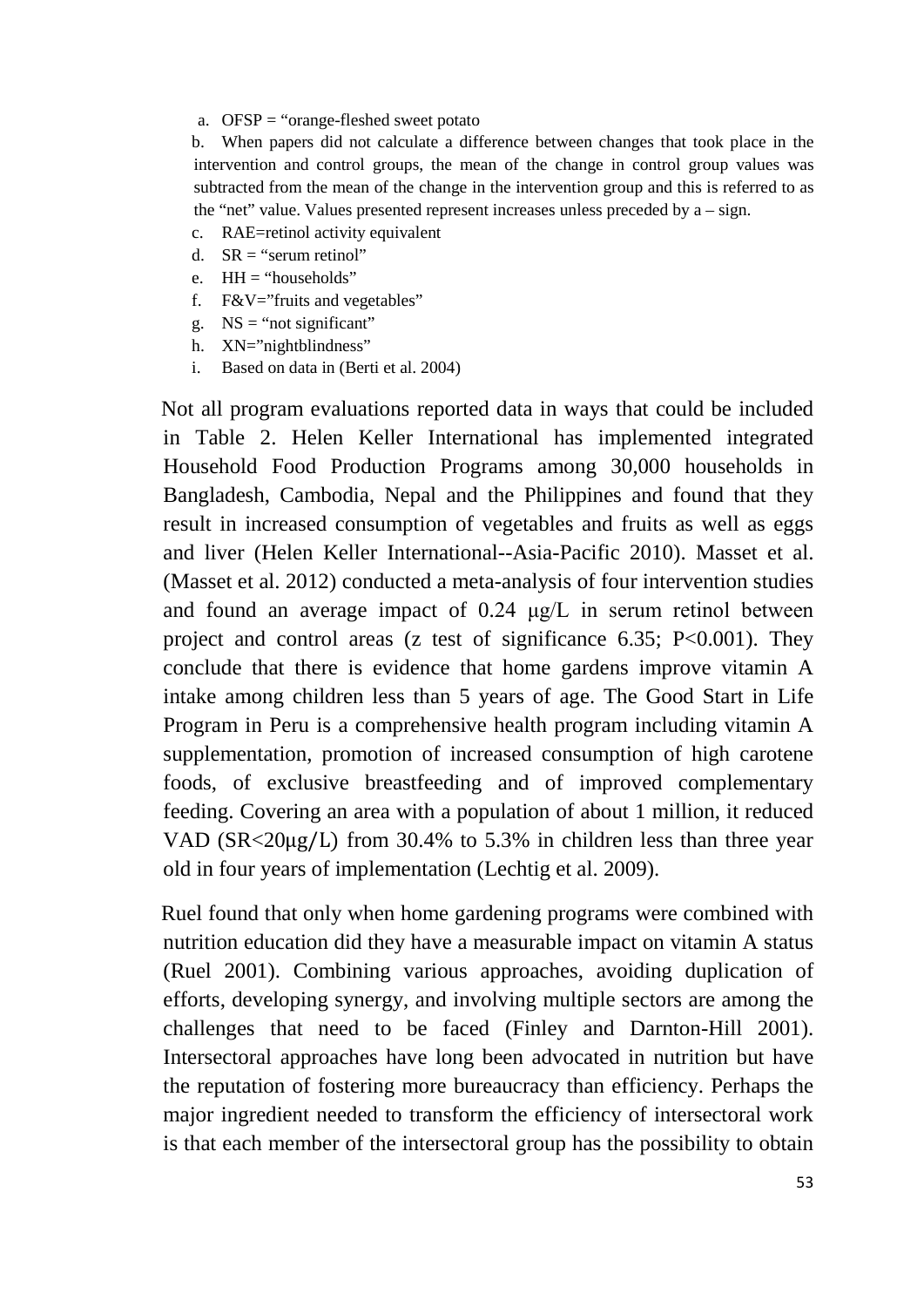a share of available funding or have some impact on the use of an existing budget [\(Tagwireyi and Greiner 1994\)](#page-66-12).

### **Assessment, monitoring and evaluation**

Since mortality is so extremely difficult to use as a monitoring and evaluation (M&E) outcome (requiring unfeasibly large sample sizes and in many cases preventing the use of control groups for ethical reasons), serum retinol, thought to be the best biochemical indicators of vitamin A status, should be used universally for program M&E [\(Semba et al. 2010a\)](#page-65-2). However, immunoassays based on retinol binding protein (RBP) can in many cases be used instead of serum retinol for this purpose, at a much lower cost. It is simpler and more feasible to use under conditions in which access to high quality laboratories is limited [\(Baingana, Matovu](#page-55-15)  [and Garrett 2008\)](#page-55-15).

However, only once liver stores are exhausted is either SR or RBP a useful indicator. In less severely deficient populations, the modified dose response test, though relatively expensive, may often be the best method of assessment [\(Tanumihardjo 2011\)](#page-66-17). In research intending to measure the impact of a food-based intervention, serum beta-carotene should also be used because of its more rapid responsiveness [\(De Pee 1996\)](#page-57-17).

# **Policy alternatives**

Supplementation programs reach 5-10% of the population. Yet there is some evidence that pregnant and lactating women ought to be considered of equal importance as a vulnerable group as young children [\(West et al.](#page-68-17)  [1999\)](#page-68-17) and it is now recommended that asking women about night blindness during a recent past pregnancy be used in assessing whether VAD is a public health problem [\(Semba et al. 2010a\)](#page-65-2). Donors and governments must be proactive in implementing food-based approaches that will sustainably provide adequate diets not only to these groups but also to the rest of the community.

The universal distribution of VAC can be phased out by first shifting to disease-based VAC distribution. VAC can be provided to all health facilities to be given to all young children presenting with a locally determined list of relevant diseases or malnutrition. Ensuring that zinc and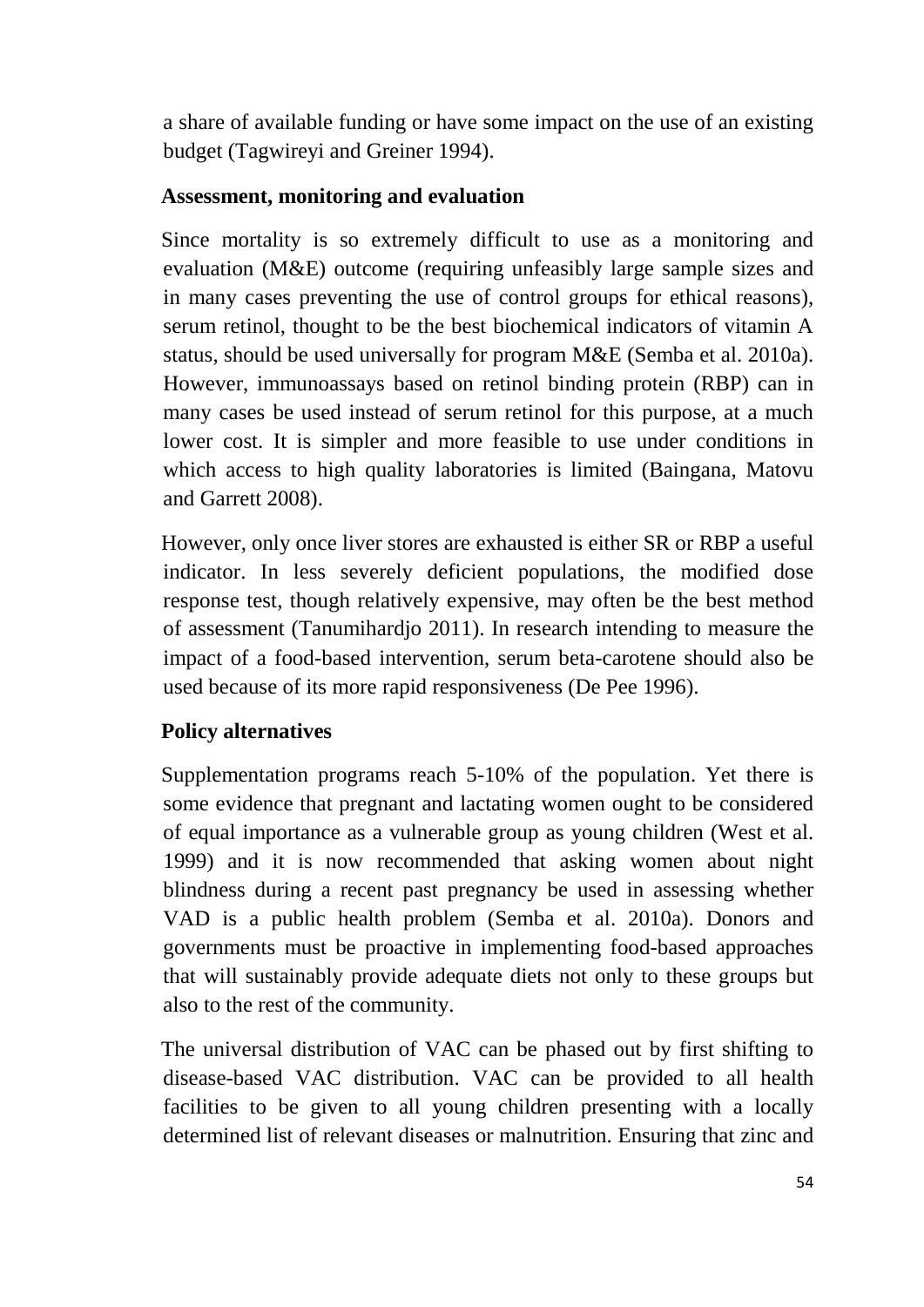oral rehydration treatment of dehydration from diarrhea is available at all health centers and dispensaries, and that measles vaccination is functioning so well that measles is either eradicated or a rare occurrence will also greatly reduce the known basis by which megadose supplementation could have an impact on mortality.

Mandatory food fortification programs can also assist in the process of phasing out universal supplementation programs, but should be monitored through a simplified dietary assessment and sampling of biochemical indicators. Another approach to this phasing out process could involve implementation of intensive food-based approaches on a district by district basis (for example, the comprehensive model developed in Bangladesh [\(Greiner and Mannan 1999\)](#page-60-13)), as funding and capacity building allow. Decision making on when to phase out universal supplementation (or shift to disease-based supplementation) could be done every few years as was done in Tanzania in phasing out iodized oil capsule distribution [\(Peterson](#page-64-1)  [et al. 1999\)](#page-64-1) based on simplified dietary assessment techniques [\(Rosen,](#page-65-16)  [Hasselow and Sloan 1993\)](#page-65-16), [\(Omidvar et al. 2002\)](#page-64-17) and sample testing of biochemical indicators.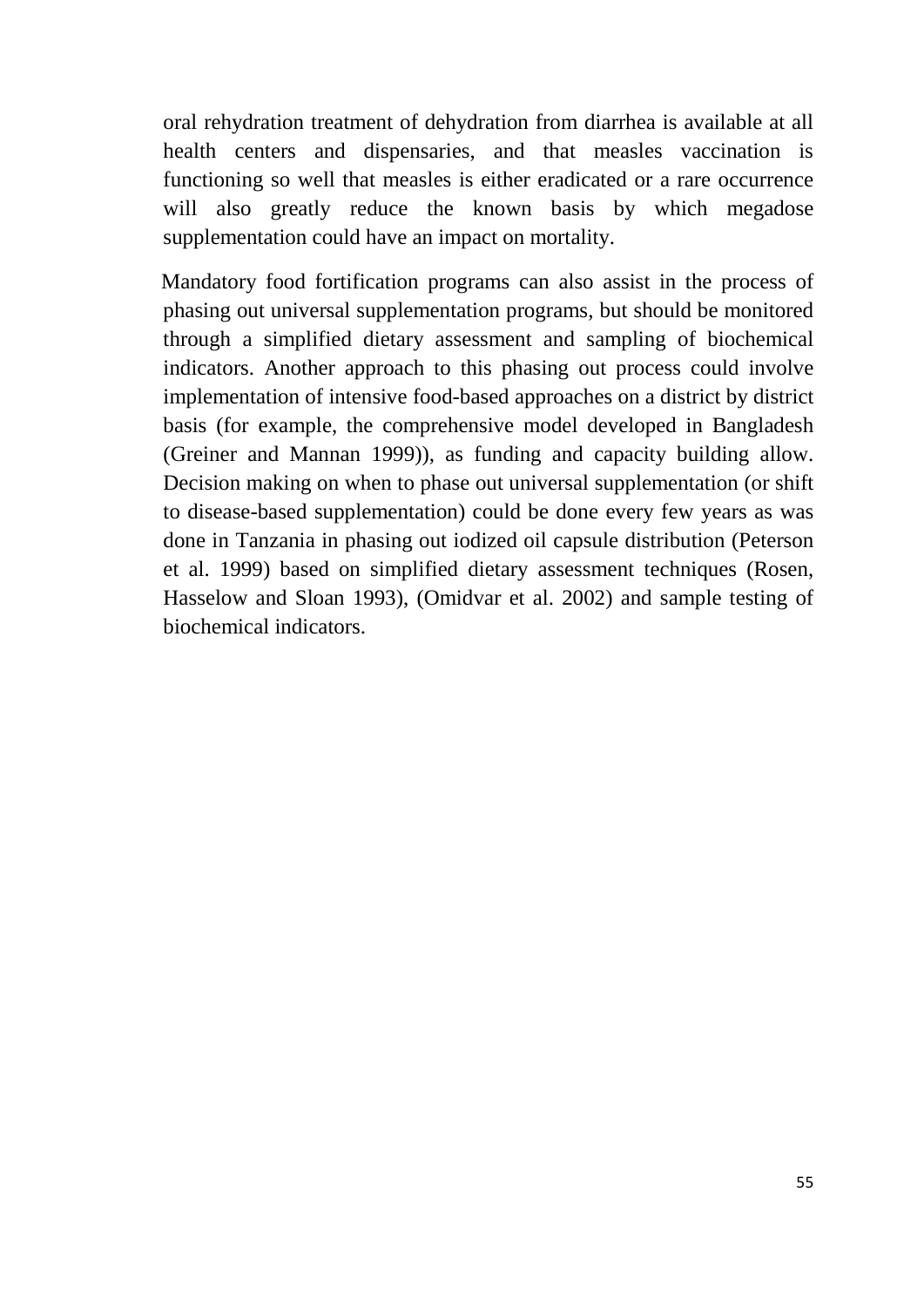#### <span id="page-55-14"></span>**References**

- <span id="page-55-4"></span>**Agne-Djigo, A.,Idohou-Dossou, N.,Kwadjode, K.M.,Tanumihardjo, S.A.&Wade, S.** 2012. High Prevalence of Vitamin A Deficiency Is Detected by the Modified Relative Dose-Response Test in Six-Month-Old Senegalese Breast-Fed Infants. *Journal of Nutrition*, 142(11): 1991-1996.
- <span id="page-55-13"></span><span id="page-55-8"></span>**Aguayo, V.M.,Kahn, S.,Ismael, C.&Meershoek, S.** 2005. Vitamin A deficiency and child mortality in Mozambique. *Public Health Nutr*, 8(1): 29-31.
- **Ahmed, M.M.,Jabbar, M.&Ehui, S.** 2000. Household-level economic and nutritional impacts of market-oriented dairy production in the Ethiopian highlands. *Food & Nutrition Bulletin*, 21(4): 460-465.
- <span id="page-55-9"></span>**Ali, M.Tsou, S.** 2000. The integrated research approach of the Asian Vegetable Research and Development Center (AVRDC) to enhance micronutrient availability. *Food & Nutrition Bulletin*, 21(4): 472-481.
- <span id="page-55-12"></span><span id="page-55-0"></span>**Ali, M.Tsou, S.C.S.** 1997. Combating micronutrient deficiencies through vegetables—a neglected food frontier in Asia. *Food Policy*, 22(1): 17-38.
- <span id="page-55-7"></span>**Amagloh, F.K.,Hardacre, A.,Mutukumira, A.N.,Weber, J.L.,Brough, L.&Coad, J.** 2012. A householdlevel sweet potato-based infant food to complement vitamin A supplementation initiatives. *Maternal & Child Nutrition*, 8(4): 512-521.
- <span id="page-55-1"></span>**Amoaful, E.F.** 2001. Planning a national food-based strategy for sustainable control of vitamin A deficiency in Ghana: Steps toward transition from supplementation. *Food & Nutrition Bulletin*, 22(4): 361-365.
- <span id="page-55-11"></span>**Andersson, A.** 1994. A study on small-scale vegetable gardening with special focus on live fences. Uppsala, Sweden, Swedish University of Agricultural Sciences, International Rural Development Centre.
- <span id="page-55-10"></span>**Aphane, J.,Pilime, N.&Saronga, N.** 2011. Food-based, Low-cost Strategies to Combat Micronutrient Deficiencies: Evidence-based Interventions in Lesotho. *In*. B. Thompson&L. Amoroso, ed. *Combating Micronutrient Deficiencies: Food-Based Approaches*, 92-116. Oxfordshire, UK, Cabi.
- <span id="page-55-2"></span>**Arimond, M.,Hawkes, C.,Ruel, M.,Sifri, Z.,Berti, P.,Leroy, J.,Low, J.,Brown, L.&Frongillo, E.** 2011. Agricultural interventions and nutrition: Lessons from the past and new evidence. *In*. B.T.a.L. Amoroso, ed. *Combating micronutrient deficiencies: food-based approaches*, 41-75. Oxfordshire, UK, Cabi.
- **Ayalew, W.,Gebriel, Z.W.&Kassa, H.** 1999. Reducing Vitamin A Deficiency in Ethiopia: Linkages with a Women-Focused Dairy Goat Farming Project. Washington, DC, International Center for Research on Women.
- <span id="page-55-3"></span>**Ayele, Z.Peacock, C.** 2003. Improving Access to and Consumption of Animal Source Foods in Rural Households: The Experiences of a Women-Focused Goat Development Program in the Highlands of Ethiopia. *The Journal of Nutrition*, 133(11): 3981S-3986S.
- <span id="page-55-5"></span>**Babu, S.C.** 2000. Rural nutrition interventions with indigenous plant foods - a case study of vitamin A deficiency in Malawi. *Biotechnologie, Agronomie, Société et Environnement*, 4(3): 169-179.
- <span id="page-55-6"></span>**Badifu, G.I.O.,Ilochi, J.C.,Dutse, J.V.&Akpapunam, M.A.** 2000. Use of mango mesocarp flour to enrich the provitamin A content of a complementary food blend of maize and soya bean flours for porridge. *Food & Nutrition Bulletin*, 21(3): 316-322.
- <span id="page-55-15"></span>**Baingana, R.K.,Matovu, D.K.&Garrett, D.** 2008. Application of retinol-binding protein enzyme immunoassay to dried blood spots to assess vitamin A deficiency in a population-based survey: The Uganda Demographic and Health Survey 2006. *Food & Nutrition Bulletin*, 29(4): 297-305.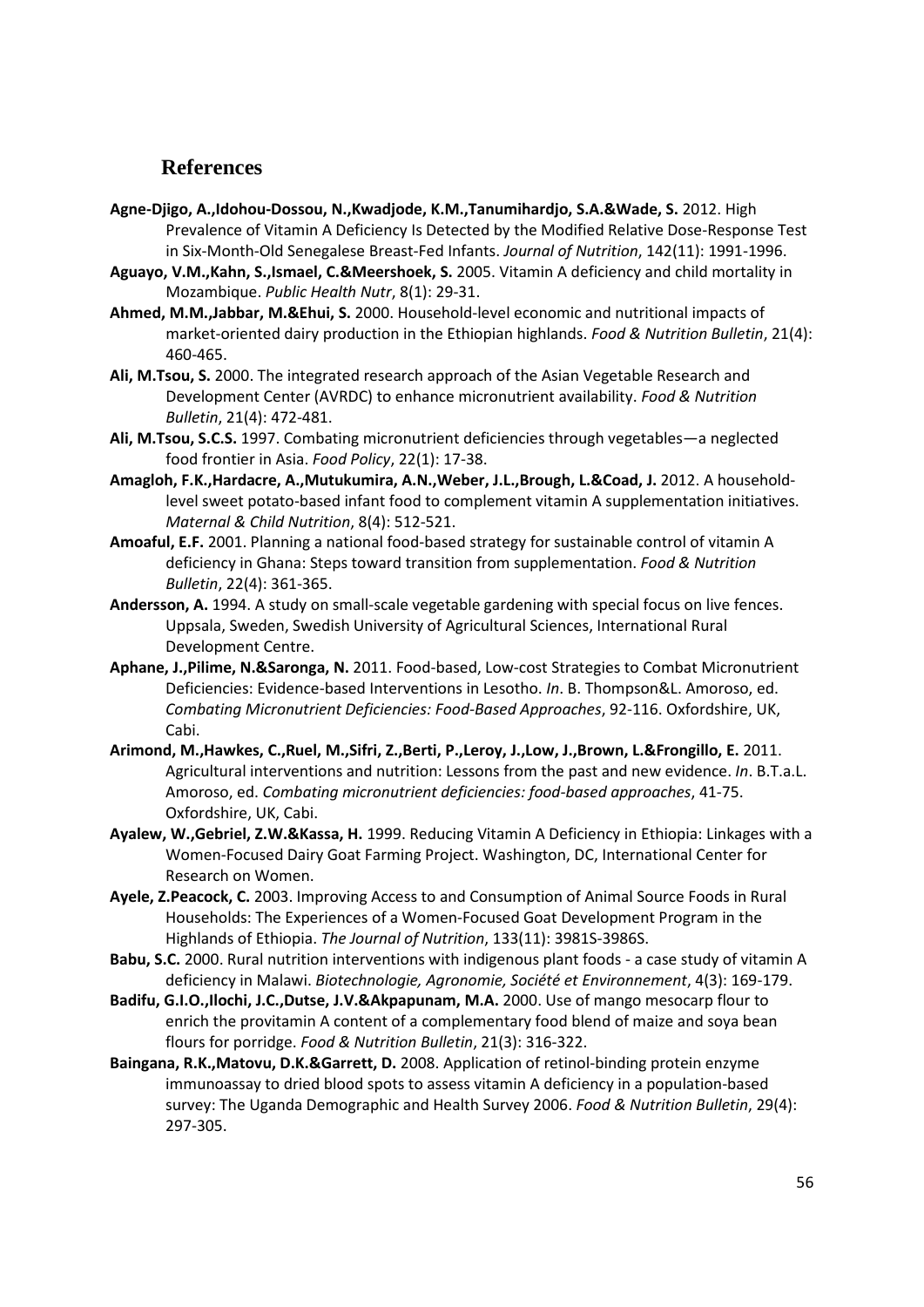- <span id="page-56-18"></span>**Balcha, H.M.** 2001. Experience of World Vision Ethiopia Micronutrient Program in promoting the production of vitamin Arich foods. *Food & Nutrition Bulletin*, 22(4): 366-369.
- <span id="page-56-21"></span>**Beard, J.L.,Murray-Kolb, L.E.,Lawrence, F.,Felix, A.,Mundo, A.D.&Haas, J.D.** 2007. Variation in the diets of Filipino women over 9 months of continuous observation. *Food & Nutrition Bulletin*, 28(2): 206-214.
- <span id="page-56-2"></span>**Beaton, G.H.,Martorell, R.&L'Abbe, K.A.** 1993. Effectiveness of vitamin A supplementation in the control of young child morbidity and mortality in developing countries. Toronto, University of Toronto.
- <span id="page-56-20"></span>**BenadS., A.J.** 2001. The potential of red palm oil-based shortening as a food fortificant for vitamin A in the baking industry. *Food & Nutrition Bulletin*, 22(4): 416-418.
- <span id="page-56-19"></span>**Bengtsson, A.,Namutebi, A.,Alminger, M.L.&Svanberg, U.** 2008. Effects of various traditional processing methods on the all-< i> trans</i>>< i> β</i>  $\frac{\beta}{r}$  carotene content of orange-fleshed sweet potato. *Journal of Food Composition and Analysis*, 21(2): 134-143.
- <span id="page-56-3"></span>**Benn, C.S.,Balé, C.,Sommerfelt, H.,Friis, H.&Aaby, P.** 2003. Hypothesis: Vitamin A supplementation and childhood mortality: amplification of the non-specific effects of vaccines? *International Journal of Epidemiology*, 32(5): 822-828.
- <span id="page-56-0"></span>**Bermudez, O.I.,Hernandez, L.,Mazariegos, M.&Solomons, N.W.** 2008. Secular trends in food patterns of Guatemalan consumers: New foods for old. *Food & Nutrition Bulletin*, 29(4): 278-287.
- <span id="page-56-5"></span>**Berti, P.R.,Krasevec, J.&FitzGerald, S.** 2004. A review of the effectiveness of agriculture interventions in improving nutrition outcomes. *Public Health Nutrition*, 7(05): 599-609.
- <span id="page-56-16"></span>**Blaney, S.,Beaudry, M.&Latham, M.** 2009. Contribution of natural resources to nutritional status in a protected area of Gabon. *Food & Nutrition Bulletin*, 30(1): 49-62.
- <span id="page-56-6"></span>**Blasbalg, T.L.,Wispelwey, B.&Deckelbaum, R.J.** 2011. Econutrition and utilization of food-based approaches for nutritional health. *Food and Nutrition Bulletin*, 32(1): S4-S13.
- <span id="page-56-11"></span><span id="page-56-8"></span>**Bloem, M.W.** 1995. Interdependence of vitamin A and iron: an important association for programmes of anaemia control. *Proc Nutr Soc*, 54(2): 501-508.
- <span id="page-56-1"></span>**Bloem, M.W.,de Pee, S.&Darnton-Hill, I.** 1998. New issues in developing effective approaches for the prevention and control of vitamin A deficiency. *Food & Nutrition Bulletin*, 19(2): 137-148.
- <span id="page-56-14"></span>**Bloem, M.W.,Huq, N.,Gorstein, J.,Burger, S.,Kahn, T.,Islam, N.,Baker, S.&Davidson, F.** 1996. Production of fruits and vegetables at the homestead is an important source of vitamin A among women in rural Bangladesh. *European Journal of Clinical Nutrition*, 50: S62-S67.
- <span id="page-56-10"></span>**Blum, L.,Pelto, P.J.&Kuhnlein, H.V.** 1997. *Community assessment of natural food sources of vitamin A: guidelines for an ethnographic protocol*, International Development Research.
- <span id="page-56-4"></span>**Borlaug, N.** 2007. Feeding a hungry world. *Science*, 318(5849): 359.
- <span id="page-56-15"></span>**Bouis, H.E.** 2000. Commercial vegetable and polyculture fish production in Bangladesh: Their impacts on household income and dietary quality. *Food & Nutrition Bulletin*, 21(4): 482-487.
- <span id="page-56-9"></span>**Bouis, H.E.Novenario-Reese, M.J.G.** 1997. The Determinants of Demand For Micronutrients: An Analysis of Rural Households in Bangladesh. FCND Discussion Paper. Washington, DC, International Food Policy Research Instittute.
- <span id="page-56-17"></span>**Brownrigg, L.** 1985. Home gardening in international development: what the literature shows. Washington DC, League for International Food Education.
- <span id="page-56-7"></span>**Brun, T.,Reynaud, J.&Chevassusagnes, S.** 1989. FOOD AND NUTRITIONAL IMPACT OF ONE HOME GARDEN PROJECT IN SENEGAL. *Ecology of Food and Nutrition*, 23(2): 91-108.
- <span id="page-56-12"></span>**Bulux, J.,Quan de Serrano, J.,Giuliano, A.,Perez, R.,Lopez, C.Y.,Rivera, C.,Solomons, N.W.&Canfield, L.M.** 1994. Plasma response of children to short-term chronic beta-carotene supplementation. *The American Journal of Clinical Nutrition*, 59(6): 1369-1375.
- <span id="page-56-13"></span>**Burri, B.J.** 2011. Evaluating Sweet Potato as an Intervention Food to Prevent Vitamin A Deficiency. *Comprehensive Reviews in Food Science and Food Safety*, 10(2): 118-130.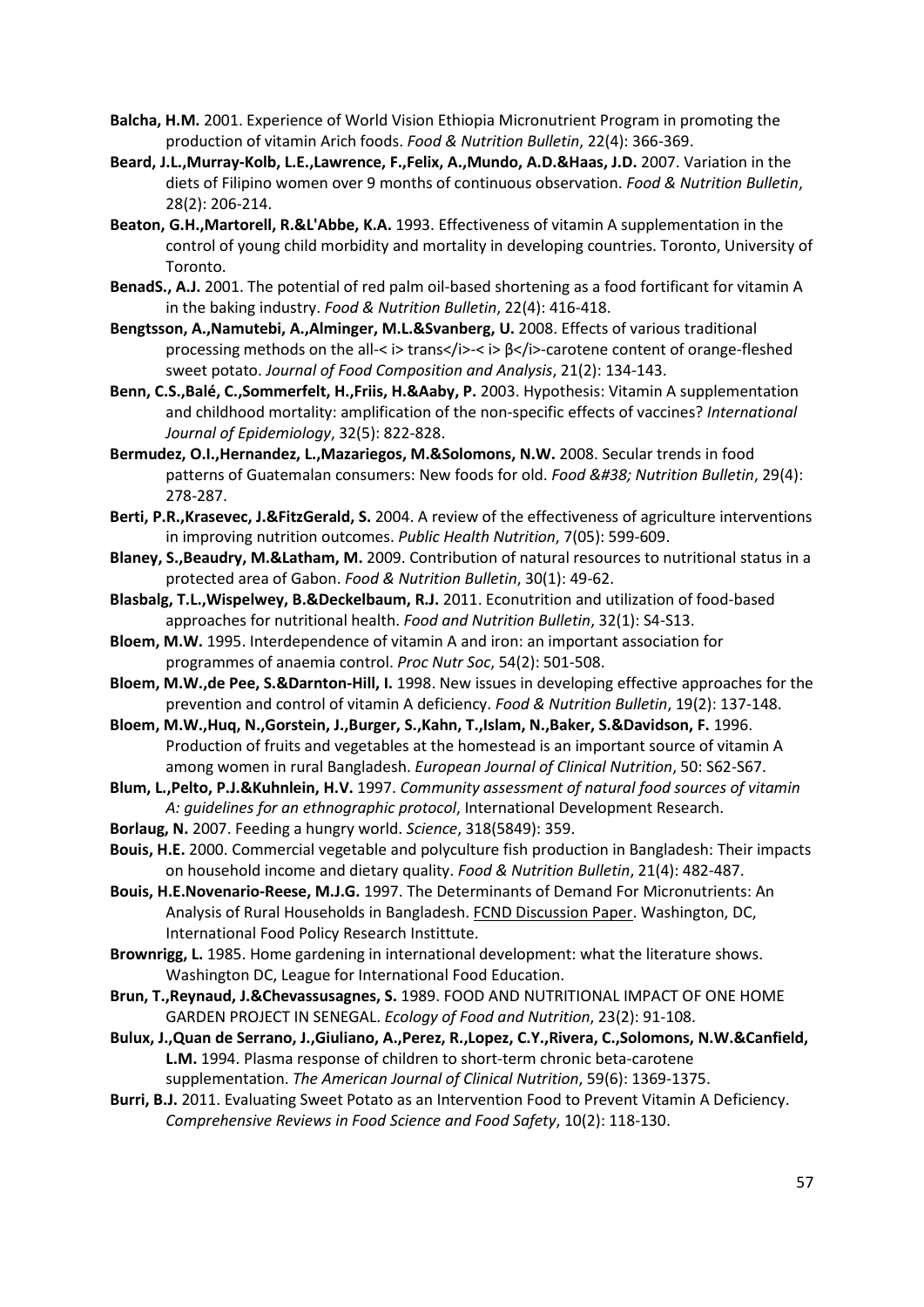- <span id="page-57-16"></span><span id="page-57-9"></span><span id="page-57-8"></span><span id="page-57-5"></span>**Burri, B.J.,Chang, J.S.T.&Neidlinger, T.R.** 2011. β-Cryptoxanthin- and α-carotene-rich foods have greater apparent bioavailability than β-carotene-rich foods in Western diets. *British Journal of Nutrition*, 105(02): 212-219.
- <span id="page-57-2"></span>**Bushamuka, V.N.,de Pee, S.,Talukder, A.,Kiess, L.,Panagides, D.,Taher, A.&Bloem, M.** 2005. Impact of a homestead gardening program on household food security and empowerment of women in Bangladesh. *Food & Nutrition Bulletin*, 26(1): 17-25.
- <span id="page-57-15"></span>**Canfield, L.M.Kaminsky, R.G.** 2000. Red palm oil in the maternal diet improves the vitamin A status of lactating mothers and their infants. *Food & Nutrition Bulletin*, 21(2): 144-148.
- **Canfield, L.M.,Kaminsky, R.G.,Taren, D.L.,Shaw, E.&Sander, J.K.** 2001. Red palm oil in the maternal diet increases provitamin A carotenoids in breastmilk and serum of the mother-infant dyad. *European Journal of Nutrition*, 40(1): 30-38.
- **CARE Nepal.** 1995. A study of the Evaluation of Home Gardening Program in Bajura and Mahottari Districts. Project Report. Kathmandu, CARE.
- <span id="page-57-7"></span>**Carrasco Sanez, N.,Door de Ubillas, R.M.,Salvatierra Guillen, I.&Mendonca Ferreira, S.** 1998. Increasing Women's Involvement in Community Decision-Making: a Means to Improve Iron Status. Washington, DC, International Center for Research on Women.
- <span id="page-57-6"></span>**Castenmiller, J.J.M.West, C.E.** 1998. Bioavailability and bioconversion of carotenoids. *Annual Review of Nutrition*, 18: 19-38.
- <span id="page-57-14"></span>**Castenmiller, J.J.M.,West, C.E.,Linssen, J.P.H.,van het Hof, K.H.&Voragen, A.G.J.** 1999. The Food Matrix of Spinach Is a Limiting Factor in Determining the Bioavailability of β-Carotene and to a Lesser Extent of Lutein in Humans. *The Journal of Nutrition*, 129(2): 349-355.
- <span id="page-57-10"></span><span id="page-57-4"></span>**Chadha, M.,Engle, L.,Hughes, J.d.A.,Ledesma, D.&Weinberger, K.** 2011. 10 AVRDC–The World Vegetable Center's Approach to Alleviate Malnutrition. *In*. B. Thompson&L. Amoroso, ed. *Combating Micronutrient Deficiencies: Food-Based Approaches*, 183-197. Oxfordshire, UK, Cabi.
- **Chakravarty, I.** 2000. Food-based strategies to control vitamin A deficiency. *Food & Nutrition Bulletin*, 21(2): 135-143.
- <span id="page-57-12"></span>**Chavasit, V.,Pisaphab, R.,Sungpuag, P.,Jittinandana, S.&Wasantwisut, E.** 2002. Changes in β‐Carotene and Vitamin A Contents of Vitamin A‐rich Foods in Thailand During Preservation and Storage. *Journal of food science*, 67(1): 375-379.
- <span id="page-57-1"></span>**Chen, H.,Zhuo, Q.,Yuan, W.,Wang, J.&Wu, T.** 2008. Vitamin A for preventing acute lower respiratory tract infections in children up to seven years of age. *Cochrane Database Syst Rev*, 23(1): CD006090.
- <span id="page-57-11"></span>**Clydesdale, F.M.,Ho, C.T.,Lee, C.Y.,Mondy, N.I.&Shewfelt, R.L.** 1991. THE EFFECTS OF POSTHARVEST TREATMENT AND CHEMICAL INTERACTIONS ON THE BIOAVAILABILITY OF ASCORBIC-ACID, THIAMIN, VITAMIN-A, CAROTENOIDS, AND MINERALS. *Critical Reviews in Food Science and Nutrition*, 30(6): 599-638.
- <span id="page-57-3"></span>**Codjia, G.** 2001. Food sources of vitamin A and provitamin A specific to Africa: An FAO perspective. *Food & Nutrition Bulletin*, 22(4): 357-360.
- <span id="page-57-13"></span>**Davys, M.,Richardier, F.,Kennedy, D.,de Mathan, O.,Collin, S.,Subtil, J.,Bertin, E.&Davys, M.** 2011. Leaf Concentrate and Other Benefits of Leaf Fractionation. *In*. B. Thompson&L. Amoroso, ed. *Combating Micronutrient Deficiencies: Food-Based Approaches*, 338-365. Oxfordshire, UK, Cabi.
- <span id="page-57-17"></span>**De Pee, S.** 1996. 1996. *Food-based approaches for controlling vitamin A deficiency: studies on breastfeeding women in Indonesia*. Landbouwuniversiteit te Wageningen, Wagineningen, Holland. (PhD)
- <span id="page-57-0"></span>**de Pee, S.Bloem, M.W.** 2007. The bioavailability of (pro) vitamin A Carotenoids and maximizing the contribution of homestead food production to combating vitamin A deficiency. *International Journal for Vitamin and Nutrition Research*, 77(3): 182-192.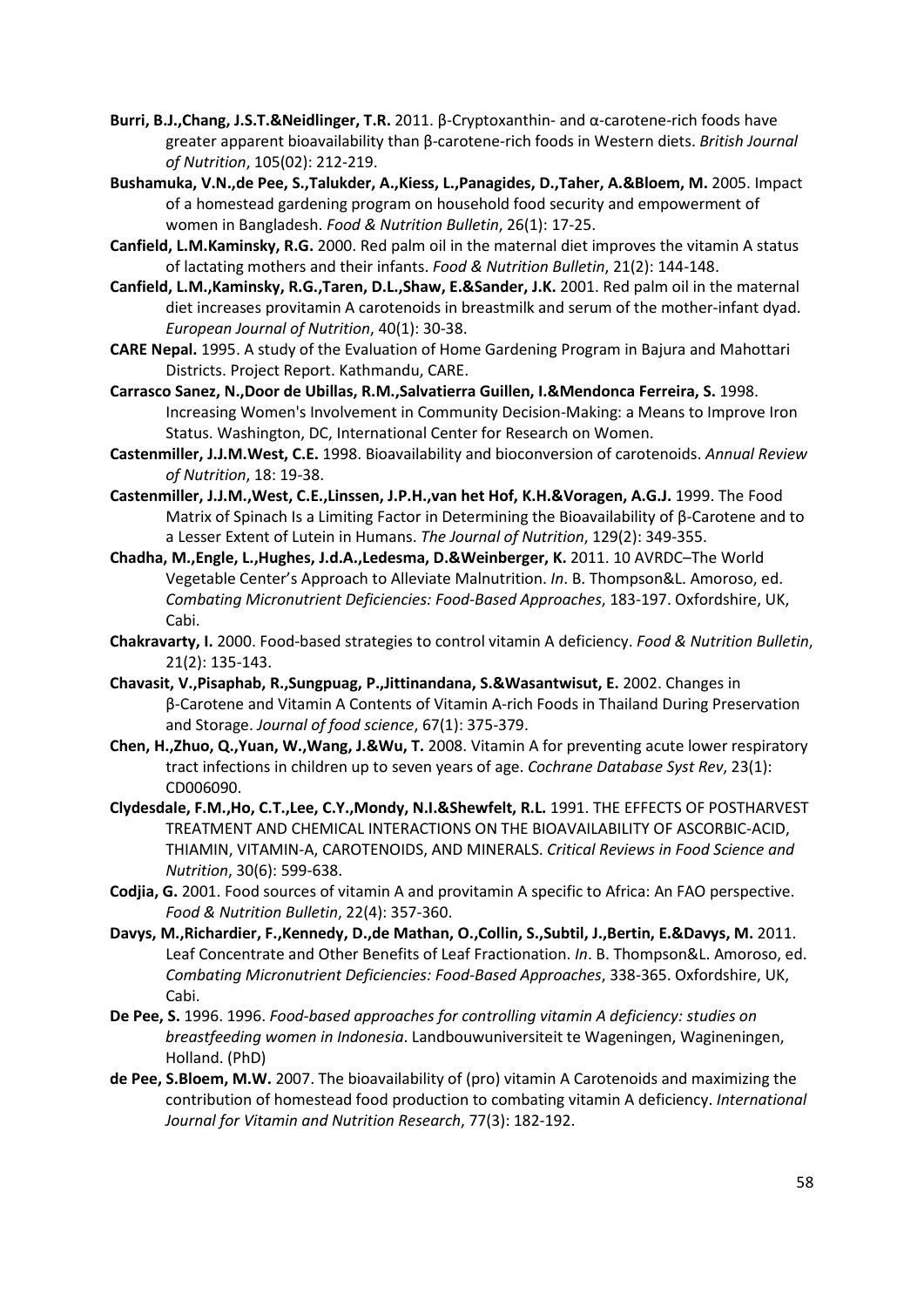- <span id="page-58-18"></span><span id="page-58-11"></span><span id="page-58-10"></span><span id="page-58-2"></span>**de Pee, S.,Bloem, M.W.,Gorstein, J.,Sari, M.,Satoto,Yip, R.,Shrimpton, R.&Muhilal.** 1998a. Reappraisal of the role of vegetables in the vitamin A status of mothers in Central Java, Indonesia. *American Journal of Clinical Nutrition*, 68(5): 1068-1074.
- **De Pee, S.,Bloem, M.W.,Satoto Yip, R.,Sukaton, A.,Tjiong, R.,Shrimpton, R.&Muhilal Kodyat, B.** 1998b. Impact of a social marketing campaign promoting dark-green leafy vegetables and eggs in Central Java, Indonesia. *International journal for vitamin and nutrition research*, 68(6): 389-398.
- <span id="page-58-19"></span><span id="page-58-17"></span>**de Pee, S.,Bloem, M.W.,Tjiong, R.,Martini, E.,Satoto,Gorstein, J.,Shrimpton, R.&Muhilal.** 1999. Who has a high vitamin A intake from plant foods, but a low serum retinol concentration? Data from women in Indonesia. *Eur J Clin Nutr*, 53(4): 288-297.
- <span id="page-58-1"></span>**De Pee, S.West, C.E.** 1996. Dietary carotenoids and their role in combating vitamin A deficiency: A review of the literature. *European Journal of Clinical Nutrition*, 50: S38-S53.
- <span id="page-58-9"></span>**de Pee, S.,West, C.E.,Muhilal,Karyadi, D.&Hautvast, J.G.A.J.** 1995a. Lack of improvement in vitamin A status with increased consumption of dark-green leafy vegetables. *Lancet*, 346: 75-81.
- <span id="page-58-12"></span>**De Pee, S.,West, C.E.,Muhilal,Karyadi, D.&Hautvast, J.G.A.J.** 1995b. Vitamin-A status and dark green leafy vegetables - reply. *Lancet*, 346(8990): 1635-1636.
- <span id="page-58-6"></span>**de Pee, S.,West, C.E.,Permaesih, D.,Martuti,Muhilal&Hautvast, J.** 1998c. Orange fruit is more effective than are dark-green, leafy vegetables in increasing serum concentrations of retinol and beta-carotene in schoolchildren in Indonesia. *American Journal of Clinical Nutrition*, 68(5): 1058-1067.
- <span id="page-58-0"></span>**de Wagt, A.** 2001. Vitamin A deficiency control programs in Eastern and Southern Africa: A UNICEF perspective. *Food & Nutrition Bulletin*, 22(4): 352-356.
- <span id="page-58-14"></span>**Deckelbaum, R.J.,Palm, C.,Mutuo, P.&DeClerck, F.** 2006. Econutrition: Implementation models from the Millennium Villages Project in Africa. *Food & Nutrition Bulletin*, 27(4): 335-342.
- **Delisle, H.,ne,Zagr,No&Ouedraogo, V.** 2001. Marketing of red palm oil as a food source of vitamin A in Burkina Faso: A pilot project involving women's groups. *Food & Nutrition Bulletin*, 22(4): 388-394.
- <span id="page-58-15"></span>**Dewey, K.G.Brown, K.H.** 2003. Update on technical issues concerning complementary feeding of young children in developing countries and implications for intervention programs. *Food Nutr Bull*, 24(1): 5-28.
- <span id="page-58-4"></span>**Drammeh, B.S.,Marquis, G.S.,Funkhouser, E.,Bates, C.,Eto, I.&Stephensen, C.B.** 2002. A Randomized, 4-Month Mango and Fat Supplementation Trial Improved Vitamin A Status among Young Gambian Children. *The Journal of Nutrition*, 132(12): 3693-3699.
- <span id="page-58-13"></span>**Ecker, O.Qaim, M.** 2010. Analyzing nutritional impacts of policies, an empirical study for Malawi. IFPRI Discussion Paper. Washington DC, International Food Policy Research Institute.
- <span id="page-58-7"></span>**Englberger, L.** 2001. Natural food sources of provitamin A that have previously been unrecognized. *Food & Nutrition Bulletin*, 22(1): 99-101.
- <span id="page-58-3"></span>**Englberger, L.,Darnton-Hill, I.,Coyne, T.,Fitzgerald, M.H.&Marks, G.C.** 2003. Carotenoid-rich bananas: A potential food source for alleviating vitamin A deficiency. *Food & Nutrition Bulletin*, 24(4): 303-318.
- <span id="page-58-16"></span>**Englberger, L.,Marks, G.C.&Fitzgerald, M.H.** 2004. Factors to consider in Micronesian food-based interventions: a case study of preventing vitamin A deficiency. *Public Health Nutr*, 7(3): 423- 431.
- <span id="page-58-5"></span>**Englberger, L.,Schierle, J.,Kraemer, K.,Aalbersberg, W.,Dolodolotawake, U.,Humphries, J.,Graham, R.,Reld, A.P.,Lorens, A.,Alberta, K.,Levendusky, A.,Johnson, E.,Paul, Y.&Sengebau, F.** 2008. Carotenoid and mineral content of Micronesian giant swamp taro (Cyrtosperma) cultivars. *Journal of Food Composition and Analysis*, 21(2): 93-106.
- <span id="page-58-8"></span>**Englberger, L.,Wills, R.B.H.,Blades, B.,Dufficy, L.,Daniells, J.W.&Coyne, T.** 2006. Carotenoid content and flesh color of selected banana cultivars growing in Australia. *Food & Nutrition Bulletin*, 27(4): 281-291.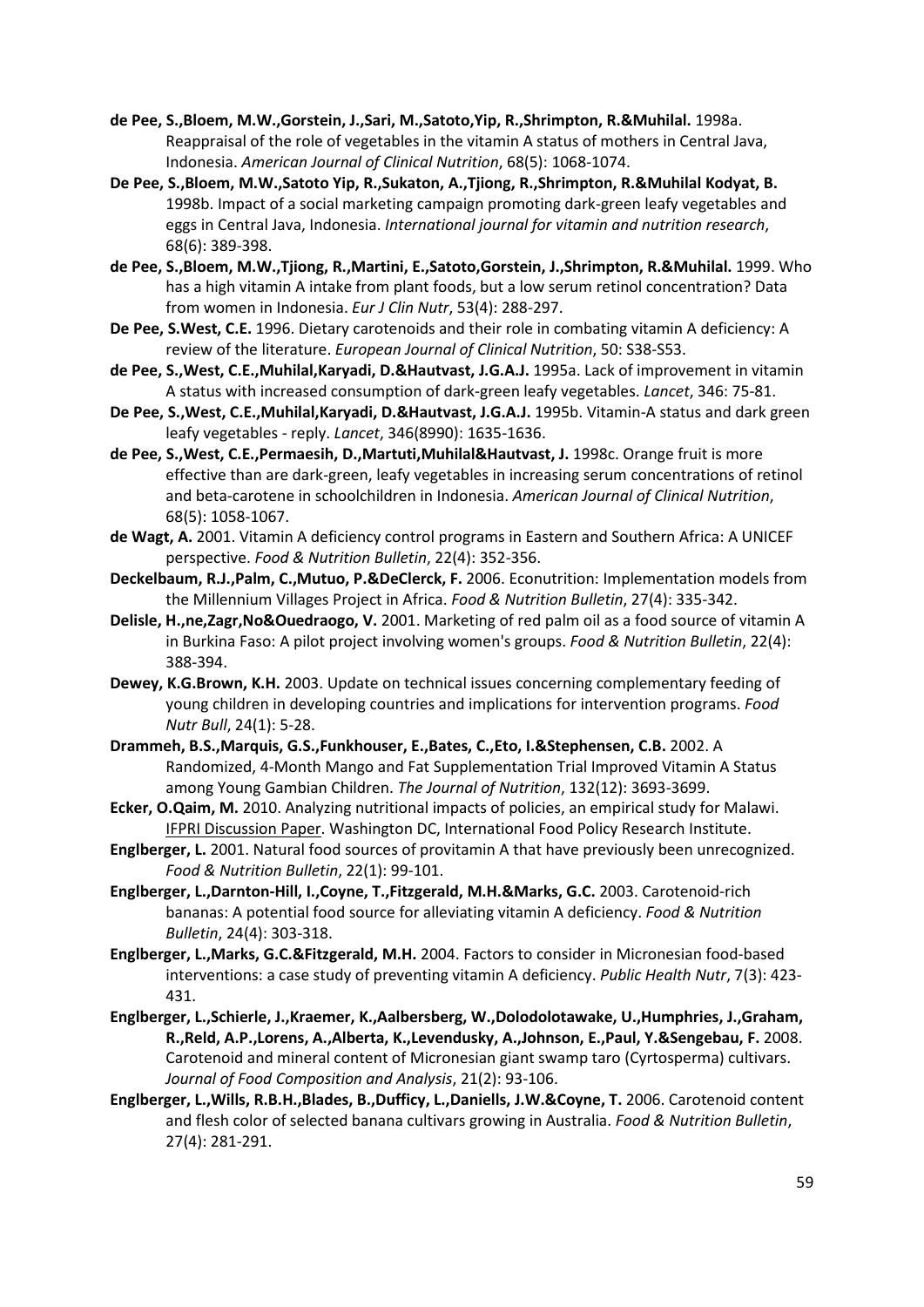- <span id="page-59-16"></span><span id="page-59-14"></span><span id="page-59-13"></span>**English, R.M.Badcock, J.** 1998. A community nutrition project in Vietnam: effects on child morbidity. *Food, Agriculture and Nutrition (FAO)*, 22: 15-21.
- <span id="page-59-1"></span>**English, R.M.,Badcock, J.C.,Giay, T.,Ngu, T.,Waters, A.-M.&Bennett, S.A.** 1997. Effect of nutrition improvement project on morbidity from infectious diseases in preschool children in Vietnam: comparison with control commune. *BMJ*, 315(7116): 1122-1125.
- <span id="page-59-4"></span>**Ettyang, G.,Oloo, A.,Lichtenbelt, W.v.M.&Saris, W.** 2004. Consumption of vitamin A by breastfeeding children in rural Kenya. *Food & Nutrition Bulletin*, 25(3): 256-263.
- <span id="page-59-3"></span>**Faber, M.,Laurie, S.,Thompson, B.&Amoroso, L.** 2011. A home gardening approach developed in South Africa to address vitamin A deficiency. *In*. B. Thompson&L. Amoroso, ed. *Combating micronutrient deficiencies: food-based approaches.*, 163-182. Oxfordshire, UK, Cabi.
- **Faber, M.,Phungula, M.A.,Venter, S.L.,Dhansay, M.A.&Benadé, A.S.** 2002. Home gardens focusing on the production of yellow and dark-green leafy vegetables increase the serum retinol concentrations of 2–5-y-old children in South Africa. *The American Journal of Clinical Nutrition*, 76(5): 1048-1054.
- <span id="page-59-5"></span>**Faber, M.van Jaarsveld, P.J.** 2007. The production of provitamin A-rich vegetables in home-gardens as a means of addressing vitamin A deficiency in rural African communities. *Journal of the Science of Food and Agriculture*, 87(3): 366-377.
- <span id="page-59-12"></span>Faber, M., Venter, S., Phungula, M.A.S., Benad&S., A.J. 2001. An integrated primary health-care and provitamin A household food-production program: Impact on food-consumption patterns. *Food & Nutrition Bulletin*, 22(4): 370-375.
- <span id="page-59-2"></span>**FAOILSI.** 1997. Preventing micronutrient malnutrition: A guide to food-based approaches - A manual for policy makers and programme planners. Washington DC, International Life Sciences Institute.
- <span id="page-59-15"></span><span id="page-59-0"></span>**Fawzi, W.W.,Herrera, M.G.,Willett, W.C.,Nestel, P.,el Amin, A.,Lipsitz, S.&Mohamed, K.A.** 1994. Dietary vitamin A intake and the risk of mortality among children. *The American Journal of Clinical Nutrition*, 59(2): 401-408.
- <span id="page-59-17"></span>**Finley, D.A.Darnton-Hill, I.** 2001. Report of Working Group 3: Promoting food-based approaches to eliminate vitamin A deficiency in Africa. *Food & Nutrition Bulletin*, 22(4): 469-469.
- <span id="page-59-10"></span>**Food and Agriculture Organization of the United NationsInternational Life Sciences Institute.** 1997. Preventing micronutrient malnutrition: A guide to food-based approaches - A manual for policy makers and programme planners. Washington DC, ILSI.
- <span id="page-59-8"></span>**Fujita, M.,Shell-Duncan, B.,Ndemwa, P.,Brindle, E.,Lo, Y.-J.,Kombe, Y.&O'Connor, K.** 2011. Vitamin A dynamics in breastmilk and liver stores: A life history perspective. *American Journal of Human Biology*, 23(5): 664-673.
- <span id="page-59-6"></span>**Fungo, R.Pillay, M.** 2011. beta-Carotene content of selected banana genotypes from Uganda. *African Journal of Biotechnology*, 10(28): 5423-5430.
- <span id="page-59-11"></span>**Ghavami, A.,Coward, W.A.&Bluck, L.J.C.** 2012. The effect of food preparation on the bioavailability of carotenoids from carrots using intrinsic labelling. *British Journal of Nutrition*, 107(09): 1350-1366.
- <span id="page-59-7"></span>**Gibson, R.S.,Hotz, C.,Temple, L.,Yeudall, F.,Mtitimuni, B.&Ferguson, E.** 2000. Dietary strategies to combat deficiencies of iron, zinc, and vitamin A in developing countries: Development, implementation, monitoring, and evaluation. *Food & Nutrition Bulletin*, 21(2): 219-231.
- **Gibson, R.S.,Yeudall, F.,Drost, N.,Mtitimuni, B.M.&Cullinan, T.R.** 2003. Experiences of a communitybased dietary intervention to enhance micronutrient adequacy of diets low in animal source foods and high in phytate: a case study in rural Malawian children. *The Journal of Nutrition*, 133(11): 3992S-3999S.
- <span id="page-59-9"></span>**Gillespie, S.Mason, J.** 1994. Controlling Vitamin A Deficiency. Nutrition Policy Discussion Paper. Geneva, Administrative Committee on Coordination, Subcommittee on Nutrition.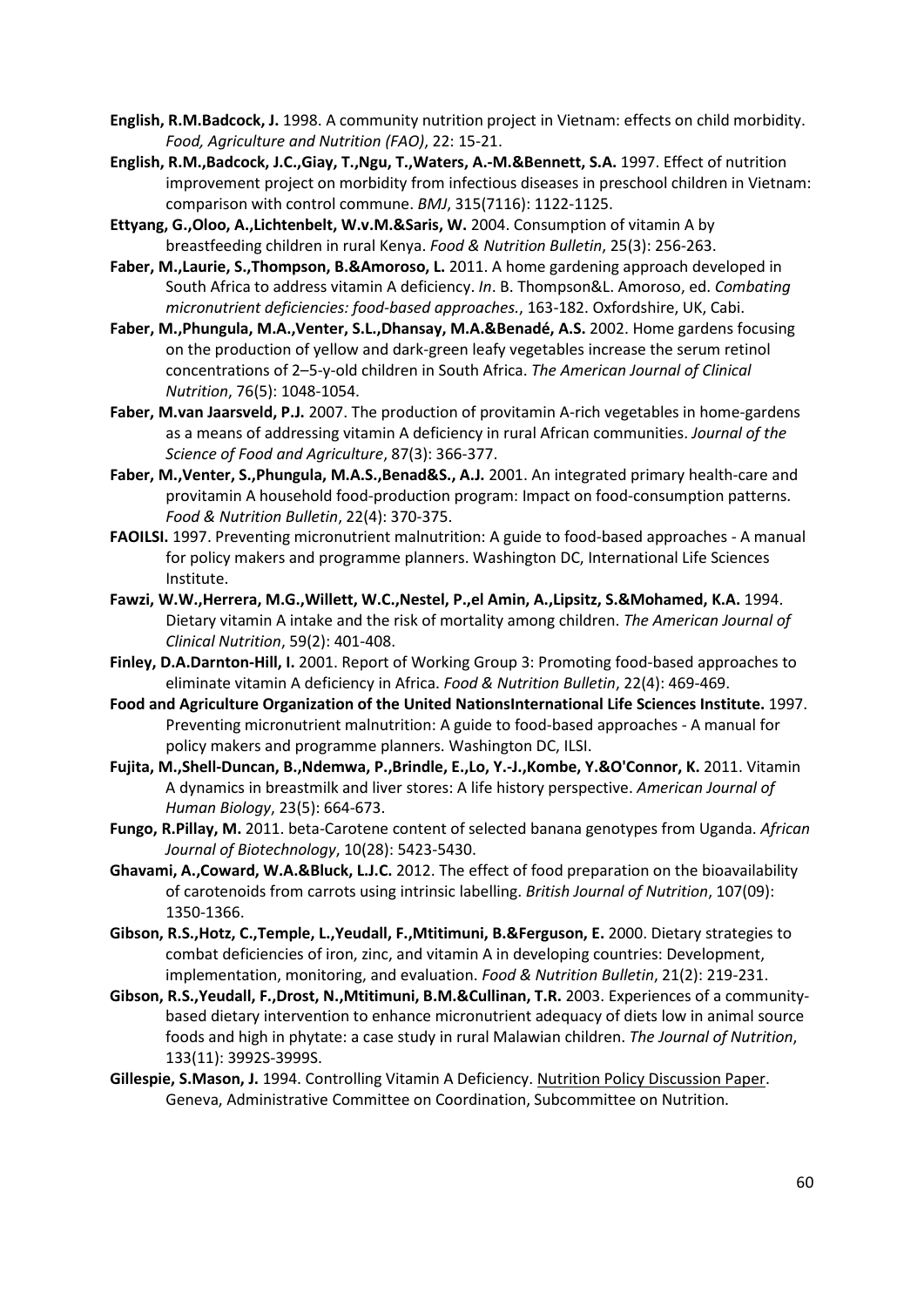- <span id="page-60-16"></span>**Girard, A.W.,Self, J.L.,McAuliffe, C.&Olude, O.** 2012. The Effects of Household Food Production Strategies on the Health and Nutrition Outcomes of Women and Young Children: A Systematic Review. *Paediatric and Perinatal Epidemiology*, 26: 205-222.
- <span id="page-60-14"></span>**Gomes, S.,Torres, A.G.,Godoy, R.,Pacheco, S.,Carvalho, J.,Nutti, M.&lia.** 2013. Effects of boiling and frying on the bioaccessibility of -carotene in yellow-fleshed cassava roots (Manihot esculenta Crantz cv. BRS Jari). *Food & Nutrition Bulletin*, 34(1): 65-74.
- <span id="page-60-19"></span><span id="page-60-7"></span>**Graham, R.D.Rosser, J.M.** 2000. Carotenoids in staple foods: Their potential to improve human nutrition. *Food & Nutrition Bulletin*, 21(4): 404-409.
- <span id="page-60-0"></span>**Greiner, T.** 1993. Prerequisites for the initiation of "universal" VAC distribution: a policy think piece. *In*. T.I.V.A.C. Group, ed. *Toward Comprehensive Programs to Reduce Vitamin A Deficiency*, 91. Washington, D.C., The Nutrition Foundation.
- <span id="page-60-17"></span><span id="page-60-12"></span>**Greiner, T.** 1997. Rapid appraisal before impact evaluation studies. *World Health Forum*, 18(1): 66- 67.
- <span id="page-60-8"></span><span id="page-60-2"></span>**Greiner, T.** 2010. The case for universal supplementation is not well made. [Short communication]. *World Nutrition*, 1(6): 275-282.
- <span id="page-60-1"></span>**Greiner, T.** 2012. Vitamin A Wars: the Downsides of Donor-driven Aid. Retrieved January 21, 2013, (available at [http://independentsciencenews.org/health/vitamin-a-wars-the-downsides-of](http://independentsciencenews.org/health/vitamin-a-wars-the-downsides-of-donor-driven-aid/))[donor-driven-aid/\).](http://independentsciencenews.org/health/vitamin-a-wars-the-downsides-of-donor-driven-aid/))
- <span id="page-60-9"></span><span id="page-60-6"></span>**Greiner, T.,Gebre-Medhin, M.&Persson, V.-., 1999.** 1999. Blindness is in the eye of the beholder. Reply to NL Sloan and NW Solomons. *Food and Nutrition Bulletin* 20(3): 367-369.
- <span id="page-60-13"></span>**Greiner, T.Mannan, M.A.** 1999. Increasing micronutrient intakes in rural Bangladesh: An NGO's search for sustainability. *In*. T. Marchione, ed. *Scaling Up and Scaling Down: Overcoming Malnutrition in Developing Countries*, 157-177. London, Gordon and Breach.
- <span id="page-60-5"></span>**Greiner, T.Mitra, S.N.** 1995. Evaluation of the impact of a food-based approach to solving vitamin A deficiency in Bangladesh. *Food and Nutrition Bulletin*, 16(3): 193-205.
- <span id="page-60-3"></span>**Grotto, I.,Mimouni, M.,Gdalevich, M.&MIMOUNI, D.** 2003. Vitamin A supplementation and childhood morbidity from diarrhea and respiratory infections: A meta-analysis *Journal of Pediatrics*, 142(3): 297-304.
- <span id="page-60-18"></span><span id="page-60-11"></span>**Hagenimana, V.,Low, J.,Anyango, M.,Kurz, K.,Gichuki, S.T.&Kabira, J.** 2001. Enhancing vitamin A intake in young children in western Kenya: Orange-fleshed sweet potatoes and women farmers can serve as key entry points. *Food and Nutrition Bulletin*, 22(4): 376-387.
- **Haskell, M.J.,Jamil, K.M.,Hassan, F.,Peerson, J.M.,Hossain, M.I.,Fuchs, G.J.&Brown, K.H.** 2004. Daily consumption of Indian spinach (Basella alba) or sweet potatoes has a positive effect on totalbody vitamin A stores in Bangladeshi men. *The American Journal of Clinical Nutrition*, 80(3): 705-714.
- <span id="page-60-10"></span>**Haskell, M.J.,Pandey, P.,Graham, J.M.,Peerson, J.M.,Shrestha, R.K.&Brown, K.H.** 2005. Recovery from impaired dark adaptation in nightblind pregnant Nepali women who receive small daily doses of vitamin A as amaranth leaves, carrots, goat liver, vitamin A-fortified rice, or retinyl palmitate. *American Journal of Clinical Nutrition*, 81(2): 461-471.
- <span id="page-60-4"></span>**Hayman, R.M.Dalziel, S.R.** 2012. Acute vitamin A toxicity: A report of three paediatric cases. *Journal of Paediatrics and Child Health*, 48(3): E98-E100.
- <span id="page-60-20"></span>**Helen Keller International--Asia-Pacific.** 2010. Homestead food production model contributes to improved household food security, nutrition and female empowerment – Experience from scaling-up programs in Asia (Bangladesh, Cambodia, Nepal and Philippines). *APRO Nutrition Bulletin*, 8(1): 1-8.
- <span id="page-60-15"></span>**Hof, K.H.V.,West, C.E.,Weststrate, J.A.&Hautvast, J.** 2000. Dietary factors that affect the bioavailability of carotenoids. *Journal of Nutrition*, 130(3): 503-506.
- **Hotz, C.,Loechl, C.,Lubowa, A.,Tumwine, J.K.,Ndeezi, G.,Nandutu Masawi, A.,Baingana, R.,Carriquiry, A.,de Brauw, A.,Meenakshi, J.V.&Gilligan, D.O.** 2012. Introduction of β-Carotene–Rich Orange Sweet Potato in Rural Uganda Resulted in Increased Vitamin A Intakes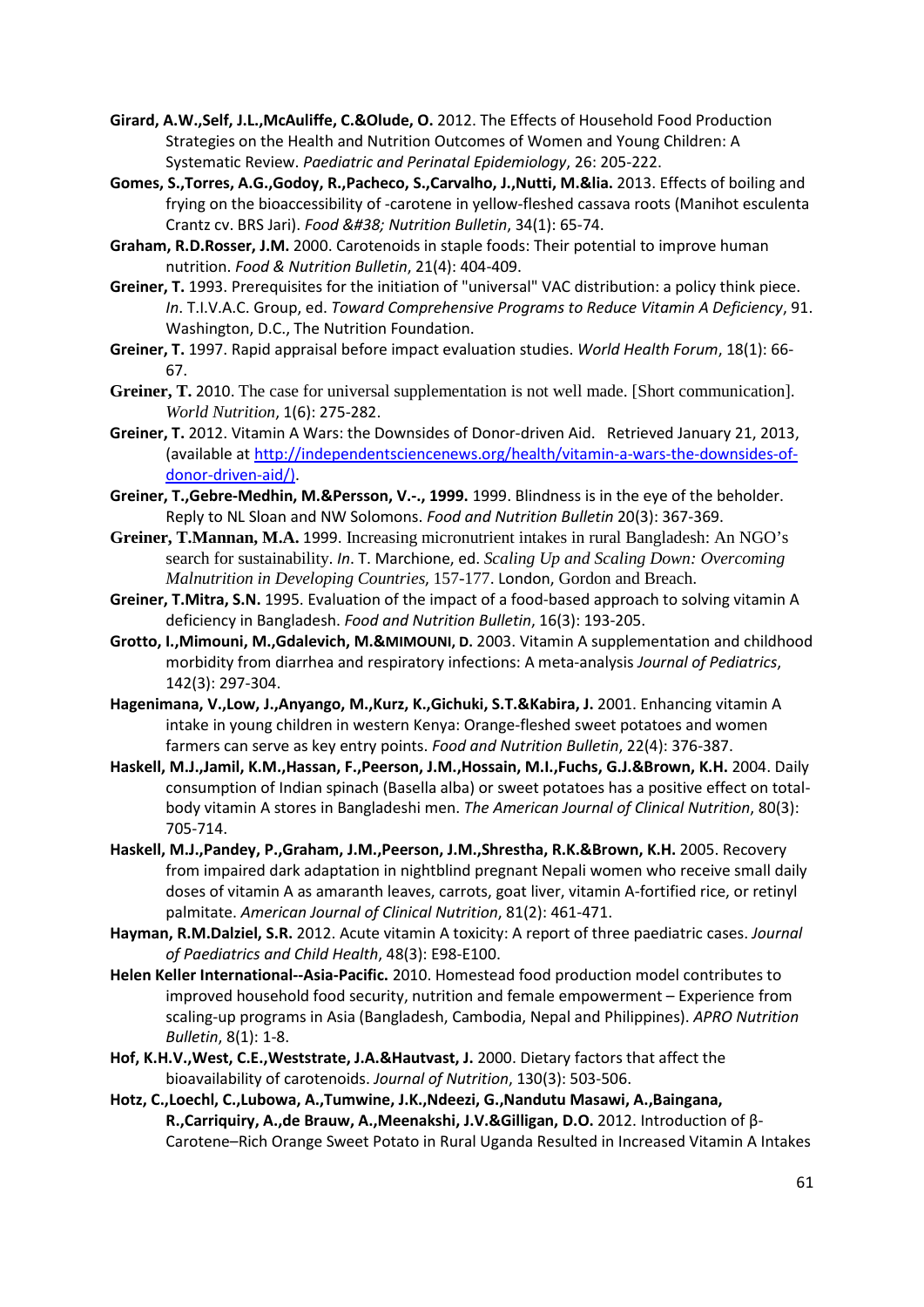among Children and Women and Improved Vitamin A Status among Children. *The Journal of Nutrition*, 142(10): 1871-1880.

- <span id="page-61-13"></span><span id="page-61-7"></span>**Huang, C.-j.,Tang, Y.-L.,Chen, C.-Y.,Chen, M.-L.,Chu, C.-H.&Hseu, C.-T.** 2000. The Bioavailability of β-Carotene in Stir- or Deep-Fried Vegetables in Men Determined by Measuring the Serum Response to a Single Ingestion. *The Journal of Nutrition*, 130(3): 534-540.
- <span id="page-61-11"></span><span id="page-61-8"></span>**Hussain, A.Kvåle, G.** 1996. Sustainability of a nutrition education programme to prevent nightblindness in Bangladesh. *Tropical Medicine and International Health*, 1(1): 43-53.
- <span id="page-61-6"></span><span id="page-61-3"></span>**Ijinu, T.,Anish, N.,Shiju, H.,George, V.&Pushpangadan, P.** 2011. Home gardens for nutritional and primary health security of rural poor of South Kerala. *Indian Journal of Traditional Knowledge*, 10(3): 413-428.
- <span id="page-61-5"></span>**IOM, U.** 2000. Dietary Reference Intakes Vitamin A, Vitamin K, Arsenic, Boron, Chromium, Copper, Iodine, Iron, Manganese, Molybenum, Nickel, Silicon, Vanadium, and Zinc. Washington DC, United States Institute of Medicine Food and Nutrition Board Standing Committee on Scientific Evaluation of Reference Dietary Intakes.
- <span id="page-61-16"></span>**Ionnatti, L.,Cunningham, K.&rUel, M.** 2009. Improving diet quality and micronutrient nutrition, homestead food production in Bangladesh. IFPRI Discussion Paper. Washington, DC, International Food Policy Research Institute.
- <span id="page-61-2"></span>**Jacobs, D.R.Tapsell, L.C.** 2007. Food, not nutrients, is the fundamental unit in nutrition. *Nutrition Reviews*, 65(10): 439-450.
- **Jalal, F.,Nesheim, M.C.,Agus, Z.,Sanjur, D.&Habicht, J.P.** 1998a. Serum retinol concentrations in children are affected by food sources of beta-carotene, fat intake, and anthelmintic drug treatment. *The American Journal of Clinical Nutrition*, 68(3): 623-629.
- <span id="page-61-15"></span><span id="page-61-9"></span>**Jalal, F.,Nesheim, M.C.,Agus, Z.,Sanjur, D.&Habicht, J.P.** 1998b. Serum retinol concentrations in children are affected by food sources of beta-carotene, fat intake, and anthelmintic drug treatment. *American Journal of Clinical Nutrition*, 68(3): 623-629.
- <span id="page-61-10"></span>**Jamil, K.M.,Brown, K.H.,Jamil, M.,Peerson, J.M.,Keenan, A.H.,Newman, J.W.&Haskell, M.J.** 2012. Daily Consumption of Orange-Fleshed Sweet Potato for 60 Days Increased Plasma β-Carotene Concentration but Did Not Increase Total Body Vitamin A Pool Size in Bangladeshi Women. *The Journal of Nutrition*, 142(10): 1896-1902.
- <span id="page-61-4"></span>**Jiang, J.X.,Lin, L.M.,Lian, G.L.&Greiner, T.** 2008. Vitamin a deficiency and child feeding in Beijing and Guizhou, China. *World Journal of Pediatrics*, 4(1): 20-25.
- <span id="page-61-1"></span>**Kawarazuka, N.Béné, C.** 2011. The potential role of small fish species in improving micronutrient deficiencies in developing countries: building evidence. *Public Health Nutrition*, 14(11): 1927- 1938.
- <span id="page-61-0"></span>**Kennedy, E.,Webb, P.,Walker, P.,Saltzman, E.,Maxwell, D.,Nelson, M.&Booth, S.** 2011. The evolving food and nutrition agenda: Policy and research priorities for the coming decade. *Food & Nutrition Bulletin*, 32(1): 60-68.
- <span id="page-61-14"></span>**Khachik, F.,Goli, M.B.,Beecher, G.R.,Holden, J.,Lusby, W.R.,Tenorio, M.D.&Barrera, M.R.** 1992. Effect of food preparation on qualitative and quantitative distribution of major carotenoid constituents of tomatoes and several green vegetables. *Journal of Agricultural and Food Chemistry*, 40(3): 390-398.
- **Khan, N.C.,West, C.E.,de Pee, S.,Bosch, D.,Phuong, H.D.,Hulshof, P.J.,Khoi, H.H.,Verhoef, H.&Hautvast, J.G.** 2007. The contribution of plant foods to the vitamin A supply of lactating women in Vietnam: a randomized controlled trial. *The American Journal of Clinical Nutrition*, 85(4): 1112-1120.
- <span id="page-61-12"></span>**Khanna, K.** 2004. Study on Supplementation of leaf powder concentrate on vitamin A and iron status of children (1-3 year age). *In*. Indian Council of Agricultural Research, ed. *Highlights of Research Achievements under AP Cess Fund Schemes (2001-2002)*, 111. New Delhi, Indian Council of Agricultural Research.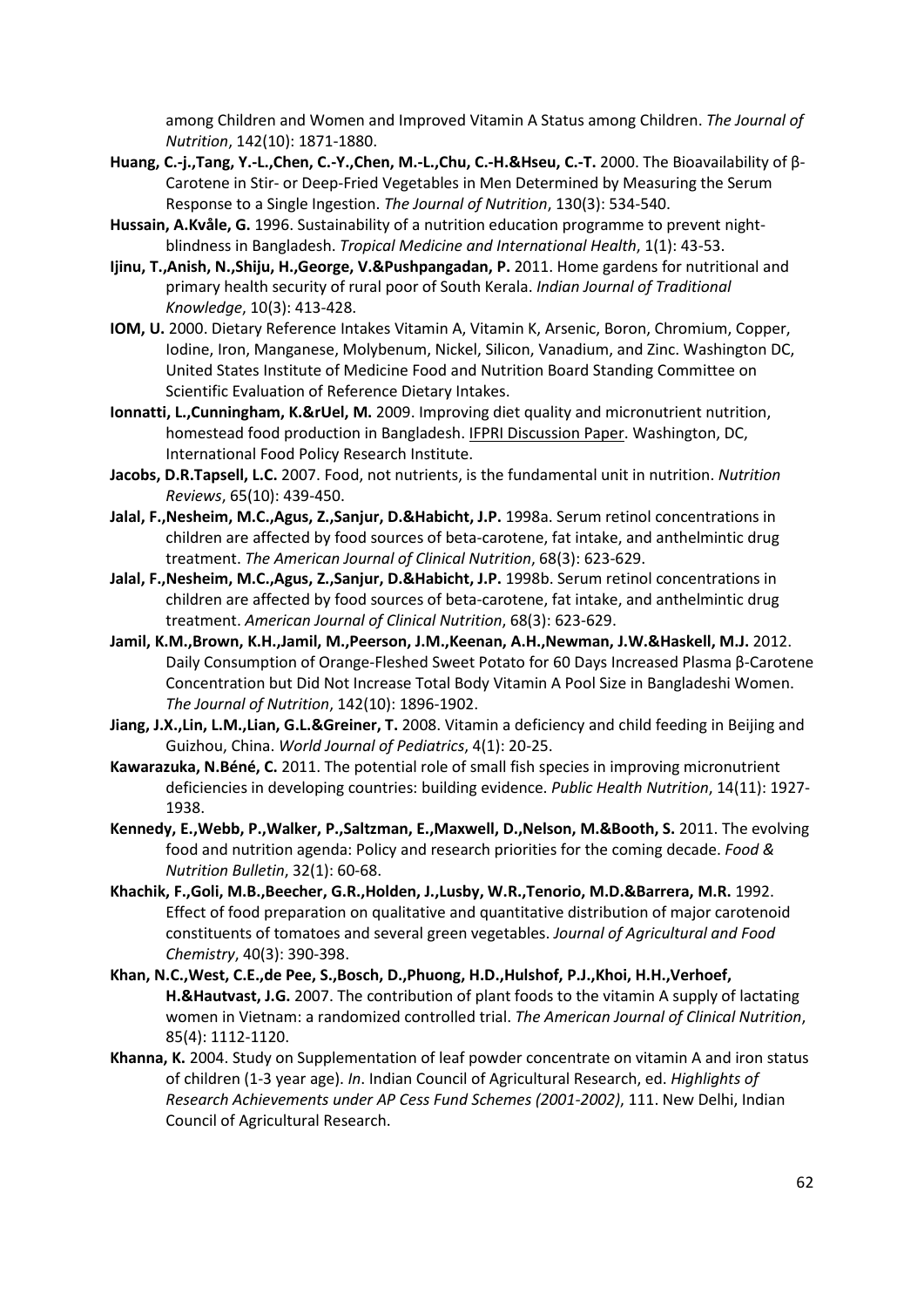- <span id="page-62-20"></span><span id="page-62-9"></span><span id="page-62-7"></span>**Kidala, D.,Greiner, T.&Gebre-Medhin, M.** 2000. Five-year follow-up of a food-based vitamin A intervention in Tanzania. *Public Health Nutr*, 3(4): 425-431.
- <span id="page-62-16"></span>**Kidmose, U.,Christensen, L.P.,Agill, S.M.&Thilsted, S.H.** 2007. Effect of home preparation practices on the content of provitamin A carotenoids in coloured sweet potato varieties (Ipomoea batatas Lam.) from Kenya. *Innovative Food Science & Emerging Technologies*, 8(3): 399-406.
- <span id="page-62-18"></span><span id="page-62-15"></span>**Kidmose, U.,Yang, R.Y.,Thilsted, S.H.,Christensen, L.P.&Brandt, K.** 2006. Content of carotenoids in commonly consumed Asian vegetables and stability and extractability during frying. *Journal of Food Composition and Analysis*, 19(6-7): 562-571.
- <span id="page-62-5"></span>**Kobori, C.N.Rodriguez Amaya, D.B.** 2008. Uncultivated Brazilian green leaves are richer sources of carotenoids than are commercially produced leafy vegetables. *Food & Nutrition Bulletin*, 29(4): 320-328.
- <span id="page-62-19"></span>**Kongsbak, K.,Thilsted, S.H.&Wahed, M.A.** 2008. Effect of consumption of the nutrient-dense, freshwater small fish Amblypharyngodon mola on biochemical indicators of vitamin A status in Bangladeshi children: a randomised, controlled study of efficacy. *British Journal of Nutrition*, 99(03): 581-597.
- <span id="page-62-13"></span>**Krause, V.M.,Delisle, H.&Solomons, N.W.** 1998. Fortified Foods Contribute One Half of Recommended Vitamin A Intake in Poor Urban Guatemalan Toddlers. *The Journal of Nutrition*, 128(5): 860-864.
- <span id="page-62-14"></span>**Kuhnlein, H.V.** 2000. Finding food sources of vitamin A and provitamin A. *Food & Nutrition Bulletin*, 21(2): 130-134.
- <span id="page-62-11"></span>**Kuhnlein, H.V.Pelto, G.H.** 1997. *Culture, environment and food to prevent vitamin A deficiency*, International Development Research.
- **Kumar, N.Quisumbing, A.R.** 2010. Access, adoption and diffusion. Understanding the long-term impacts of improved vegetable and fish technologies in Bangladesh. IFPRI Discussion Papers. Washington DC, International Food Policy Research Institute.
- <span id="page-62-10"></span><span id="page-62-6"></span>**Kunyanga, C.,Imungi, J.,Okoth, M.,Vadivel, V.&Biesalski, H.K.** 2012. Development, acceptability, and nutritional characteristics of a low-cost, shelf-stable supplementary food product for vulnerable groups in Kenya. *Food and Nutrition Bulletin*, 33(1): 43-52.
- <span id="page-62-17"></span><span id="page-62-0"></span>**Latham, M.** 2010. The great vitamin A fiasco. [Commentary]. *World Nutrition*, 1(1): 12-44.
- <span id="page-62-2"></span>**Laurie, S.M.Faber, M.** 2008. Integrated community-based growth monitoring and vegetable gardens focusing on crops rich in β-carotene: Project evaluation in a rural community in the Eastern Cape, South Africa. *Journal of the Science of Food and Agriculture*, 88(12): 2093-2101.
- <span id="page-62-21"></span>**Lechtig, A.,Cornale, G.,Ugaz, M.E.&Arias, L.** 2009. Decreasing stunting, anemia, and vitamin A deficiency in Peru: Results of The Good Start in Life Program. *Food and Nutrition Bulletin*, 30(1): 37-48.
- <span id="page-62-12"></span>**Leroy, J.L.Frongillo, E.A.** 2007. Can Interventions to Promote Animal Production Ameliorate Undernutrition? *The Journal of Nutrition*, 137(10): 2311-2316.
- <span id="page-62-1"></span>**Lichtenstein Ah, R.R.M.** 2005. Essential nutrients: Food or supplements?: where should the emphasis be? *JAMA*, 294(3): 351-358.
- <span id="page-62-8"></span>**Lietz, G.Henry, C.** 1999. *Use of red palm oil for the promotion of maternal vitamin A status.* PORIM International Palm Oil Congress, Kuala Lumpur, Malaysia, Palm Oil Research Institute of Malaysia.
- <span id="page-62-3"></span>**Lietz, G.,Henry, C.J.K.,Mulokozi, G.,Mugyabuso, J.K.,Ballart, A.,Ndossi, G.D.,Lorri, W.&Tomkins, A.** 2001. Comparison of the effects of supplemental red palm oil and sunflower oil on maternal vitamin A status. *The American Journal of Clinical Nutrition*, 74(4): 501-509.
- <span id="page-62-4"></span>**Low, J.W.,Arimond, M.,Osman, N.,Cunguara, B.,Zano, F.&Tschirley, D.** 2007. A Food-Based Approach Introducing Orange-Fleshed Sweet Potatoes Increased Vitamin A Intake and Serum Retinol Concentrations in Young Children in Rural Mozambique. *The Journal of Nutrition*, 137(5): 1320-1327.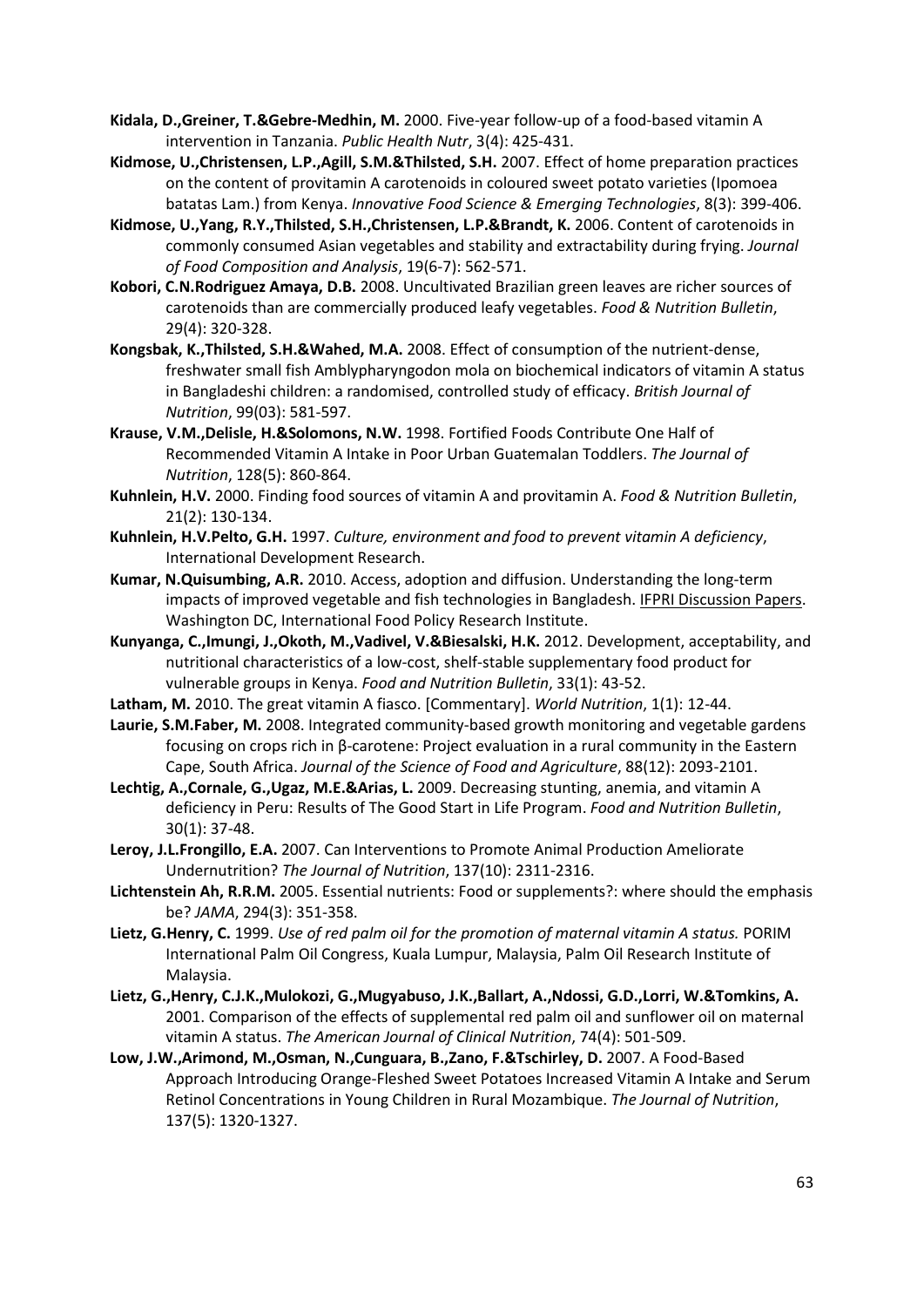- <span id="page-63-9"></span><span id="page-63-8"></span><span id="page-63-7"></span>**Mahapatra, S.Manorama, R.** 1997. The protective effect of red palm oil in comparison with massive vitamin A dose in combating vitamin A deficiency in Orissa, India. *Asia Pacific J Clin Nutr*, 6(4): 246-250.
- <span id="page-63-13"></span>**Maiani, G.,Periago Castón, M.J.,Catasta, G.,Toti, E.,Cambrodón, I.G.,Bysted, A.,Granado-Lorencio, F.,Olmedilla-Alonso, B.,Knuthsen, P.,Valoti, M.,Böhm, V.,Mayer-Miebach, E.,Behsnilian, D.&Schlemmer, U.** 2009. Carotenoids: Actual knowledge on food sources, intakes, stability and bioavailability and their protective role in humans. *Molecular Nutrition & Food Research*, 53(S2): S194-S218.
- <span id="page-63-3"></span>**Makhotla, L.Hendriks, S.** 2004. Do home gardens improve the nutrition of rural pre-schoolers in Lesotho? *Development Southern Africa*, 21(3): 575-581.
- **Manorama, R.,Sarita, M.&Rukmini, C.** 1997. Red palm oil for combating vitamin A deficiency. *Asia Pacific J Clin Nutr*, 6(1): 56-59.
- <span id="page-63-17"></span><span id="page-63-4"></span>**Marsh, R.** 1998. Building on traditional gardening to improve household food security. *Food, Nutrition and Agriculture (FAO)*, 22: 4-14.
- <span id="page-63-15"></span>**Martin, J.,Crompton, D.W.T.,Carrera, E.&Nesheim, M.C.** 1984. MUCOSAL SURFACE LESIONS IN YOUNG PROTEIN-DEFICIENT PIGS INFECTED WITH ASCARIS-SUUM (NEMATODA). *Parasitology*, 88(APR): 333-&.
- <span id="page-63-5"></span>**Masset, E.,Haddad, L.,Cornelius, A.&Isaza-Castro, J.** 2011. A systematic review of agricultural interventions that aim to improve nutritional status of children. London, EPPI-Centre, Social Science Research Institute, Institute of Education, University of London.
- <span id="page-63-18"></span>**Masset, E.,Haddad, L.,Cornelius, A.&Isaza-Castro, J.** 2012. Effectiveness of agricultural interventions that aim to improve nutritional status of children: systematic review. *BMJ*, 344.
- <span id="page-63-16"></span><span id="page-63-1"></span>**Menon, P.,Mbuya, M.,Habicht, J.-P.,Pelto, G.,Loechl, C.U.&Ruel, M.T.** 2008. Assessing Supervisory and Motivational Factors in the Context of a Program Evaluation in Rural Haiti. *The Journal of Nutrition*, 138(3): 634-637.
- <span id="page-63-10"></span>**Mensah, P.Tomkins, A.** 2003. Household-level technologies to improve the availability and preparation of adequate and safe complementary foods. *Food & Nutrition Bulletin*, 24(1): 104-125.
- <span id="page-63-6"></span><span id="page-63-0"></span>**Miura, S.,Kunii, O.&Wakai, S.** 2003. Home gardening in urban poor communities of the Philippines. *International Journal of Food Sciences and Nutrition*, 54(1): 77-88.
- **Mulokozi, G.,Mselle, L.,Mugyabuso, J.&Johnson-Welch, C.** 2001. Reducing subclinical vitamin A deficiency through women's adoption of appropriate technologies in Tanzania. *Food & Nutrition Bulletin*, 22(4): 400-407.
- <span id="page-63-2"></span>**Murphy, S.P.Allen, L.H.** 2003. Nutritional Importance of Animal Source Foods. *The Journal of Nutrition*, 133(11): 3932S-3935S.
- <span id="page-63-12"></span>**Murthy, P.V.,Lakshmi, K.V.&Bamji, M.S.** 1999. Impact of home gardening and nutrition education in a district of rural India. *Bull World Health Organ*, 77(9): 784.
- <span id="page-63-11"></span>**Nana, C.P.,Brouwer, I.D.,Zagr,Noel-Marie,Kok, F.J.,Traor&S., A.** 2005. Community assessment of availability, consumption, and cultural acceptability of food sources of (pro)vitamin A: Toward the development of a dietary intervention among preschool children in rural Burkina Faso. *Food & Nutrition Bulletin*, 26(4): 356-365.
- **Nana, C.P.,Brouwer, I.D.,Zagré, N.M.,Kok, F.J.&Traoré, A.S.** 2006. Impact of promotion of mango and liver as sources of vitamin A for young children: a pilot study in Burkina Faso. *Public Health Nutrition*, 9(6): 808-813.
- <span id="page-63-14"></span>**Narasinga Rao, B.S.** 2001. Dietary approaches to the prevention of vitamin A deficiency: Indian experience with red palm oil as a source of vitamin A. *Food & Nutrition Bulletin*, 22(4): 395- 399.
- **Ncube, T.N.,Greiner, T.,Malaba, L.C.&Gebre-Medhin, M.** 2001a. Supplementing lactating women with pureed papaya and grated carrots improved vitamin A status in a placebo-controlled trial. *J Nutr*, 131(5): 1497-1502.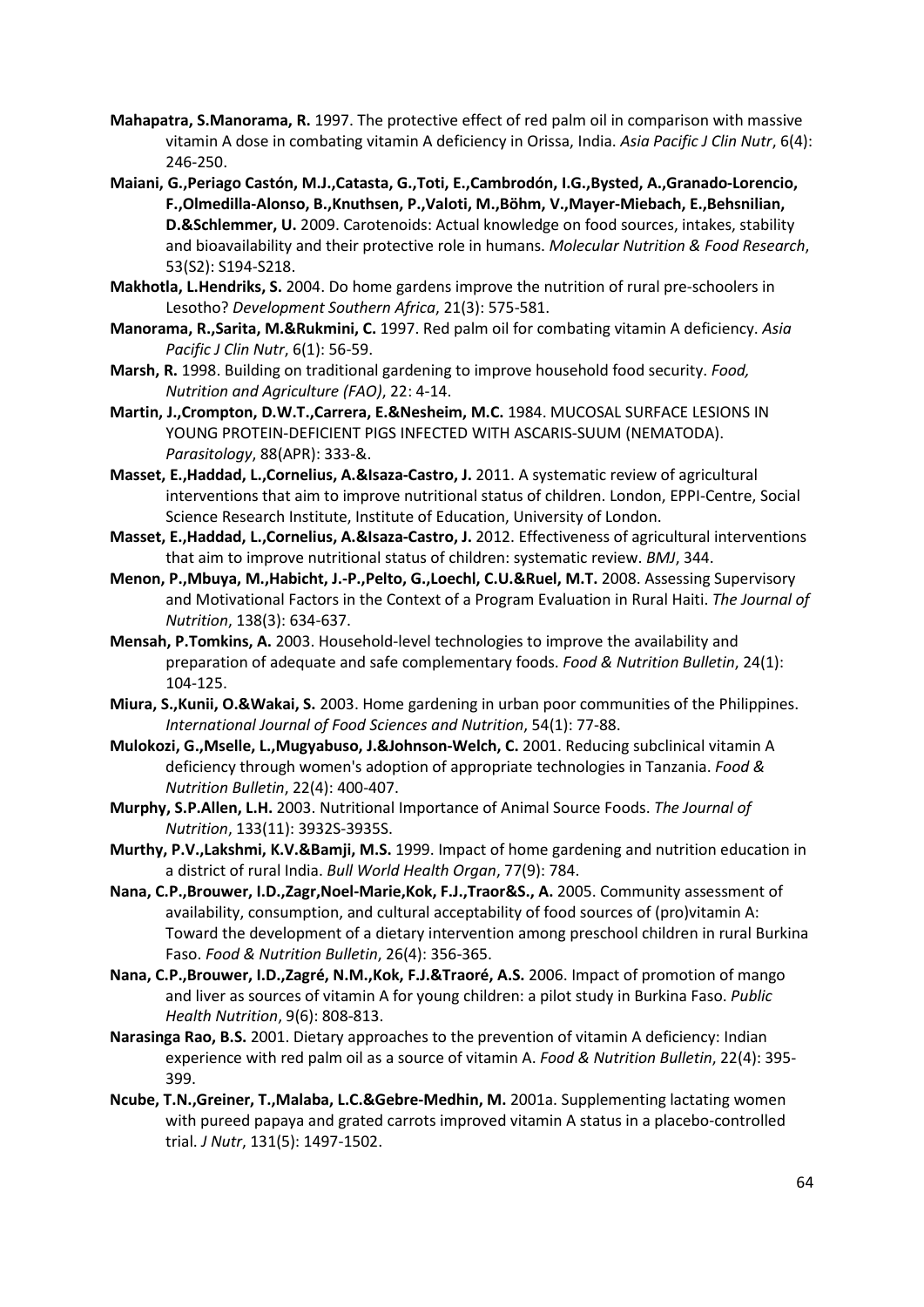- <span id="page-64-14"></span><span id="page-64-13"></span><span id="page-64-0"></span>**Ncube, T.N.,Malaba, L.,Greiner, T.&Gebre-Medhin, M.** 2001b. Evidence of grave vitamin A deficiency among lactating women in the semi-arid rural area of Makhaza in Zimbabwe. A population-based study. *Eur J Clin Nutr*, 55(4): 229-234.
- <span id="page-64-10"></span><span id="page-64-8"></span>**Neidecker-Gonzales, O.,Nestel, P.&Bouis, H.** 2007. Estimating the global costs of vitamin A capsule supplementation: A review of the literature. *Food & Nutrition Bulletin*, 28(3): 307-316.
- **Olney, D.K.,Talukder, A.,Iannotti, L.L.,Ruel, M.T.&Quinn, V.** 2009. Assessing impact and impact pathways of a homestead food production program on household and child nutrition in Cambodia. *Food and Nutrition Bulletin*, 30(4): 355-369.
- <span id="page-64-17"></span>**Omidvar, N.,Ghazi-Tabatabie, M.,Harrison, G.G.,Eghtesadi, S.,Mahboob, S.-A.&Pourbakht, M.** 2002. Development and validation of a short food-frequency questionnaire for screening women of childbearing age for vitamin A status in northwestern Iran. *Food & Nutrition Bulletin*, 23(1): 73-82.
- <span id="page-64-5"></span>**Pachon, H.,Simondon, K.B.,Fall, S., T.,Menon, P.,Ruel, M.T.,Hotz, C.,Creed-Kanashiro, H.,Arce, B.,Dominguez, M.R.L.,Frongillo, E.A.&Brown, D.L.** 2007. Constraints on the delivery of animal-source foods to infants and young children: Case studies from five countries. *Food & Nutrition Bulletin*, 28(2): 215-229.
- **Parlato, P.** 1996. Promoting vitamin A in rural Niger: strategies for adverse conditions. *In*. R.E. Seidel, ed. *Strategies for Promoting Vitamin A Production, Consumption and Supplementation*, 7-25. Washington, DC, Academy for Educational Development
- <span id="page-64-16"></span><span id="page-64-2"></span>**Pelletier, D.L.,Menon, P.,Ngo, T.,Frongillo, E.A.&Frongillo, D.** 2011. The nutrition policy process: The role of strategic capacity in advancing national nutrition agendas. *Food & Nutrition Bulletin*, 32(2 (suppl)): S59-S70.
- <span id="page-64-11"></span><span id="page-64-9"></span>**Persson, V.,Ahmed, F.,Gebre-Medhin, M.&Greiner, T.** 2001a. Increase in serum beta-carotene following dark green leafy vegetable supplementation in Mebendazole-treated school children in Bangladesh. *Eur J Clin Nutr*, 55(1): 1-9.
- <span id="page-64-15"></span><span id="page-64-4"></span>**Persson, V.,Greiner, T.,Bhagwat, I.&Gebre-Medhin, M.** 1999. The Helen Keller International Food Frequency Method may underestimate vitamin A intake where milk is a normal part of the young child diet. *Ecology of Food and Nutrition*, 38: 57-69.
- <span id="page-64-6"></span>**Persson, V.,Greiner, T.,Islam, S.&Gebre-Medhin, M.** 1998. The Helen Keller International foodfrequency method underestimates vitamin A intake where sustained breastfeeding is common. *Food & Nutrition Bulletin*, 19(4): 343-346.
- <span id="page-64-12"></span>**Persson, V.,Winkvist, A.,Ninuk, T.,Hartini, S.,Greiner, T.,Hakimi, M.&Stenlund, H.** 2001b. Variability in nutrient intakes among pregnant women in Indonesia: implications for the design of epidemiological studies using the 24-h recall method. *J Nutr*, 131(2): 325-330.
- <span id="page-64-1"></span>**Peterson, S.,Assey, V.,Forsberg, B.C.,Greiner, T.&et al.** 1999. Coverage and cost of iodized oil capsule distribution in Tanzania. *Health Policy and Planning*, 14: 390-399.
- **Phillips, M.,Sanghvi, T.,Suarez, R.,McKigney, J.&Fiedler, J.** 1996. The costs and effectiveness of three vitamin A interventions in Guatemala. *Soc Sci Med*, 42(12): 1661-1668.
- <span id="page-64-3"></span>**Prentice, A.M.** 2011. Mechanistic research could help to fine-tune vitamin A-related interventions. *Sight and Life Magazine*, 25(3): 48-49.
- **Radhika, M.S.,Bhaskaram, P.,Balakrishna, N.&Ramalakshmi, B.A.** 2003. Red palm oil supplementation: A feasible diet-based approach to improve the vitamin A status of pregnant women and their infants. *Food & Nutrition Bulletin*, 24(2): 208-217.
- **Rahman, M.M.,Islam, M.A.,Mahalanabis, D.,Chowdhury, S.&Biswas, E.** 1994. Impact of healtheducation on the feeding of green leafy vegetables at home to children of the urban-poor mothers of Bangladesh. *Public Health*, 108(3): 211-218.
- <span id="page-64-7"></span>**Rahman, M.M.,Mahalanabis, D.,Islam, M.A.&Biswas, E.** 1993. Can infants and young-children eat enough green leafy vegetables from a single traditional meal to meet their daily vitamin-a requirements? *European Journal of Clinical Nutrition*, 47(1): 68-72.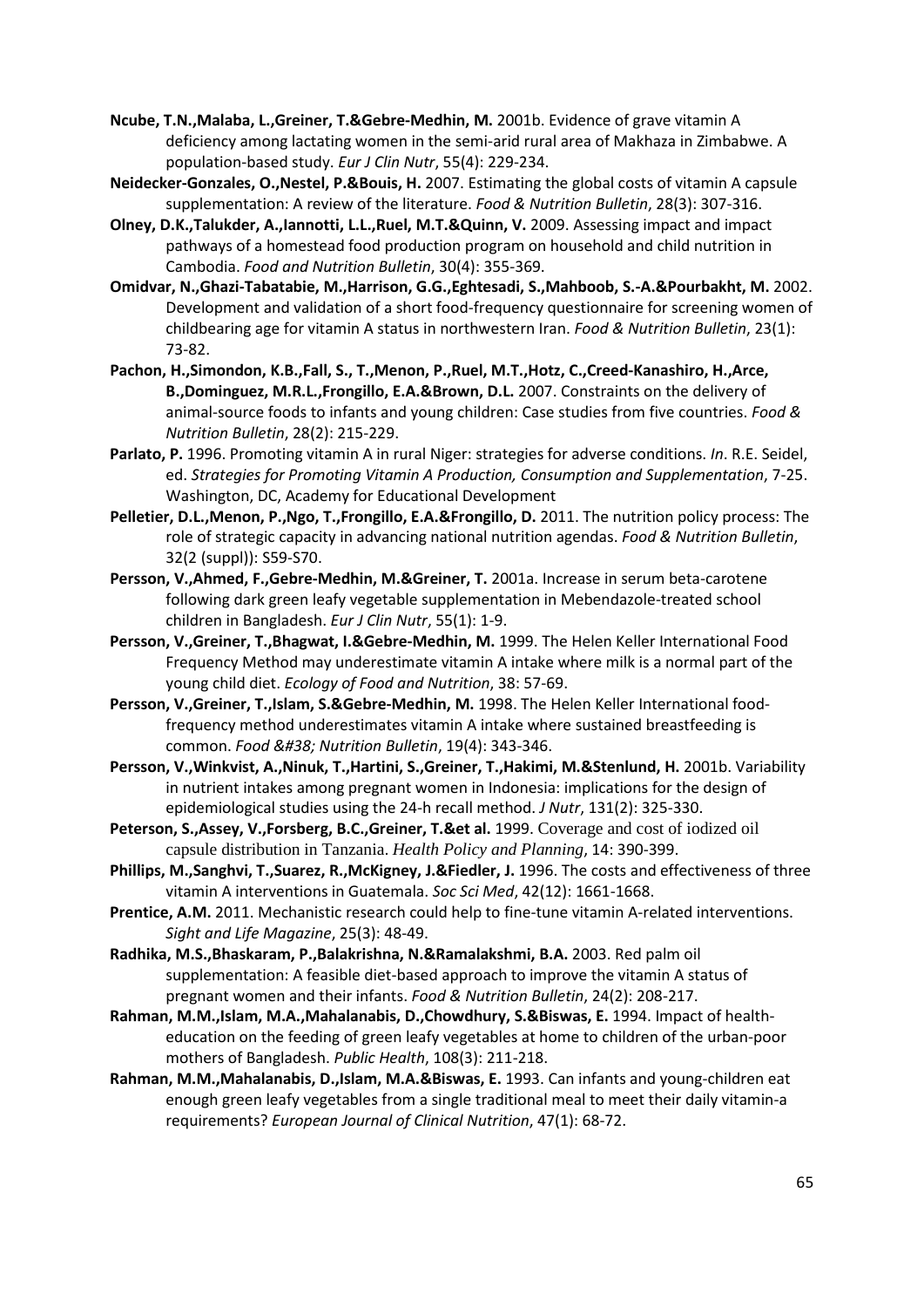- <span id="page-65-15"></span><span id="page-65-9"></span>**Rajasekaran, B.** Unknown, after 1993. An Indigenous Duck–Fish Production System in South India. Impact on Food and Nutritional Security. Saginaw, MI, Consortium for International Earth Science Information Network.
- <span id="page-65-14"></span>**Reis, T.K.,Seidel, R.E.,Sudaryono, S.&Palmer, A.** 1996. The use of integrated media for promotion of vitamin A capsule consumption in central Java, Indonesia. *In*. R.E. Seidel, ed. *Strategies for Promoting Vitamin A Production, Consumption and Supplementation: Four Case Studies*, 43- 54. Washington, DC, Academy for Educational Development.
- <span id="page-65-0"></span>**Ribaya-Mercado, J.D.,Maramag, C.C.,Tengco, L.W.,Dolnikowski, G.G.,Blumberg, J.B.&Solon, F.S.** 2007. Carotene-rich plant foods ingested with minimal dietary fat enhance the total-body vitamin A pool size in Filipino schoolchildren as assessed by stable-isotope-dilution methodology. *The American Journal of Clinical Nutrition*, 85(4): 1041-1049.
- <span id="page-65-12"></span>**Ribaya-Mercado, J.D.,Solon, F.S.,Solon, M.A.,Cabal-Barza, M.A.,Perfecto, C.S.,Tang, G.,Solon, J.A.A.,Fjeld, C.R.&Russell, R.M.** 2000. Bioconversion of plant carotenoids to vitamin A in Filipino school-aged children varies inversely with vitamin A status. *The American Journal of Clinical Nutrition*, 72(2): 455-465.
- <span id="page-65-1"></span>**Rice, A.L.,Stoltzfus, R.J.,de Francisco, A.,Chakraborty, J.,Kjolhede, C.L.&Wahed, M.A.** 1999. Maternal Vitamin A or β-Carotene Supplementation in Lactating Bangladeshi Women Benefits Mothers and Infants but Does Not Prevent Subclinical Deficiency. *The Journal of Nutrition*, 129(2): 356-365.
- <span id="page-65-13"></span>**Rock, C.L.,Lovalvo, J.L.,Emenhiser, C.,Ruffin, M.T.,Flatt, S.W.&Schwartz, S.J.** 1998. Bioavailability of β-Carotene Is Lower in Raw than in Processed Carrots and Spinach in Women1,2,3. *The Journal of Nutrition*, 128(5): 913-916.
- <span id="page-65-6"></span>**Rodriguez Amaya, D.B.** 1997. Carotenoids and food preparation: the retention of provitamin A carotenoids in prepared, processed and stored foods. Boston, John Snow, Inc/OMNI.
- <span id="page-65-7"></span>**Roos, N.,Islam, M.M.&Thilsted, S.H.** 2003. Small Indigenous Fish Species in Bangladesh: Contribution to Vitamin A, Calcium and Iron Intakes. *The Journal of Nutrition*, 133(11): 4021S-4026S.
- <span id="page-65-11"></span>**Roos, N.,Leth, T.,Jakobsen, J.&Thilsted, S.H.** 2002. High vitamin A content in some small indigenous fish species in Bangladesh: perspectives for food-based strategies to reduce vitamin A deficiency. *International Journal of Food Sciences and Nutrition*, 53(5): 425-437.
- <span id="page-65-8"></span>**Roos, N.,Wahab, M.A.,Chamnan, C.&Thilsted, S.H.** 2007. The Role of Fish in Food-Based Strategies to Combat Vitamin A and Mineral Deficiencies in Developing Countries. *The Journal of Nutrition*, 137(4): 1106-1109.
- <span id="page-65-16"></span>**Rosen, D.S.,Hasselow, N.J.&Sloan, N.** 1993. *How to use the HKI food frequency method to assess community risk of vitamin A deficiency*. New York, New York: Helen Keller.
- <span id="page-65-3"></span>**Rothman, K.J.,Moore, L.L.,Singer, M.R.,Nguyen, U.-S.D.T.,Mannino, S.&Milunsky, A.** 1995. Teratogenicity of High Vitamin A Intake. *New England Journal of Medicine*, 333(21): 1369- 1373.
- <span id="page-65-4"></span>**Ruel, M.T.** 2001. Can food-based strategies help reduce vitamin A and iron deficiencies? A review of recent evidence. Washington DC, International Food Policy Research Institute.
- <span id="page-65-2"></span>**Semba, R.D.,de Pee, S.,Sun, K.,Campbell, A.A.,Bloem, M.W.&Raju, V.K.** 2010a. Low intake of vitamin A-rich foods among children, aged 12-35 months, in India: association with malnutrition, anemia, and missed child survival interventions. *Nutrition*, 26(10): 958-962.
- <span id="page-65-5"></span>**Semba, R.D.,de Pee, S.,Sun, K.,Campbell, A.A.,Bloem, M.W.&Raju, V.K.** 2010b. Low intake of vitamin A-rich foods among children, aged 12-35 months, in India: association with malnutrition, anemia, and missed child survival interventions. *Nutrition*, 26(10): 958-962.
- <span id="page-65-10"></span>**Shankar, A.V.,Gittelsohn, J.,Pradhan, E.K.,Dhungel, C.&West Jr, K.P.** 1998. Home gardening and access to animals in households with xerophthalmic children in rural Nepal. *Food & Nutrition Bulletin*, 19(1): 34-41.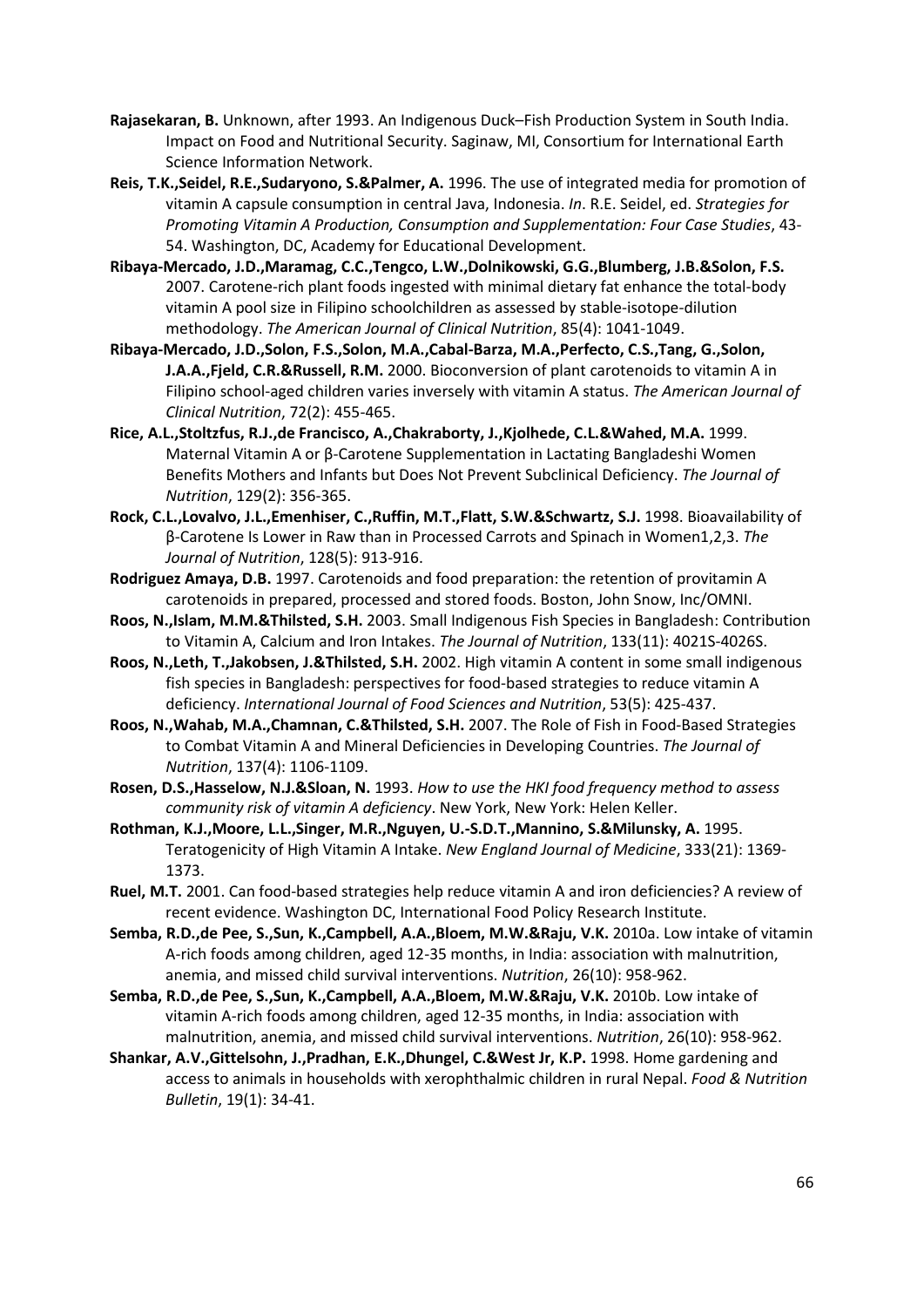- <span id="page-66-15"></span><span id="page-66-14"></span><span id="page-66-9"></span><span id="page-66-8"></span><span id="page-66-3"></span>**Shankar, A.V.,West, K.,Gittelsohn, J.,Katz, J.&Pradhan, R.** 1996. Chronic low intakes of vitamin Arich foods in households with xerophthalmic children: a case-control study in Nepal. *The American journal of clinical nutrition*, 64(2): 242-248.
- <span id="page-66-4"></span>**Shetty, P.** 2009. Incorporating nutritional considerations when addressing food insecurity. *Food Security*, 1(4): 431-440.
- **Siekmann, J.H.,Allen, L.H.,Bwibo, N.O.,Demment, M.W.,Murphy, S.P.&Neumann, C.G.** 2003. Kenyan School Children Have Multiple Micronutrient Deficiencies, but Increased Plasma Vitamin B-12 Is the Only Detectable Micronutrient Response to Meat or Milk Supplementation. *The Journal of Nutrition*, 133(11): 3972S-3980S.
- <span id="page-66-16"></span>**Sivan, Y.,Jayakumar, Y.A.,Arumughan, C.,Sundaresan, A.,Jayalekshmy, A.,Suja, K.,Kumar, D.R.S.,Deepa, S.,Damodaran, M.&Soman, C.** 2002. Impact of vitamin A supplementation through different dosages of red palm oil and retinol palmitate on preschool children. *Journal of tropical pediatrics*, 48(1): 24-28.
- **Smitasiri, S.** 2000. Engaging communities in a sustainable dietary approach: A Thai perspective. *Food & Nutrition Bulletin*, 21(2): 149-156.
- <span id="page-66-6"></span>**Smitasiri, S.,Sa-ngobwarchar, K.,Kongpunya, P.,Subsuwan, C.,Banjong, O.,Chitchumroonechokchai, C.,Rusami-Sopaporn, W.,Veeravong, S.&Dhanamitta, S.** 1999. Sustaining behavioural change to enhance micronutrient status through community- and women-based interventions in north-east Thailand: Vitamin A. *Food & #38; Nutrition Bulletin*, 20(2): 243-251.
- <span id="page-66-1"></span>**Smith, I.F.** 2000. Micronutrient interventions: Options for Africa. *Food & Nutrition Bulletin*, 21(4): 532-537.
- <span id="page-66-11"></span><span id="page-66-7"></span>**Solomons, N.W.Bulux, J.** 1997. Identification and production of local carotene-rich foods to combat vitamin A malnutrition. *European Journal of Clinical Nutrition*, 51: S39-S45.
- <span id="page-66-10"></span>**Solomons, N.W.Orozco, M.** 2003. Alleviation of vitamin A deficiency with palm fruit and its products. *Asia Pacific journal of clinical nutrition*, 12(3): 373-384.
- <span id="page-66-0"></span>**Solon, F.,Briones, H.,Fernandez, J.R.&Shafritz, L.B.** 1996. Moving to a long-term strategy: increasing vegetable gardening and consumption in the Philippines. *In*. R.E. Seidel, ed. *Strategies for Promoting Vitamin A Production, Consumption and Supplementation: Four Case Studies*, 27– 42. Washington, DC, Academy for Educational Development.
- <span id="page-66-13"></span>**Sungpuag, P.,Tangchitpianvit, S.,Chittchang, U.&Wasantwisut, E.** 1999. Retinol and beta carotene content of indigenous raw and home-prepared foods in Northeast Thailand. *Food Chemistry*, 64: 163-167.
- <span id="page-66-12"></span>**Tagwireyi, J.Greiner, T.** 1994. *Nutrition in Zimbabwe*. Washington DC, World Bank.
- **Takyi, E.E.K.** 1999. Children′ s Consumption of Dark Green, Leafy Vegetables with Added Fat Enhances Serum Retinol. *The Journal of nutrition*, 129(8): 1549-1554.
- <span id="page-66-2"></span>**Talukder, A.,Kiess, L.,Huq, N.,de Pee, S.,Darnton-Hill, I.&Bloem, M.W.** 2000. Increasing the production and consumption of vitamin Arich fruits and vegetables: Lessons learned in taking the Bangladesh homestead gardening programme to a national scale. *Food & Nutrition Bulletin*, 21(2): 165-172.
- **Tang, G.,Gu, X.-f.,Hu, S.-m.,Xu, Q.-m.,Qin, J.,Dolnikowski, G.G.,Fjeld, C.R.,Gao, X.,Russell, R.M.&Yin, S.-a.** 1999. Green and yellow vegetables can maintain body stores of vitamin A in Chinese children. *The American Journal of Clinical Nutrition*, 70(6): 1069-1076.
- <span id="page-66-5"></span>**Tang, G.,Qin, J.,Dolnikowski, G.G.,Russell, R.M.&Grusak, M.A.** 2005. Spinach or carrots can supply significant amounts of vitamin A as assessed by feeding with intrinsically deuterated vegetables. *The American Journal of Clinical Nutrition*, 82(4): 821-828.
- <span id="page-66-17"></span>**Tanumihardjo, S.A.** 2011. Vitamin A: biomarkers of nutrition for development. *The American Journal of Clinical Nutrition*, 94(2): 658S-665S.
- **Thompson, B., Amoroso L**. 2013 *Improving Diets and Nutrition: Food-Based Approaches*, CABI, in press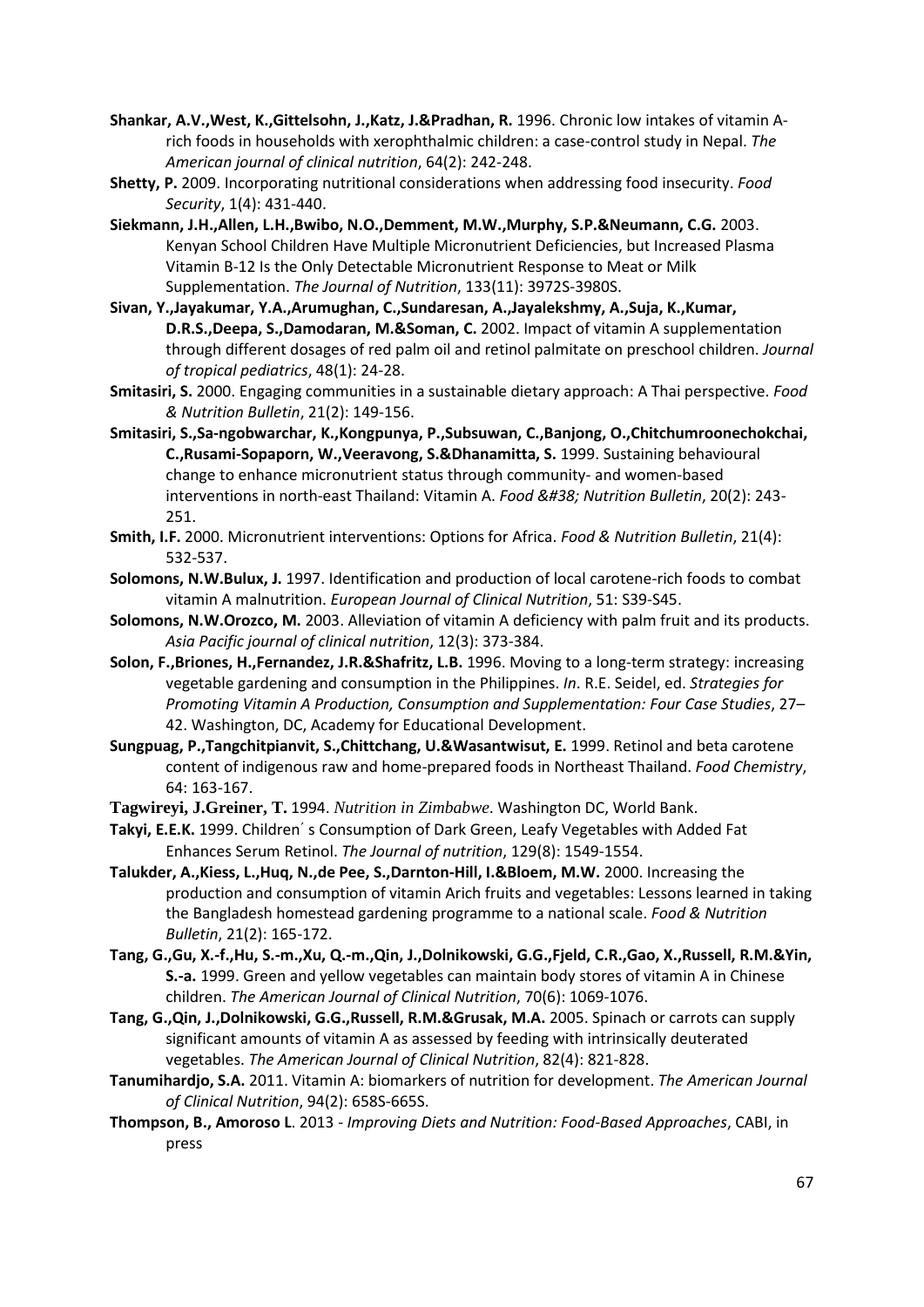- <span id="page-67-12"></span><span id="page-67-5"></span>**Thompson, B.Amoroso, L.** 2011. *Combating micronutrient deficiencies: food-based approaches*. Oxfordshire, UK, Cabi.
- <span id="page-67-7"></span>**Thompson, P.M.,Sultana, P.,Nuruzamman, M.&Firoz Khan, A.K.M.** 2000. *Impacts of aquaculture extension on pond operators and the rural community*. IIFET, Corvallis, OR, International Institute of Fisheries Economics and Trade.
- <span id="page-67-17"></span>**Thurnham, D.I.** 2007. Bioequivalence of beta-carotene and retinol. *Journal of the Science of Food and Agriculture*, 87(1): 13-39.
- <span id="page-67-3"></span>**Thurnham, D.I.** 2010. Interactions between multi-nutrients, vitamin A, mastitis and HIV. 24(3):25-31. Sight and Life Magazine. Basel, DSM Nutritional Products Ltd., Sight and Life. 24**:** 25-31.

<span id="page-67-2"></span>**Thurnham, D.I.** 2011. Vitamin A supplementation. Sight and Life Magazine. 25**:** 38-47.

- <span id="page-67-11"></span><span id="page-67-9"></span>**Tomlins, K.,Ndunguru, G.,Stambul, K.,Joshua, N.,Ngendello, T.,Rwiza, E.,Amour, R.,Ramadhani, B.,Kapande, A.&Westby, A.** 2007. Sensory evaluation and consumer acceptability of palefleshed and orange-fleshed sweetpotato by school children and mothers with preschool children. *Journal of the Science of Food and Agriculture*, 87(13): 2436-2446.
- <span id="page-67-14"></span>**Törrönen, R.,Lehmusaho, M.,Häkkinen, S.,Hänninen, O.&Mykkänen, H.** 1996. Serum β-carotene response to supplementation with raw carrots, carrot juice or purified β-carotene in healthy non-smoking women. *Nutrition research (New York, N.Y.)*, 16(4): 565-575.
- <span id="page-67-15"></span><span id="page-67-13"></span>**Underwood, B.A.Smitasiri, S.** 1999. Micronutrient malnutrition: Policies and programs for control and their implications. *Annual review of nutrition*, 19(1): 303-324.
- <span id="page-67-6"></span>**United Nations Development Programme.** 1996. Urban agriculture: food, jobs and sustainable cities. New York, NY, United Nations Development Programme.
- <span id="page-67-20"></span><span id="page-67-0"></span>**United Nations System Standing Committee on Nutrition.** 2010. 6th Report on the World Nutrition Situation Geneva, United Nations System Standing Committee on Nutrition.
- <span id="page-67-16"></span>**Valdez C, C.,López, C.Y.,Schwartz, S.,Bulux, J.&Solomons, N.W.** 2001. Sweet potato buds: the origins of a "designer" food to combat hypovitaminosis A in Guatemala. Processing, vitamin A content and preservation characteristics. *Nutrition Research*, 21(1–2): 61-70.
- <span id="page-67-18"></span>**van het Hof, K.H.,West, C.E.,Weststrate, J.A.&Hautvast, J.G.A.J.** 2000. Dietary Factors That Affect the Bioavailability of Carotenoids. *The Journal of Nutrition*, 130(3): 503-506.
- <span id="page-67-1"></span>**van Jaarsveld, P.J.,Faber, M.,Tanumihardjo, S.A.,Nestel, P.,Lombard, C.J.&Benadé, A.J.S.** 2005. β-Carotene–rich orange-fleshed sweet potato improves the vitamin A status of primary school children assessed with the modified-relative-dose-response test. *The American Journal of Clinical Nutrition*, 81(5): 1080-1087.
- <span id="page-67-19"></span>**van Jaarsveld, P.J.,Marais, D.W.,Harmse, E.,Nestel, P.&Rodriguez-Amaya, D.B.** 2006. Retention of βcarotene in boiled, mashed orange-fleshed sweet potato. *Journal of Food Composition and Analysis*, 19(4): 321-329.
- **van Stuijvenberg, M.E.,Benad&S., A.J.** 2000. South African experience with the use of red palm oil to improve the vitamin A status of primary schoolchildren. *Food & Nutrition Bulletin*, 21(2): 212- 214.
- <span id="page-67-8"></span>**Vijayaraghavan, K.** 2002. Control of micronutrient deficiencies in India: Obstacles and strategies. *Nutrition Reviews*, 60(5): S73-S76.
- **Vijayaraghavan, K.,Nayak, M.,Bamji, M.,Ramana, G.&Reddy, V.** 1997. Home gardening for combating vitamin A deficiency in rural India. *FOOD AND NUTRITION BULLETIN-UNITED NATIONS UNIVERSITY-*, 18: 337-343.
- <span id="page-67-4"></span>**Von Braun, J.,McComb, J.,Fred-Mensah, B.K.&Pandya-Lorch, R.** 1993. Urban food insecurity and malnutrition in developing countries: trends, policies and research implications. Washington DC, International Food Policy Research Institute.
- <span id="page-67-10"></span>**Vuong, L.T.** 2000. Underutilized carotene-rich crops of Vietnam. *Food & Nutrition Bulletin*, 21(2): 173- 181.